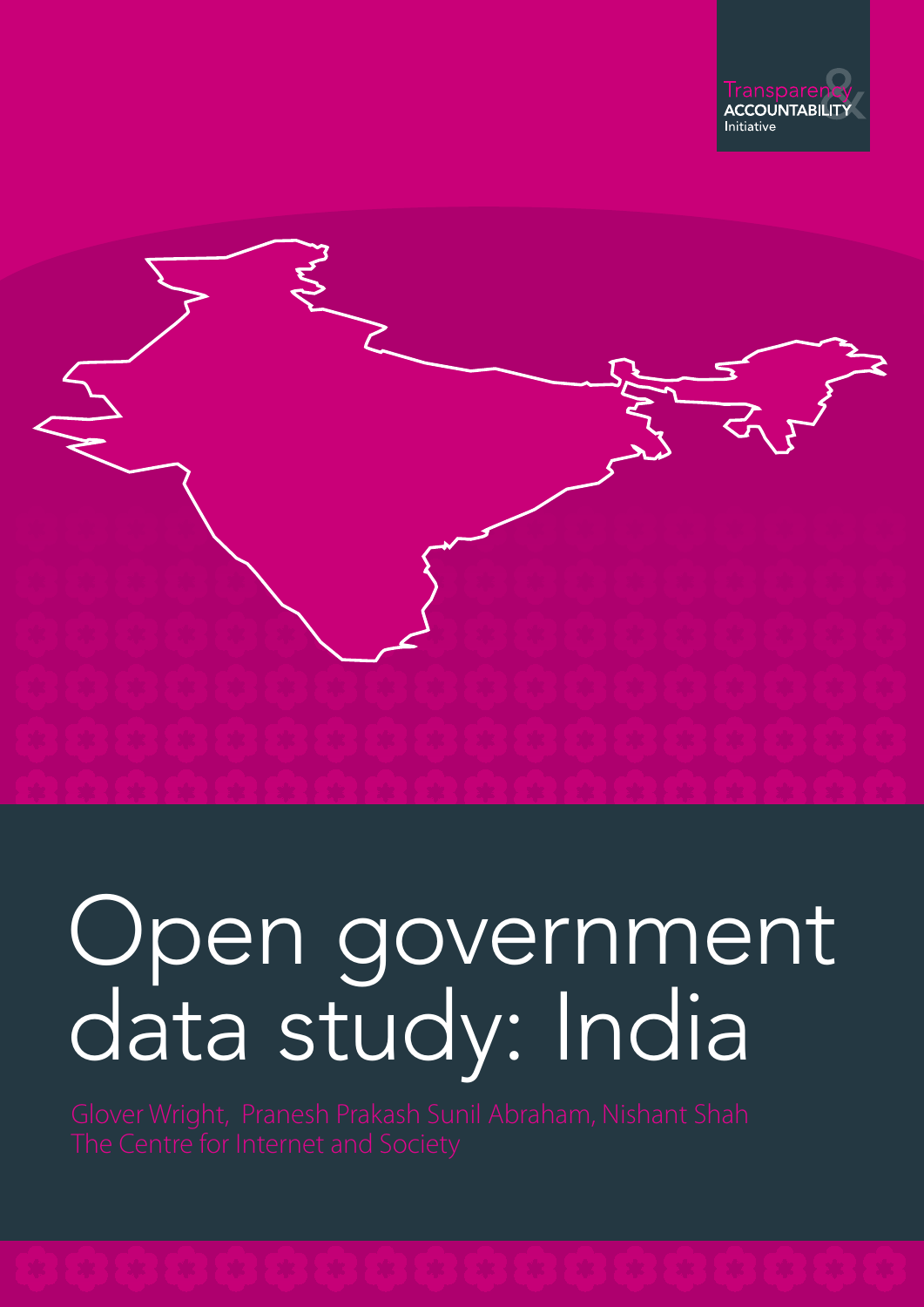For more information contact:

# Transparency & Accountability Initiative

c/o Open Society Foundation 4th floor, Cambridge House 100 Cambridge Grove London, W6 0LE, UK

Tel: +44 (0)20 7031 0200 **www.transparency-initiative.org**

Copyright © 2010 Open Society Foundation. All rights reserved, including the right to reproduce this report or portions thereof in any form.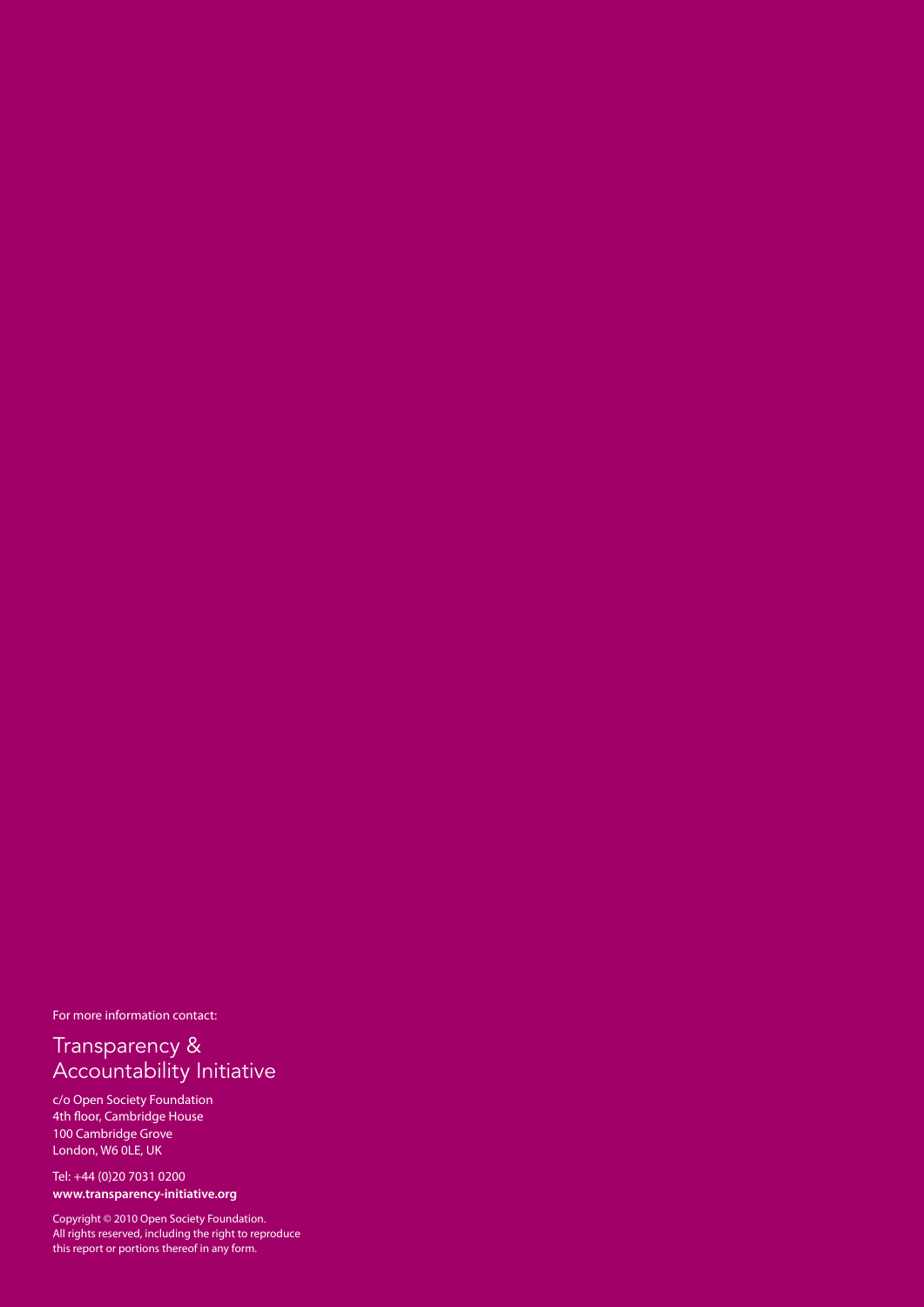# **Contents**

| Executive summary                                             | 4                 |
|---------------------------------------------------------------|-------------------|
| Benefits of open government data                              | 4                 |
| Challenges                                                    | 4                 |
| Envisioning open government data for India                    | 5                 |
| Introduction                                                  | 6                 |
| Current data practices and the status of e-governance         | 7                 |
| Access to networked technologies                              | 8                 |
| ICT revolution                                                | 8                 |
| Political and administrative environment                      | 9                 |
| Civil society<br>Media                                        | 10                |
| Open data: Why now?                                           | 11<br>12          |
| Methodology                                                   | $12 \overline{ }$ |
| Policy environment                                            | 13                |
| Right to information in India                                 | 14                |
| Shortcomings of reactive disclosures                          | 15                |
| Copyright policy                                              | 16                |
| Standards and interoperability                                | 17                |
| National e-governance plan                                    | 18                |
| National knowledge commission recommendations on e-governance | 19                |
| Public information infrastructure                             | 20                |
| <b>Case studies</b>                                           | 21                |
| Government case studies                                       | 22                |
| Civil society case studies                                    | 24                |
| Public-private partnership case studies                       | 26                |
| Civic hacking case studies<br>Forms of access to data         | 28<br>29          |
|                                                               |                   |
| Challenges                                                    | 30                |
| Data unreliability                                            | 32                |
| Semantic and system interoperability<br>Cost of data          | 32<br>33          |
| Scalability                                                   | 33                |
| Indian names                                                  | 34                |
| Indic languages and technology                                | 34                |
| Technological efficiency versus access                        | 35                |
| Privacy                                                       | 36                |
| Elite capture of transparency                                 | 37                |
| Observations and recommendations                              | 38                |
| General observations                                          | 39                |
| Recommendations                                               | 40                |
| Annexes                                                       | 43                |
| Annex I: Survey of organisations and projects                 | 44                |
| Annex II: List of organisations/people interviewed            | 47                |
| About the Centre for Internet and Society                     | 51                |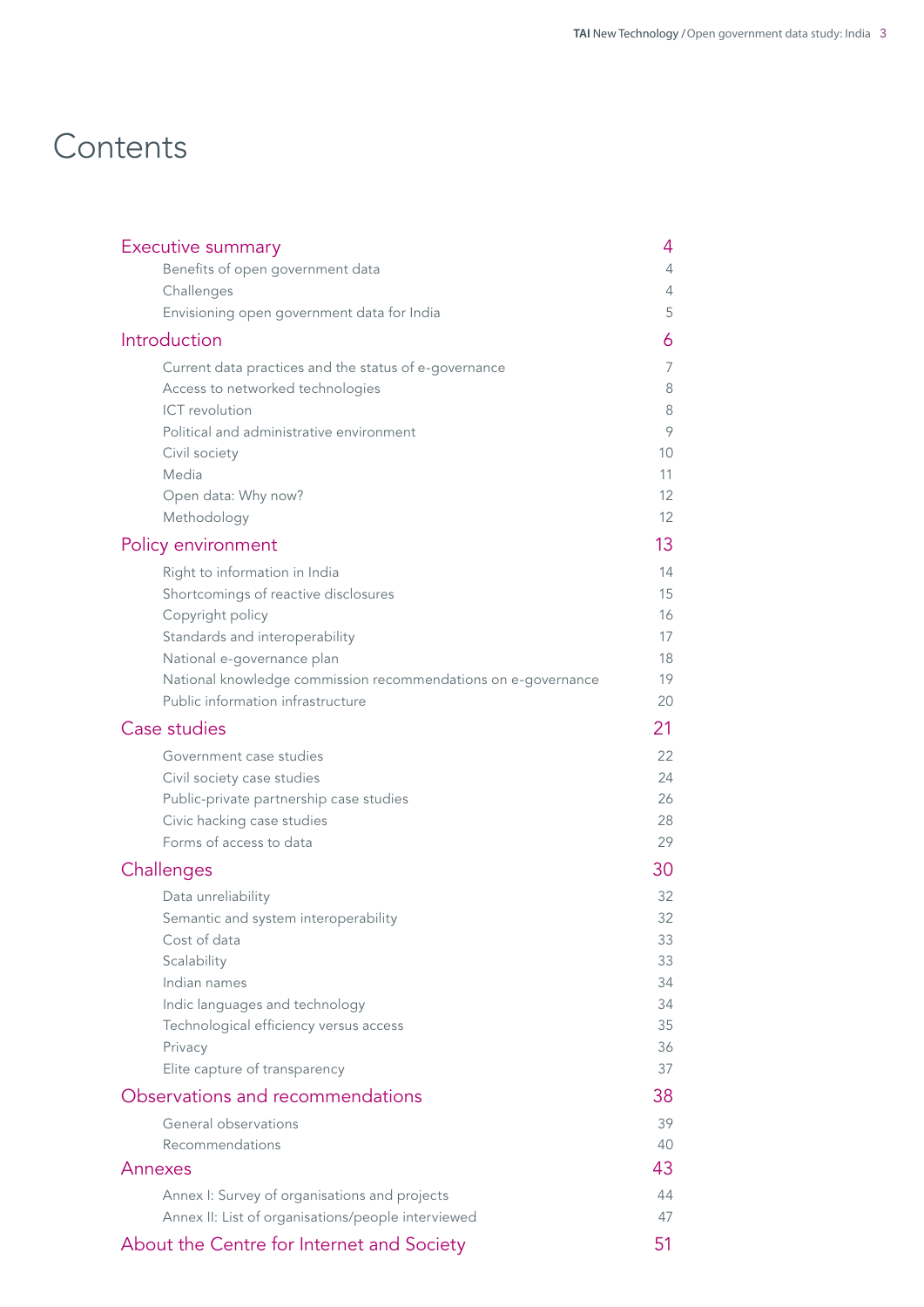# <span id="page-3-0"></span>Executive summary

This report looks at some of the landscape relevant to open government data (OGD) in India, starting from the current environment in government, the state of civil society, the media, the policies that affect it from the Right to Information Act, standards-related policies, e-governance policies and the copyright policy. It also looks at a few case studies from government, civil society organisations (CSOs) and publicprivate partnerships, and profiles some civic hackers. It then examines some of the varied challenges to the uptake of OGD in India, from infrastructural problems of e-governance to issues such as privacy and power imbalances being worsened by transparency. Finally, it lays out our observations and some recommendations. It concludes by noting that OGD in India must be looked at differently from what it has so far been understood as in countries like the UK and the US, and providing some constructive thoughts on how we should think about OGD in India.

# Benefits of open government data

Are there benefits to be found from open government data in India? Yes. First, it will benefit government itself, by reducing the burden of locating information – both for internal use, as well as for responding to Right to Information (RTI) requests – and streamlining its own information gathering and processing procedures. It will expose incorrect and outdated data, which the government itself is often not in an easy position to detect. It will help citizens; the variety of CSOs in India currently working, despite difficulties, with government data – everything from electoral candidate data and legislations to municipal body phone numbers and public transport route information – is testament to this. Most importantly, OGD can be seen as a step in delivering the promises of the Right to Information Act, and a step towards greater transparency and, importantly, accountability.

# **Challenges**

There are many challenges that must be addressed while moving towards opening up governmental data. Currently the entire infrastructure of information gathering, processing and sharing is to be found wanting. There is insufficient standardisation and e-governance is, to a large degree, a failure. There is an ambitious project on the public information infrastructure seeking to tackle this situation, however. Even if system interoperability is brought about by use of common formats and software standards, there is still the issue of semantic interoperability – e.g. different departments gathering different information under the same heading, or the same information under different headings – that cannot be tackled as easily.

Issues of privacy are importantly implicated, especially since there is no written law on privacy in India, and data anonymisation is seldom practised. Even with anonymisation, privacy is still an issue because of community-level concerns (e.g. showing in which villages HIV-positive people are concentrated, even if individuals are not mentioned), which might not matter as much in a more individualistic society.

The capacity of CSOs to make use of information if it is put up in machine-readable (and non-human-readable) formats will be limited. The linkages between technologists and CSOs need to dramatically increase.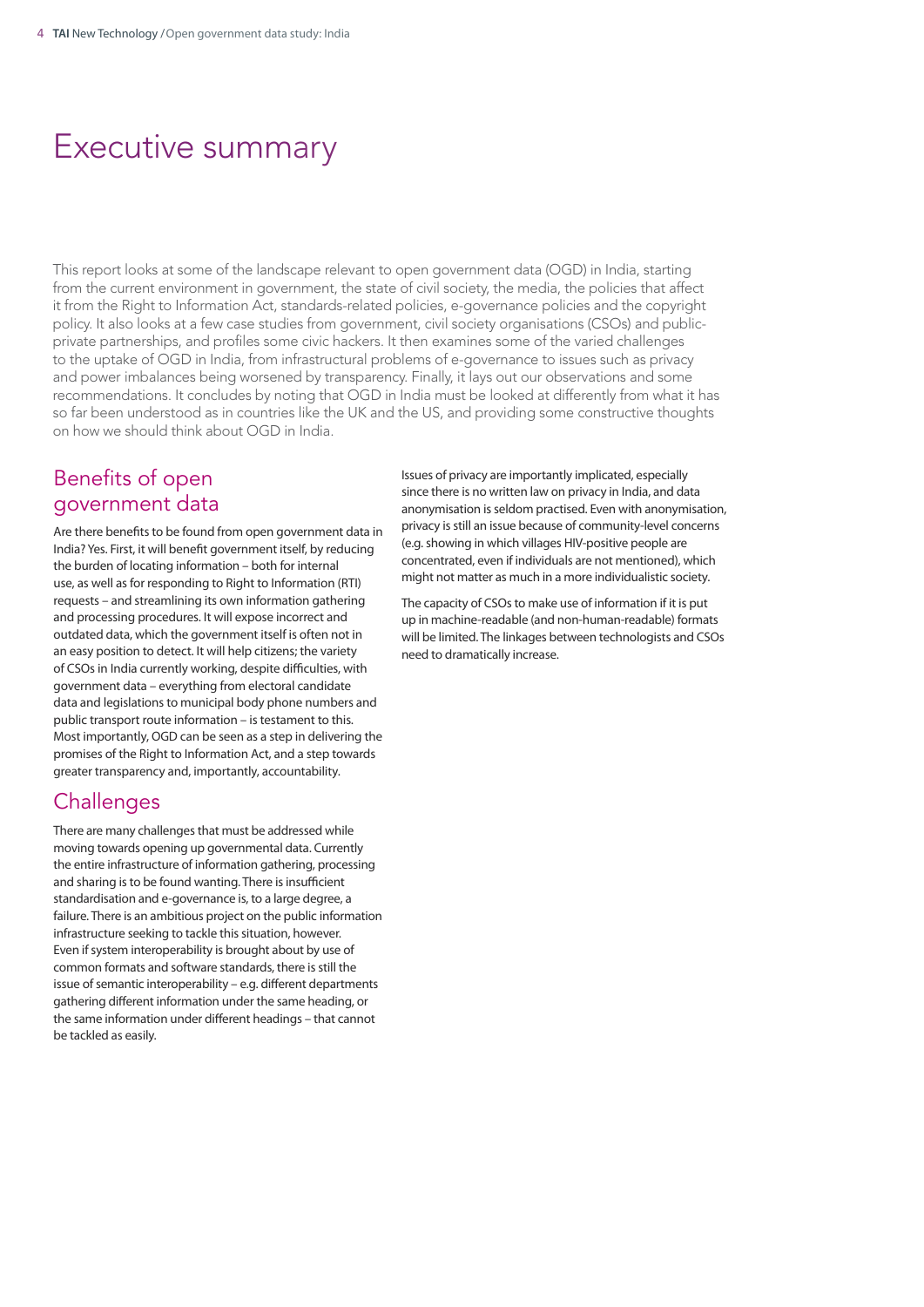# <span id="page-4-0"></span>Envisioning open government data for India

It is our belief that open government data in India cannot be so much an issue of providing data for mashing and allowing for innovative private sector information products. Instead, it must be more about addressing the shortcomings of the Right to Information Act, and extending and fulfilling its promises of transparency as partly envisioned by the Knowledge Commission, and perhaps moving towards accountability. Some reasons for this:

- The RTI movement has proved itself to be credible,
- well organised and in a position to effect change;
- • The Right to Information Act itself requires a large amount of proactive disclosure;
- • The Knowledge Commission's report on e-governance itself talks about making available more governmental information and data to the public;
- Technologists in the social and political sector ('civil hackers') are few, and existing civil society groups are in a better position to take advantage of any governmental data that is opened up. Just as such organisations should not be beholden to the government to provide data as a privilege, they must not be beholden to technologists to provide them access to the data put out by the government;
- Civil hackers need to be located, engaged with and encouraged to work with governmental data. Existing communities around free and open source software and around open content (such as Wikipedians in India) are groups that could be engaged with in pursuit of this aim.

Thus, while data mashing and private sector information products must be allowed, they must more importantly be facilitated, encouraged and, in some instances, performed by the government itself. The duty of the government cannot end merely at providing information, but must extend to making that information available in a form that facilitates analysis and enhances offline usability.

The government is already looking at many of issues of information infrastructure, including an open data policy. Hence there is a need to help the government in this regard, including by gathering examples of data usage in India and studying the best practices and problems in implementations of OGD in other countries. To ensure the relevance of open government data, mechanisms have to be put in place to take its benefits to ordinary people and to marginalised communities, both by the government as well as by CSOs. Simply putting up raw data will not suffice.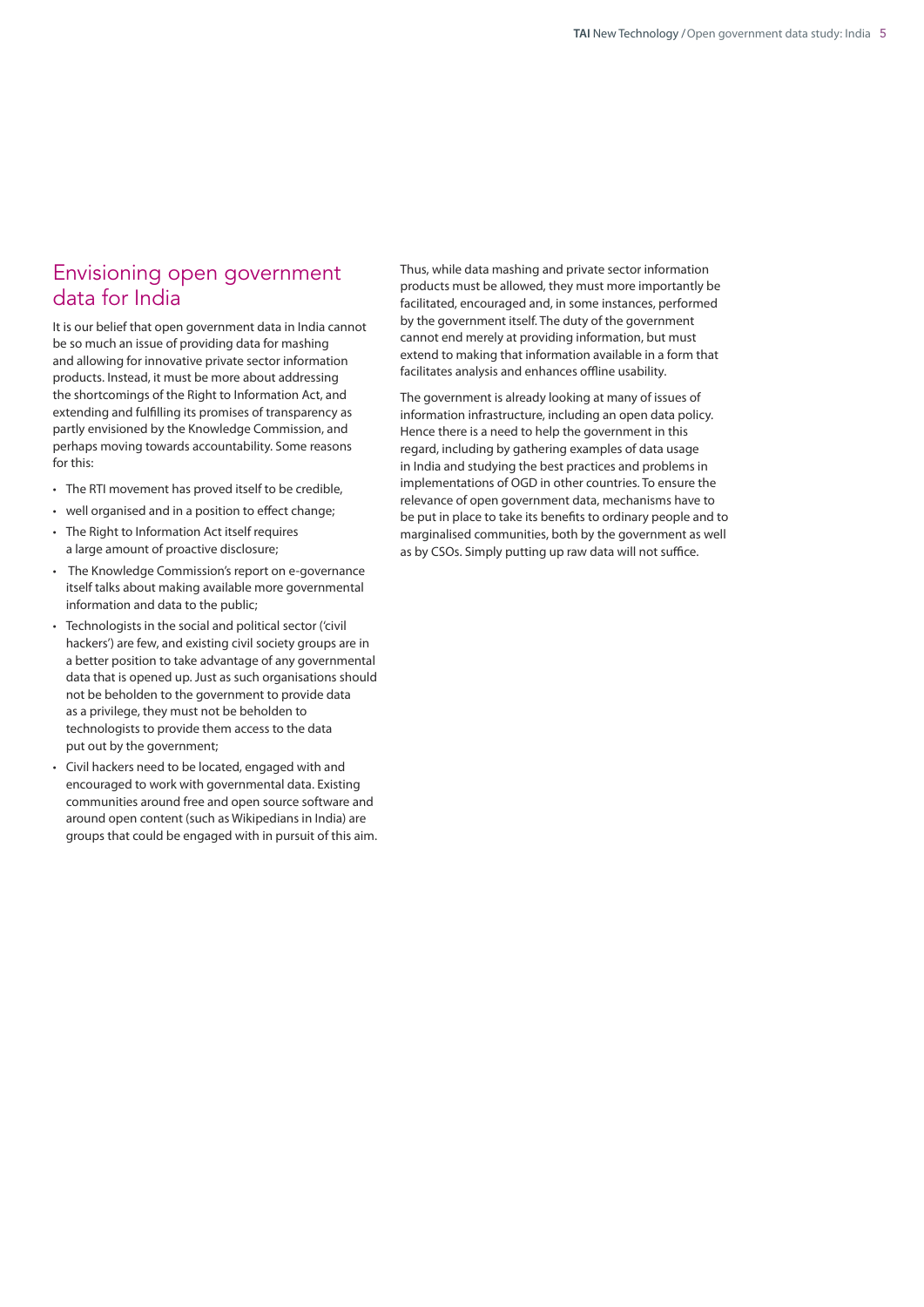# <span id="page-5-0"></span>Introduction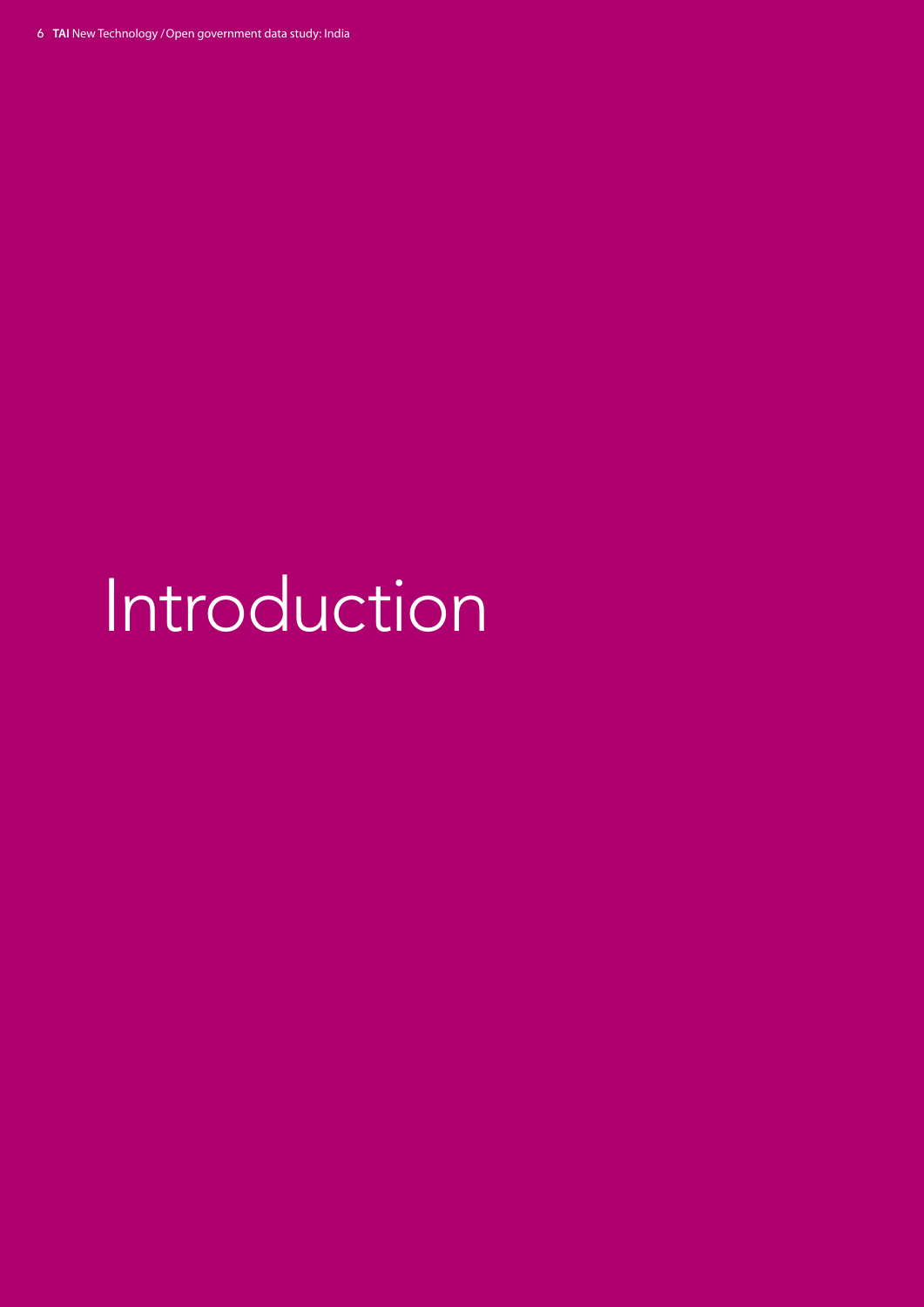<span id="page-6-0"></span>In India, as in other countries, the relationship between citizens and government is increasingly mediated by information systems, and e-governance is clearly seen as the way forward for efficient delivery of public services. This tendency has only grown since the 1980s. Now, India is preparing to introduce a national Unique Identity (UID) project (rechristened Aadhaar, meaning 'foundation'), which will provide every Indian with a unique identification number and a corresponding entry in a national biometric database,1 as a cornerstone of e-governance initiatives. Therefore, it is not only necessary to examine India's ecology of government informatics, but also a very opportune time to do so.

The Indian national government has made clear that in coming years it intends to make publicly available much of its data. In its tenth Five Year Plan (2002–2007),2 it announced its intention for India to become a 'SMART' (Simple, Moral, Accountable, Responsible and Transparent) state. This has led to many e-governance initiatives,<sup>3</sup> but few of them have resulted in publicly accessible databases. And fewer still of these publicly accessible databases are 'open' in terms of data reusability (technologically, in terms of machine-readability and openness of formats, or legally), easily accessible (via search engines, for persons with disabilities, etc.) or understandable (marked up with annotations and metadata).

One of the most important changes in the citizengovernment relationship in India since its Independence has been the passage of the Right to Information (RTI) Act in 2005. This legislation is applicable through all of India and is a landmark in setting out a clear political agenda of transparency, signalling a shift from the opacity promoted by the Official Secrets Act.

This report situates the current move towards open government data (OGD) in India in the context of the country's increasingly sophisticated information and communications technology (ICT) practices as well as the Right to Information Act. It relies primarily on conversations – both on the record and off – with government officials, businesses, civil society organisations (CSOs) and individual activists. For background it relies on a review of the literature relevant to OGD and RTI generally, to present a snapshot of where India stands now in respect to OGD, and to predict where it is likely to go in the near future. It seeks to understand what 'open government data' means in an Indian context, and what effects institutionalised open data practices and ideas might have on Indian society. Finally, it suggests certain technical and policy strategies for developing, promoting, implementing and maintaining a robust OGD policy in India.

# Current data practices and the status of e-governance

The Indian government collects a wide variety of data at the national, state and district levels. The further one gets from the national level and the more specific the data, the less robust are data collection practices. The chief problem with

data collection, according to high-level government officials in New Delhi, is that India still lacks automation of processes at all levels of government. So while the data is being collected and ultimately made available in – or at least translated into – digital form, it is a time- and resource-consuming project, particularly below the national level where technology practices are either not in place or have not been fully cemented and the collection itself is of the first degree.

The government has an extensive e-government strategy, suggested in part by the National Knowledge Commission (NKC), assembled by the prime minister in 2006–2009 and charged with making proposals to develop the country's knowledge infrastructure. An e-government strategy was also outlined in the government's 11th Five Year Plan, the country's key general policy planning document, but high-level officials at the National Informatics Centre suggest that full implementation of all e-governance initiatives is at least five years and probably a decade away. 4

In general, data is collected in a systematic and timely fashion; the problem is not the lack of a system, nor the timely collection of data, but rather the lack of consistency in the various terminologies and methodologies employed by different authorities. Moreover, data older than about 10 years, in particular, is likely to be on paper – though most public authorities at the national and state levels seem to be in the process of digitising their collections if they have not already done so.

It is unclear in what formats most government data is stored. In general, where government officials have addressed this question, they have indicated that data is collected and stored in 'spreadsheets', sometimes identified as Excel files. However, there is a lack of understanding of what constitutes open versus proprietary standards and why one would choose (or would be forced to choose) one over the other. Also, importantly, when data is made publicly available, even though the government maintains it in machine-readable formats, it sometimes provides only scanned PDFs or otherwise tough-to-manipulate forms.

3 Some of the more important ones amongst these are detailed in the section below on the National e-Governance Plan.

4 Others, such as Shankar Aggarwal, Joint Secretary and head of the e-Governance Group at DIT, are much more bullish, and think this will happen within the next two-three years.

<sup>1 &#</sup>x27;Unique Identification Authority of India', available at <http://uidai.gov.in/> (Last accessed 29 September, 2010)

<sup>2 &#</sup>x27;Tenth Five Year Plan of India', Planning Commission of India, available at [www.planningcommission.gov.in/plans/planrel/](http://) [fiveyr/welcome.html](http://) (Last accessed 29 September, 2010)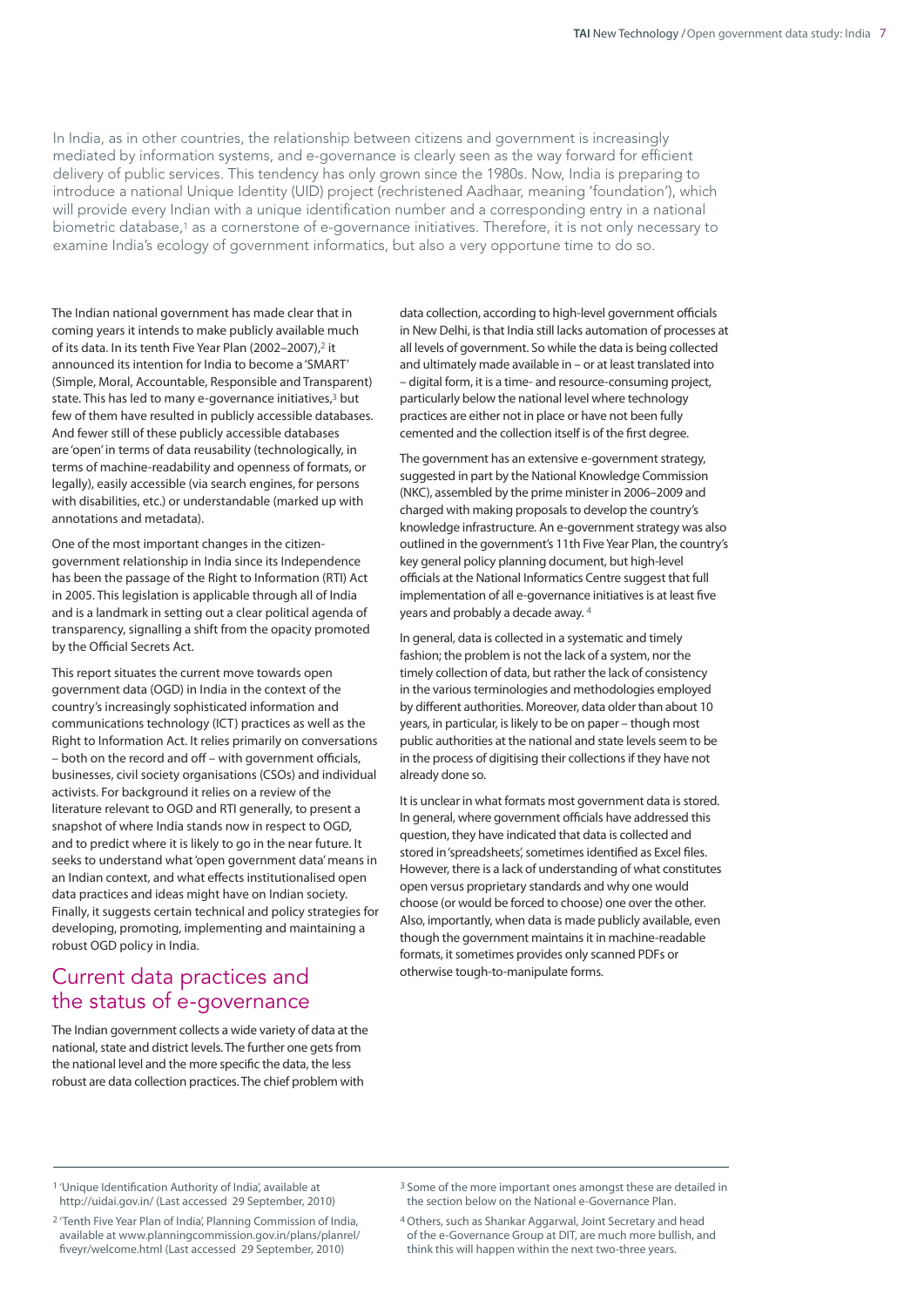# <span id="page-7-0"></span>Access to networked technologies

A report by Boston Consulting Group found that while only 7% of people of India – about 80 million in a total population of about 1.2 billion<sup>5</sup> – have Internet access, the Internet is expected to reach 19% of the country's population by 2015. Partly this will be a result of the government's plan to roll out a nationwide optical fibre network beginning in 2010, providing Internet access to all regions of the country.

About 60% of Indian people have mobile phones, but there are only about 2 million active users of mobile Internet services – less than 0.1% of the population. This fact seems to be in stark contrast with assertions by many both in government and the private sector that the future of the Internet in India is on the mobile. Although there are many anecdotes, for example of farmers receiving agricultural and environmental data on their mobiles via text message, it is unclear to what extent these discrete stories are genuinely illustrative of a broader phenomenon. A recent study does indicate, however, that about 13% of rural users currently seek farming information online, including information on fertilisers and pesticides.<sup>6</sup> Unfortunately, the same study – a joint undertaking of the Internet and Mobile Association of India (IAMAI) and IMRB International – indicates that about 84% of India's rural population either lack familiarity with the Internet or are unable to take advantage of Internet technologies.7 More positively, the study found that numbers of rural Internet users were set to increase by 30% from 3.3 million in 2008 to 5.4 million in 2010. It also indicates that the great majority of rural Internet users – more than 70% – currently access the Internet through either the country's Common Service Centres (CSCs) or cyber cafes – good news for a public knowledge programme that is seeking to deliver information through such centres.<sup>8</sup>

The current political environment relative to OGD is probably most driven by the still influential right to information (RTI) movement and the good press that the RTI Act has garnered both in India and abroad. High-level government officials believe that the public is hungry for more transparency and accountability, and that the RTI Act was a harbinger of an even more open government to come. Mid-level government officials interviewed at the national and state levels, however, seem to think that the RTI Act has done the job of making government transparent, and thus that government is (mostly) already as open as it needs to be. A common refrain heard is that 'It's all already available'. These officials admit that there is always room for improvement but offer no vision as to what sort of improvements might be necessary or when they should be implemented. Essentially, it seems that those at the highest levels of government feel empowered to push for a more robust information regime, including open government data, but are wary of pushback from the bureaucracy, which they and civil society say is threatened

by the power/knowledge with which OGD endows citizens. However, almost everyone interviewed said that the movement in India is towards greater and more accessible disclosure of government data.

# ICT revolution

As one of the key transformative factors in a globalising India, advances in ICT have transformed everyday life and how people interact and interconnect with each other, communities, states and markets.

The so-called 'ICT revolution', as noted and debated by scholars, politicians and policy makers, has had an inordinate effect on economies and societies, leading to what has been termed a 'global shift' (Cerny 1995). Erwin Alampay, in his introduction to *Living The Information Society in Asia* (2009) looks at Cerny's ideas of the 'global shift' as marking two fundamental alterations to the global political economy. He says:

*'First, there is the movement from an industriallybased international economy to one that is information- and knowledge-based. For some, these changes signal the emergence of the 'Third Industrial Revolution' which is both transnational in character and based on post-Fordist regimes of accumulation. Second, the ICT revolution is said to have profound positive and negative social, political and economic consequences that can become factors in determining development and underdevelopment. As such, ICT and its management have become a new rhetoric of development.' (p.10)*

Richard Ling (2009) has written about questions of technology and access over a period of time. In his latest essay, he emphasises that 'interaction between technology and society' (p.14) has been at the core of most debates around emergence of new technologies. In his essay 'What would Durkheim have thought?', Ling compares the kind of changes that were brought about with the Industrial Revolution and the changes ushered in by the Information Revolution. He sides with the position that James Beigner (1986) took in his book *The Control Revolution* and argues that 'we have not really experienced an information revolution. Rather, the increasing demand for control of ever more complex systems has resulted in a parallel, but perhaps somewhat lagged development of information systems' (Ling, p.15) In exploring the various approaches to technology/society interaction, Ling finally posits three crucial questions that he sees as necessary to be answered by ICT4D practitioners:

*'First, what characterises the adoption process at the personal level? Second, after adoption has taken place, how does the object or service become integrated in our daily lives? And finally, how is the object or service interpreted by others after it has been adopted?' (p.17)*

- 5 [www.google.com/publicdata?ds=wb-wdi&met=sp\\_pop\\_totl&id](http://) [im=country:IND&dl=en&hl=en&q=population+india](http://)
- 6 [http://www.ibtimes.com/articles/60385/20100908/interent](http://)[users-email-brici-countries-rural-india-online-application](http://)[railway-online-ticket-booking-re.htm](http://)

7 [http://topnews.com.sg/content/24865-84-percent-population](http://)[rural-india-unacquainted-Internet-study](http://)

8 [http://www.ibtimes.com/articles/60385/20100908/interent](http://)[users-email-brici-countries-rural-india-online-application](http://)[railway-online-ticket-booking-re.htm](http://)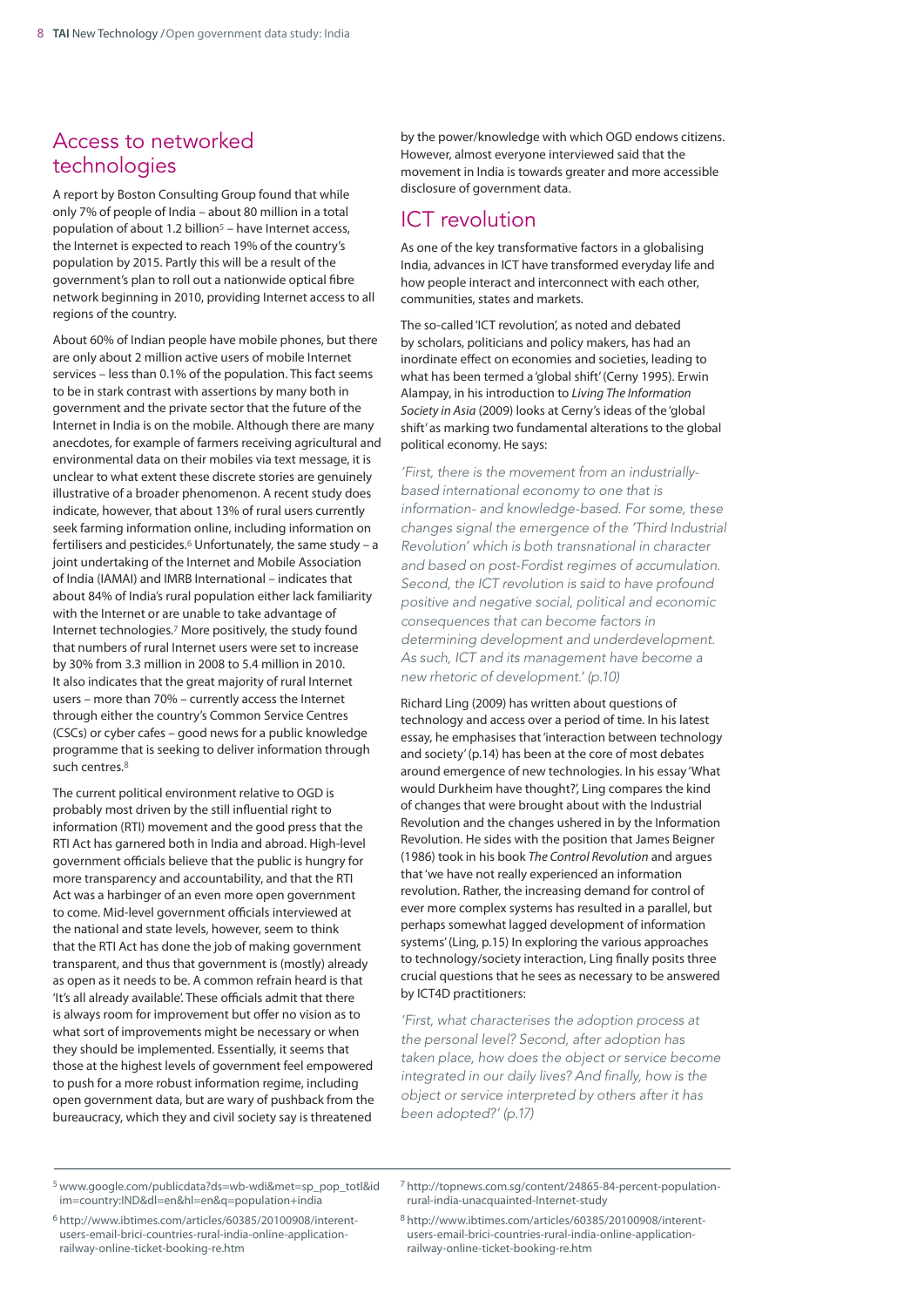<span id="page-8-0"></span>Ling's work is useful to reflect on the technology infrastructure practices which have been at the centre of much policy and governance debates around the world. He stands out as a strong voice that refuses to look at technology as the panacea to all problems and instead insists on radically reinvestigating the relationship that technology has with the various interlocutors.

In the same anthology, Jean-François Doulet and Shang Dan look at how urban dwellers in China integrate mobility into their everyday lives with the help of ICTs. In particular, they look at how access to information provides people with new spatial strategies and allows them to become more mobile and confident in exploring the real world. Drawing from the work of John Urry and Elizabeth Buchannan, they posit, 'that since new mobilities produce and develop extensive and far-flung social connection, it is necessary to examine topologies of such social networks and especially the patterning of weak ties that generate "small worlds" amongst those apparently unconnected' (p.52). In addition, they look at the changing socialisation patterns among new urbanites, from small social circles based on deep personal relationships to larger social circles based on common interests. They end their study by positing two questions which they see as crucial to understanding technology interaction and how it affects social conditions (both spatial and relational): 'how [do] people assess their own mobile living arrangements? Is becoming mobile mainly an autonomous decision or a forced situation?' (p.55).

Even within contexts where ICTs are not the primary object of discourse, the understanding of access remains the same. In a report on 'Moving Toward Knowledge Based Economies' (2007) by the Asian Development Bank, ICTs are considered as one of the four pillars of growth and development in Asia. The report recognises the various forms of e-governance site which are right now being run in India and looks at them as nodes of open data production and dissemination: '[R]ural Internet kiosks, community e-centers, e-healthcare, geographic information systems (GISs), dairy sector applications, teacher training, online agricultural systems, wireless local loop solutions, databases of rural innovations, and other services targeted at women and children. In the realm of public service, e-Government projects include online delivery of land titles, land and property registration, and empowering dairy farmers through a dairy information and services kiosk' (p.33).

The report suggests that the emergence of ICTs has led to a 'global mode of thinking' (p.20) in which the global links and networks have become more important than a country's human capital. After an analysis of government policies and the use of ICTs in the newly emerging information economies, it concludes that ICT provides for efficiently acquiring, capturing, storing, disseminating and using local and foreign knowledge on a global basis. This is because of the capacity of ICT to support the development of networks and to establish and maintain connections among individuals, groups and organisations that possess knowledge considered to be of great use and value to others. In fact, the importance of ICT in supporting knowledge-based development lies in its capacity for efficient networking, interconnectivity, interdependence and coordination. Whereas physical infrastructure is critical in the industrial age, information infrastructure is becoming indispensable in the knowledge age (p.25).

The report also introduces the idea of a 'Ubiquitous Network Society' where 'information can be exchanged any time, anywhere, instantaneously between people, objects, and systems' (p.26). It goes on to further look at the economy of this information explosion and the need for knowledge-based development by evaluating India as the 'global outsourcing centre'. It says, that 'India is well positioned to take advantage of the knowledge revolution to accelerate growth and competitiveness primarily because of the skill and labour endowment of its citizens and its ICT capabilities' (p.32).

The state-citizen relationship has often been defined significantly by protocols of access to information. The state has been seen as the arbitrator of information dysfunction, and the citizen has been looked at both as the producer as well as the repository of rights and sovereignty over information (with the preamble to the Constitution beginning with the words 'We the People'). With the era of satellite telecommunications, another dimension, that of the citizen as a consumer of information, entered the discourse. State technocrats such as Vikram Sarabhai imagined the contours of participatory democracy as being shaped by people's access to information owned by the state. The state was hitherto accepted as the collector of citizens' information (via processes such as the census); it was deemed important that citizens have access to the information (which is often about them) owned by the State. In this paradigm of information exchange, statecitizen relationships have undergone many calibrations as different structures of information production, distribution and arbitration have emerged in the country.

It is not in the scope of this report to produce an exhaustive literature survey of ICT4D and open data literature. However, the different positions cited here are symptomatic of the kind of questions that have already emerged in the field and which will be addressed in different ways through this report.

# Political and administrative environment

India may actually be at a particular stage in its political cycle that would make opening government data advantageous in a political sense. Especially in light of the success of the RTI movement and the continued recognition/popularity of the ensuing Act, it is hard to imagine that any politician would choose to advocate for less openness.

The winners would likely be the politicians and, if a majority of proponents of RTI in India are to be believed, the villages and districts which OGD would eventually empower to make their own decisions, as opposed merely to following policies set out by national and state governments. Those supporting open data in India tend to see it in almost a Gandhian sense, as enabling villages to regain the power of self-determination that they have lost in the emergence of an industrial, urbanised India. The losers, certainly, however one looks at it, are the bureaucracy, who must cede some power both to the top that mandates data be made available and the bottom that uses that data both to hold them accountable and to make decisions without relying so much on the bureaucracy to guide them. The idea is that open data in India, if properly implemented – that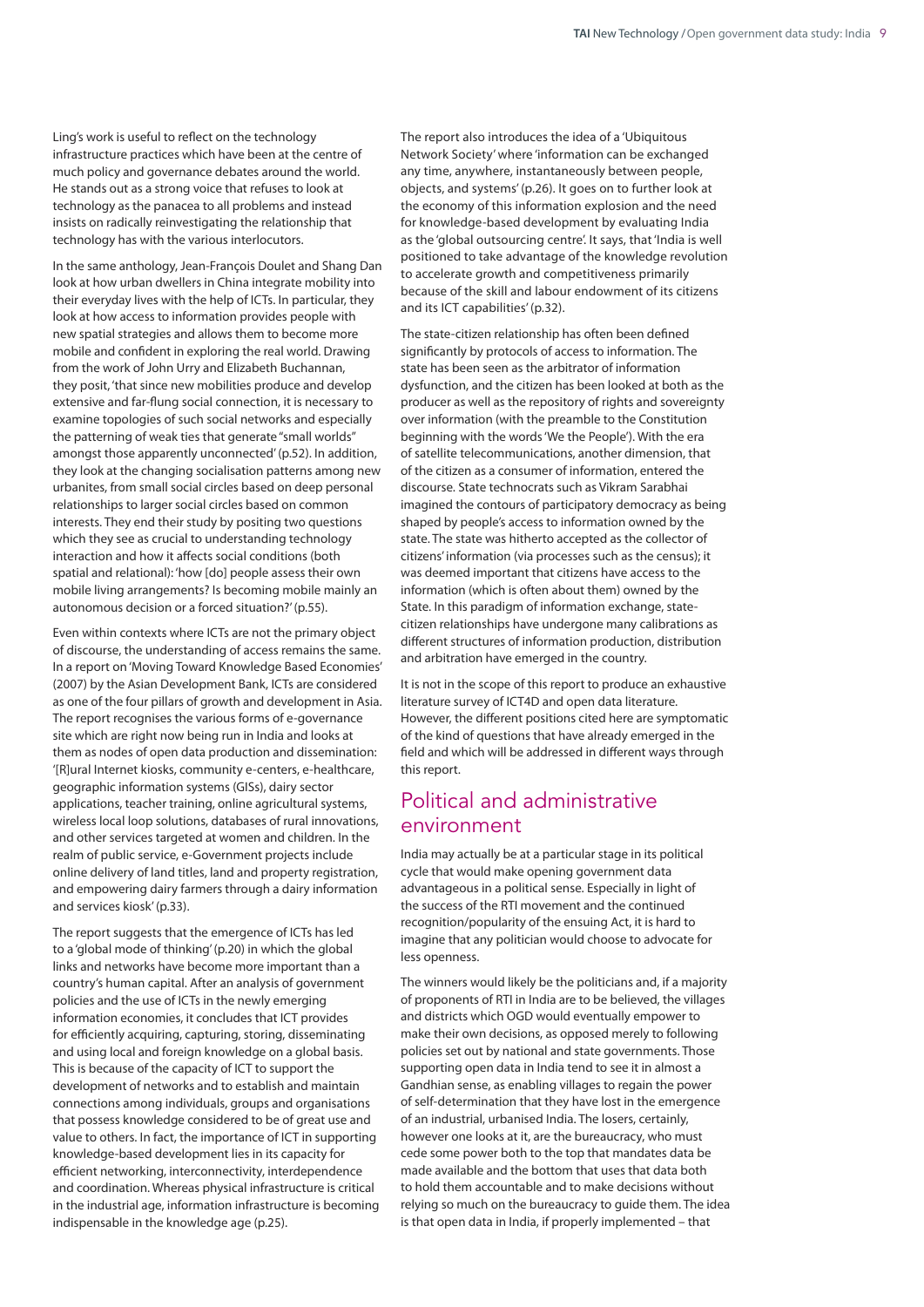<span id="page-9-0"></span>is, if it is accessible and can be made understandable to 'the common man' – will be a hugely democratising force. The problems, of course, are numerous – access barriers, technology and reading literacy barriers, language barriers, etc. – and no one believes that open data can be seen as an end in itself, but rather as one vital part of an emerging knowledge ecology, the other pieces of which must also come together for any real progress to be made. In explicitly political terms, though, it seems to be viewed as the most powerful of these parts, impacting society as a whole as RTI did the individual.

A senior source in a governmental department, who opted to speak anonymously, suggested that opening significant amounts of government data, while politically problematic at some levels of the bureaucracy, will be less of an issue once the country has succeeded in automating government processes as part of its national e-governance plan and mandating that bureaucrats use electronic systems instead of paper. Moreover, the source and others note that once the country has automated its processes, opening the data is of negligible expense. It also bears noting that in India the current proposal for an OGD scheme is tied up with the proposal for a national identification number, similar to a Social Security number, for which data warehouses and the necessary infrastructure to run a nationwide distributed database system have already been planned and in conjunction with would run India's proposed 'public information infrastructure'.

Openness does not seem to be a high-stakes issue within the government; in general, almost everyone is at least verbally in favour of providing more information to the public. Those interviewed, however, almost unanimously asserted that the bureaucracy will provide a roadblock to open government data, both because they will feel as if they are losing authority and because it will make more work for them in the sense that they will have to dedicate greater time and effort to collecting data and ensuring its accuracy. Interviewees also noted, importantly, that India's bureaucracy has become quite adept at inhibiting policies that it does not like – that is, Indian bureaucrats know well the art of delay, even when a policy is mandated from the top. But people feel that as younger civil servants move into government – often with a more pronounced nationalism than the previous generation's that translates into a progressive vision for India – such opposition will decline. As for data that was not collected with the intention of being released, there will doubtless be opposition for various reasons; one state-level agriculture official, for example, remarked that he could not release detailed data on plant parasites because it might cause panic among his state's farmers and unduly affect global markets. Most powerful, though – and open data advocates believe this – is probably the fact that the more information is made available, the more power people at the lower political levels will have to take control over their communities and the less deference they will have to show for the entrenched bureaucracy (for all these reasons, a mandate from the top will probably be necessary for an open government scheme that aims to release data not originally meant for the public).

Different accounts have been given by different officials as to the public administration's proficiency with technology. While Shailesh Gandhi, an Information Commissioner at the Central Information Commission, believes that the

majority of government employees just cannot work with computers, others believe that the issue is not so much about competence but about willingness to engage with technology: many officials, for example, though they are provided with and understand e-mail, will only respond to telephone solicitations. The government has engaged with technology at all levels, for example providing information on services via text message and hosting information portals on its websites. As big a problem is society's inability to make use of the technologies employed by government, especially outside of urban areas.

Finally, no one in India doubts the capacity of the government to do what it sets out to do. The problem, said one high-level official, lies in convincing it to act in the first place. E-government seems to have penetrated all levels of government, however, in terms of awareness if not in actuality, and there seems to be little opposition to the idea of e-government generally. It is likely that a favourable political environment such as the one existing now may provide the nudge necessary for the bureaucracy to fully embrace the technologies that most sources within it admit make their lives easier, although at the expense of some power.

# Civil society

There are some civil society groups in India using targeted data in sectors such as health, education, elections and budgets, but there are by no means robust data usage practices among civil society groups. While India has the largest number of NGOs of any country in the world, most are locally oriented and furthermore are directed towards specific issues for which there is either no data – as with many tribal issues – or data whose veracity they do not trust, as with school enrolment figures.

Although there certainly are bridges between the government and civil society, these are weak, and it seems that often government officials – at least at the higher levels, state and national – are unaware of the civil society groups working in the same space. Perhaps this has to do, again, with the varied and local nature of CSOs in India, and the lack of truly national issue campaigns – aside from certain things like dalit rights – around which to form cohesive national groups with which the administration must engage. Even national issues tend to be centred in one or two regions; the RTI movement, for example, was rooted firmly in Rajasthan and to a lesser extent Maharashtra.

Moreover, civil society is by and large not very technically literate – probably less so, in many cases, than government institutions themselves, which in most cases have at least a decade of experience with e-governance. Organisations utilising technology are the exception rather than the rule. Civic hackers, while present, are not very numerous, and it is unclear to what extent they each are conscious of the work that others are doing, although this could easily be remedied through networking efforts both online and offline. Part of the reason that civic hackers are not numerous is probably that, to this point, there has not been a lot of government data available with which they could engage without first making great efforts to digitise it – for example, often civic hackers working with election data have to produce machine-readable versions of data provided in PDF or other difficult formats from which to digitally retrieve data. Chethan Elvis, a director with a technology-based social enterprise, believes that once the government opens its data, civic hackers will appear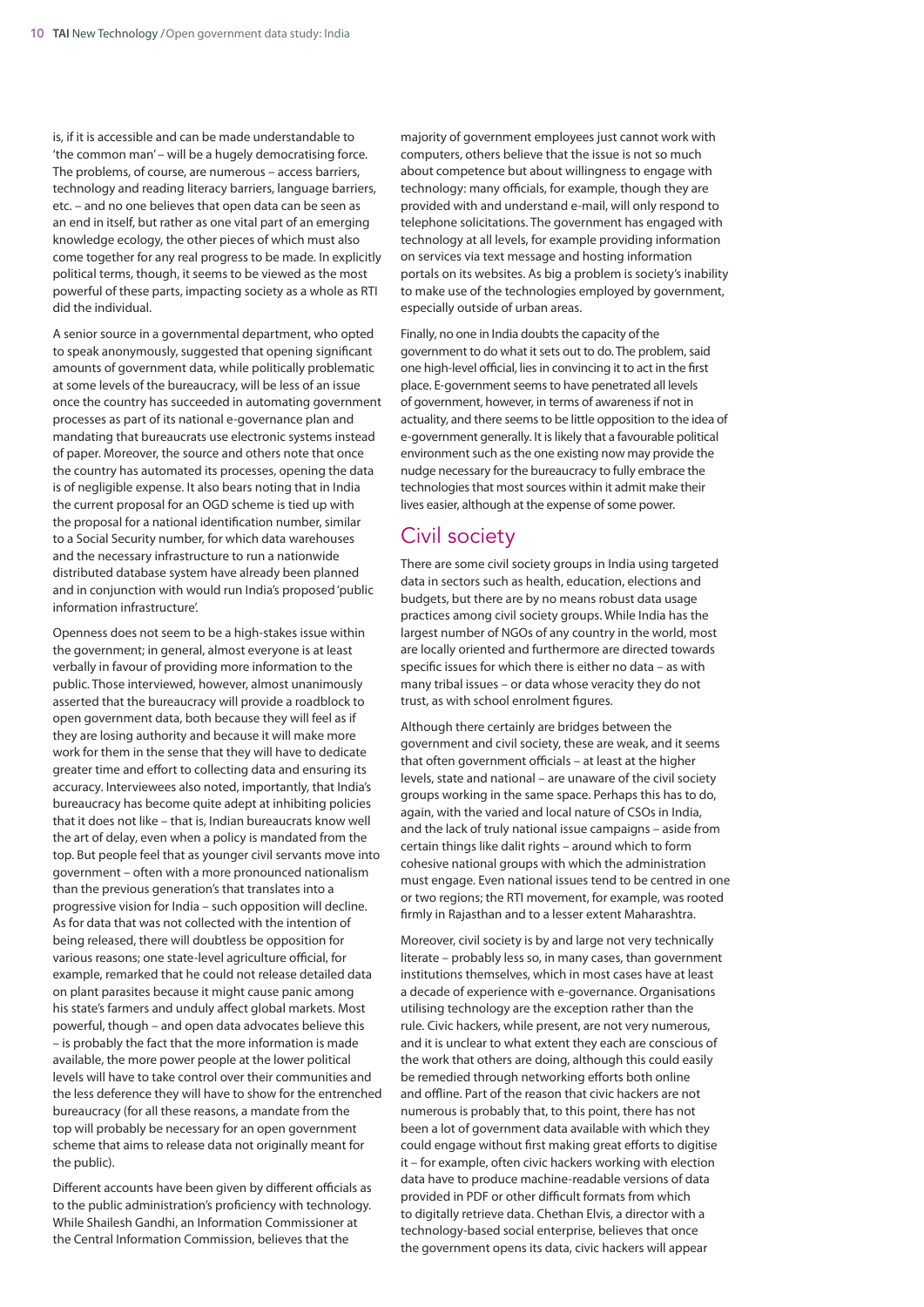<span id="page-10-0"></span>and set to work – so it is not an issue of willingness or of individual capacity, but one of limited access to the data on which civil society can innovate. However, Barun Mitra of Empowering India contradicts this and firmly believes that the current problem is a demand-side problem, and that the supply from government will automatically meet demand as and when it is sufficiently created. Sam Pitroda, adviser to the prime minister, also believes that seeing data being put to good use will prove to be a powerful motivator for it to open up even more data. He foresees that 'once [government departments] begin to see how data is used, they will pump in more data'.

# Media

Reporters Without Borders ranks India at 105 of 175 in its 2009 Press Freedom Index, with 1 being the most free.<sup>9</sup> In general, India enjoys a free press, though the Constitution does not explicitly provide for one and the government may restrict free speech in certain delimited circumstances. All major newspapers maintain an online presence in various forms and seem well attuned to the uses of technology for research, news dissemination and reader interaction – at least with those readers who are themselves wired.

There are many media groups that have become involved in a big way in RTI, which is a potent tool for the media. Doordarshan, the national broadcaster, which still has the highest penetration in the Indian market and especially the rural market, has a weekly half-hour show on the subject of RTI, which aims to present examples of how common people have used it.10 The Doordarshan show travels through the country and presents one success story each week from each state. The audience is given a chance to call in, and there is also studio-based audience participation.11

NDTV, a news channel, has a portal dedicated to RTI – information about it, as well as information garnered through the RTI.12 It even runs an annual award for inspirational RTI activism. Apart from this, it has also covered the physical violence visited upon RTI activists, thus highlighting the need for an effective Whistleblowers Act in India.

The Indian Express newspaper group, along with an NGO named Parivartan, has been instrumental in educating people in exercising their right to information by helping to organise awareness camps and training workshops with other organisations. It also runs a regular column called 'Express Initiatives'. This publishes sample requests to show those who have never filed an RTI request how simple a process it is, and how to draft one. It also reports cases of RTI successes and failures. The Indian Express also run an interactive website to address queries and to provide suggestions.13

Although the proposed public information infrastructure (PII) has been covered in the Indian press, most notably in the *Economic Times*, national news organisations, which seemingly stand to gain greatly from a policy improving access to government information, have not to this point been overly concerned with promoting the idea of open data. But B.V. Rao, editor of *Governance Now* – a fortnightly magazine and website published by the SAB group, covering the Indian government and focusing especially on issues related to transparency and accountability – believes that journalists are well positioned to take advantage of such a policy once it is implemented successfully. The media is strong even at local levels, he says – both in print and on television – and literacy is improving; access to news is not a problem for most Indians, regardless of where they live.

While Rao says that most media outlets are beholden to corporate interests, and that their actually promoting open data before the fact is doubtful, he adds that they have the capacity to utilise open data in their reporting, and furthermore that they will in fact do so. 'The corporate sector in India will not do anything other than ask for tax breaks. So I don't see them applying any pressure [for open government data],' he says. But they would be quick to see its uses, including the fact that open data allows for everyone to have the same frame of reference. For example, there is currently a debate in India about how many people live in poverty; there are at least three different figures from different parts of government. Open data would, according to Rao, go a long way towards enabling stakeholders across the private, civil and government sectors to make better educated guesses about what the facts on the ground really are. This might be doubtful, because not all disagreements on statistics about things such as poverty are in fact disagreements over numbers, but sometimes are disagreements over methodology and the way that a particular statistic should be arrived at.

Rao plans to advocate in *Governance Now* for the PII, which he believes will enable public assimilation of data much more than does the RTI Act, because the latter works basically at the individual level and thus creates a false sense that public information is more available than it really is. 'RTI has lulled people into complacency because they [mistakenly] think information is available. But only a minor percentage of RTI requests are publicly relevant,' he says, and so most government information 'is like rainwater in India [because it] goes into the sea and you don't use it'.

Moreover, Rao says, access to what little information is available from the government is sometimes restricted once people actually notice that it is public. For example, *Governance Now's* online MP Monitor, which provides 'report cards' for various members of parliament, consolidates information taken from a government website which, since the media outlet began publicising the information, has been password-protected.

9 [http://en.rsf.org/press-freedom-index-2009,1001.html](http://)

- 10 [http://www.rti.org.in/Documents/Case%20Studies/](http://) [Presentations/RTI%20POWER-Oct-1/Media%20and%20](http://) [Right%20To%20Information.ppt](http://)
- 11 Despite this, a 2009 study by PricewaterhouseCoopers found that only 13% of the rural population and 33% of the urban population were aware of the RTI.
- 1[2 http://rti.ndtv.com](http://)
- 1[3 http://expressindia.com/initiatives/rti](http://)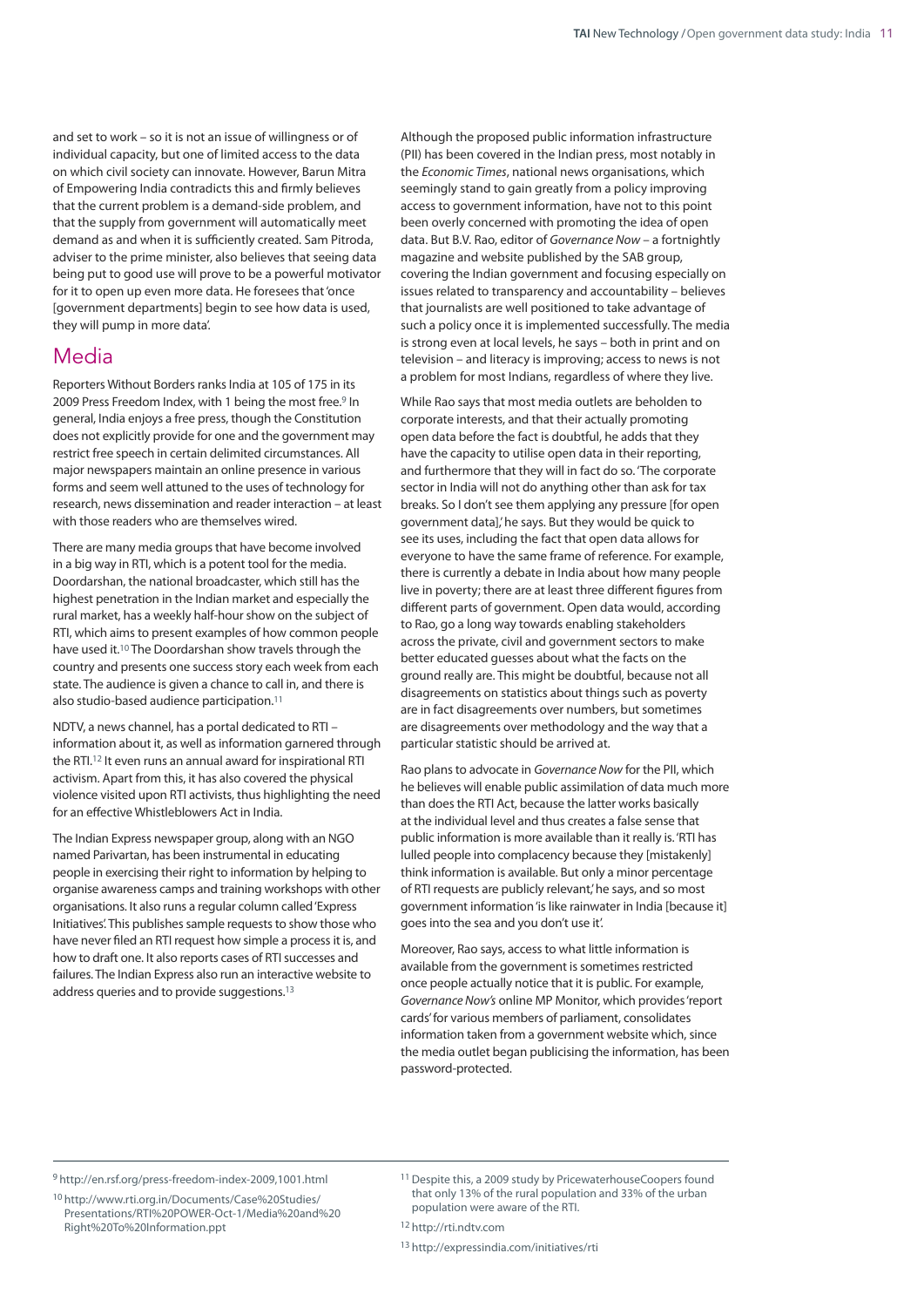<span id="page-11-0"></span>His problems in accessing government data aside, Rao is optimistic about the public information infrastructure, and he believes that Sam Pitroda in particular is well positioned to advocate for and implement the changes necessary in government practices for an open government data policy to be a success. 'If there's one person who can do it, it's him,' he says. Pitroda is well respected for what he knows, according to Rao, and has the ear of the right people in government. 'Nothing in this country moves unless a politician is impressed with a new idea.' As for models on which India might rely in formulating an open data policy – and by extension, the particular form that the PII will eventually take – Rao is not concerned. 'When they look at it, they'll look at models [like the US and UK initiatives],' he says. 'But when the object is openness, what model do you need, anyway?'

# Open data: why now?

N. Srinivasan, director of technology transfer and innovation management at the Asian and Pacific Centre for Transfer of Technology of the United Nations' Economic and Social Commission for Asia and the Pacific, has been following e-governance initiatives in India for more than 20 years. Srinivasan, who is based in New Delhi, identifies three particular historical conditions which together have ushered in an environment in which an OGD policy has become feasible for India, and indeed amenable to its commercial sector.

First, in 1975 the central government started widely using computer systems in its ministries and departments for use in planning and programmes, and in 1976, with assistance from the United Nations Development Programme, it created the National Informatics Centre (NIC) to develop and employ e-governance solutions throughout all levels of government.14 Along with e-governance came automation of processes that before had existed only on paper, and the ability to actually track and manage information in a robust way.

Second, the Right to Information Act of 2005 ushered in 'a sea change in India [evidenced by the fact that] the government is willing to is information' to which no one had ever been given access. The RTI Act, he says, was not just a law promoting disclosure of information, but a strategy to enhance delivery of services through a system of citizenenforced accountability. 'The government feels that there's a huge bottleneck between the policies and the delivery

mechanisms – what they have developed to reach end beneficiaries – because down the line whole programmes get dried up. The delivery rates are very poor.' But the RTI Act empowers individuals to question why they are not receiving benefits, and to collect information on where money and services meant for them are actually going. And, he says, it points the way forward for a national open data policy that is truly proactive in disclosure rather than reactive to individual requests.

Third, as a result of the recent global financial crisis, information technology companies such as Infosys and Tata Consultancy have been looking inwards to develop their portfolios, rather than outwards to foreign clients, and these companies and their managers have begun considering in a serious way collaborating with the Indian government as a source of revenue. As an example, he points to the prime minister's 2009 appointment of Nandan Nilekani, a former director at Infosys Technologies, to chair the Unique Identification Authority of India (UIDAI, now National Identification Authority of India). The stage is set, he says – and the financial incentives are certainly there – for Indian technology companies to begin developing e-governance and other information products based on open data.

# **Methodology**

Research for this study has consisted of a combination of both primary data collection as well as secondary literature analysis. We have endeavoured to frame the current move towards open data within the evolving relationship in India between the citizen and the government. Primary material has been collected through in-person interviews, phone calls and e-mail conversations with important actors in the field, including state and national government officials, transparency activists, 'civic hackers' – including both businesses and groups/ individuals – and media organisations.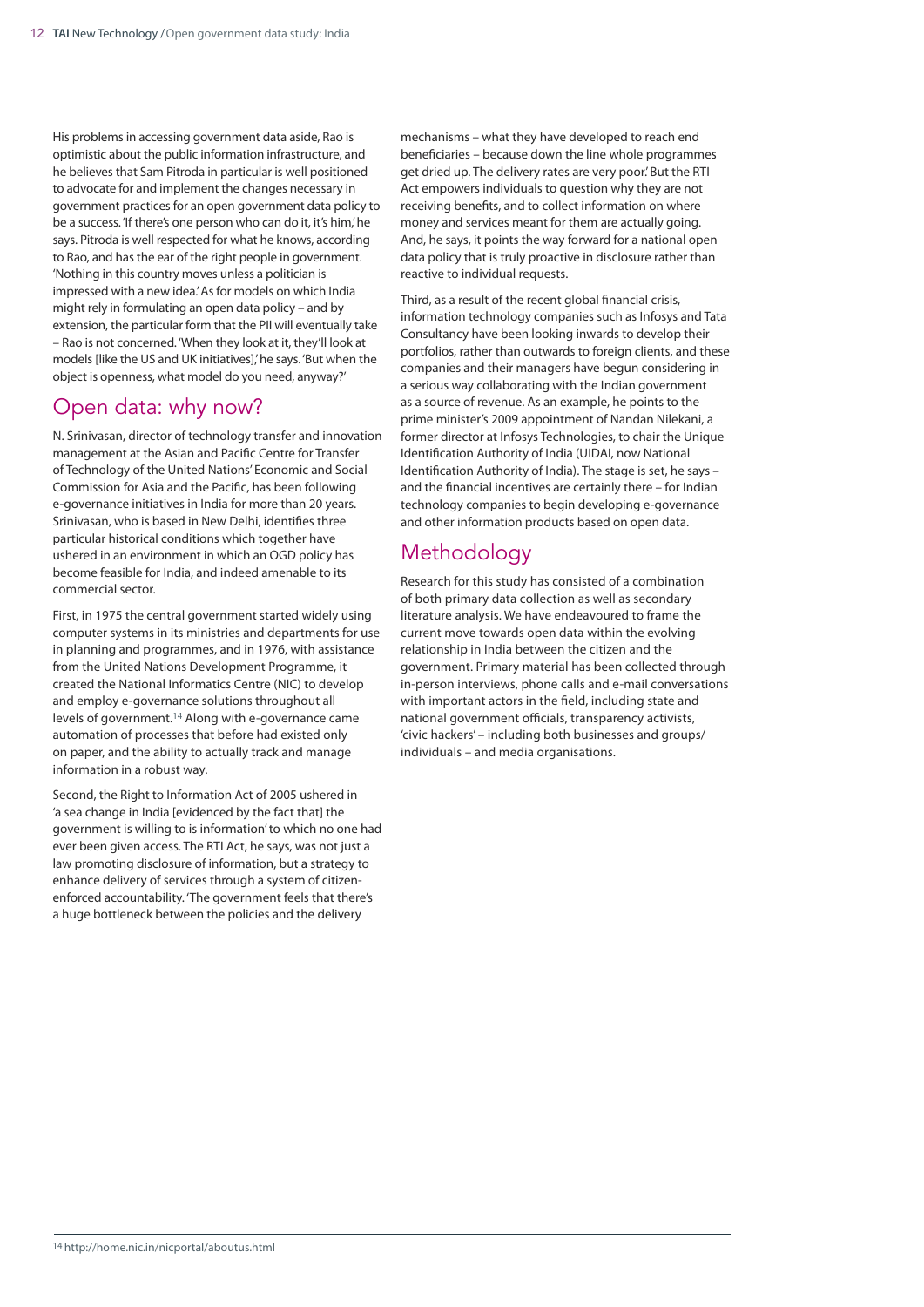# <span id="page-12-0"></span>Policy environment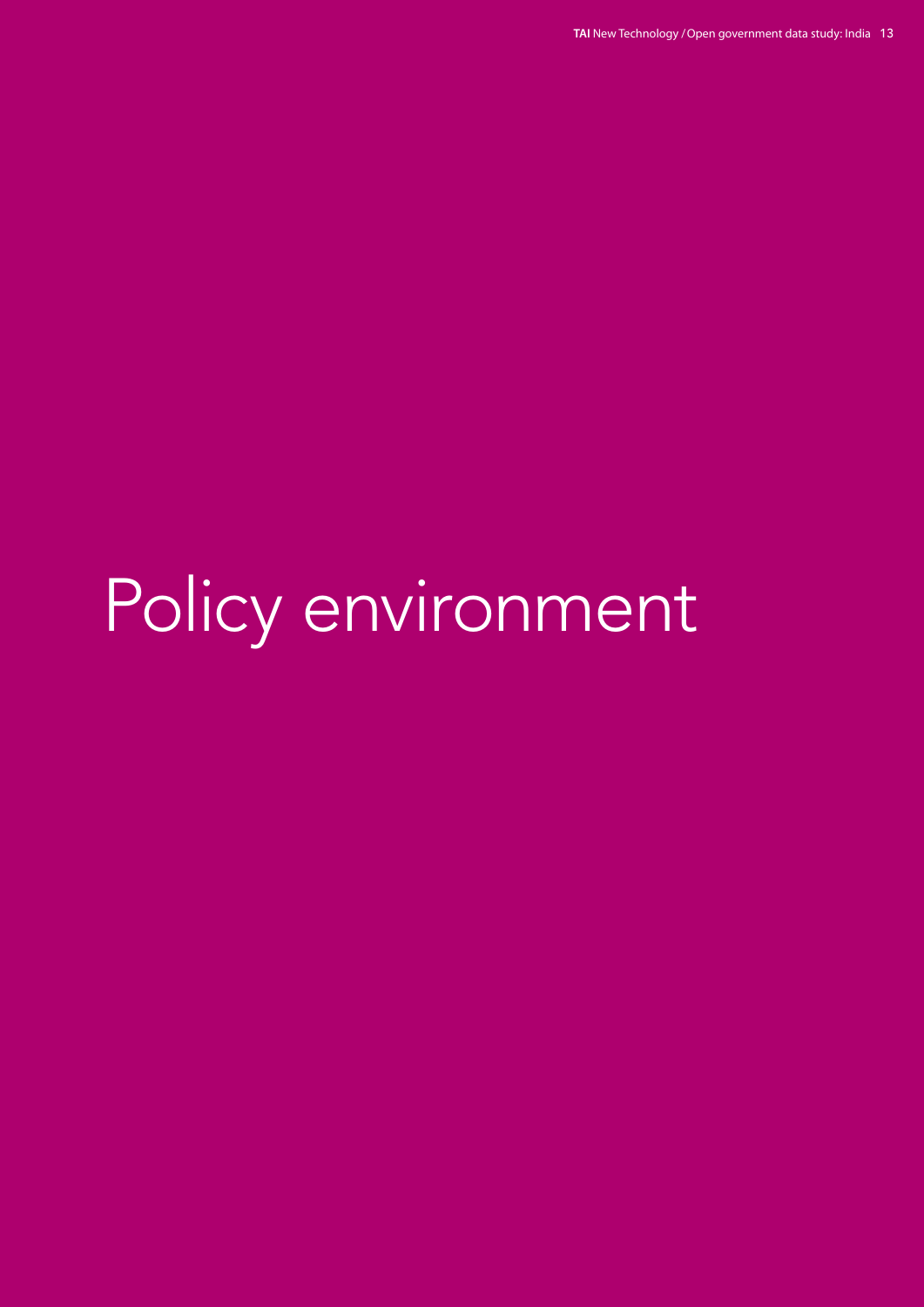# <span id="page-13-0"></span>Right to information in India

The idea of open government data – that is, governmental data being made available online, open for bulk downloading and data manipulation – presupposes a general propensity, or at least a general willingness, on the part of the government to provide information to its citizenry. This is by no means a given. Around 82 countries have laws that impose a duty on the government to part with data, usually upon requests being filed by citizens.<sup>15</sup> In many countries, this is a recent phenomenon.16 In India, the Right to Information (RTI) Act was passed, after a prolonged campaign, in 2005. The campaign for the right to information is, in a sense, highly unusual as it has its origins amongst the rural poor of Rajasthan, and the work of the Mazdoor Kisan Shakti Sangathan (MKSS, literally the Labourer Farmer Empowerment Organisation).17 MKSS conceived the right to information as a crucial part of people's audits (of muster rolls, bills, vouchers) – not as a means of finding out that corruption was happening, but rather as a means of officially exposing it, rectifying it and demanding action against the corrupt. Some of the best accounts of the Right to Information movement and the MKSS struggle are contained in articles by Harsh Mander and Abha Joshi, 18Aruna Roy and Nikhil Dey19 and Neelabh Mishra.20

The 2005 Act replaced most existing state-level RTI acts, as well as the Freedom of Information Act 2002, which was generally acknowledged to be toothless. And, quite importantly, it explicitly states that it overrides the colonial Official Secrets Act, 1923.21 Documents that people have never before had access to, and which the Act specifically notes that the government is not obliged to provide access to, such as minutes of the Union Cabinet meetings, have been revealed in response to RTI requests.22

#### Shift in citizen-state relationship

This shift from a default of secrecy to transparency is a very important one. It not only indicates a concrete duty on the state to provide information as per the law, but can also be seen as an indication of a shift in the very conceptualisation of the body politic. Formerly passive subjects of a state are re-imagined as active citizens with a legitimate interest in such information, and thus having an inherent right to it. $23$ 

Indeed, the kernel of the call for 'open government data' can be found in the Right to Information Act itself. Section 4 of the Act states: 'It shall be a constant endeavour of every public authority to take steps ... to provide as much information *suo motu* to the public at regular intervals through various means of communications, including Internet, so that the public have minimum resort to the use of this Act to obtain information.'

This in a way encapsulates the rallying call for OGD advocates. It goes one step beyond the concerns of Western open data advocates, in that it does not rely upon the Internet as the sole medium of communication. As pointed out by Venkatesh Nayak of the Commonwealth Human Rights Initiative, sometimes a blackboard outside a *panchayat* (village assembly) office is the most effective mode of communication. However, the RTI Act does not address the concerns that advocates have about the reusability of the data, which is governed by copyright law.

Yamini Aiyer of the Centre for Policy Research looks at the RTI Act as an indicator of a shift in official attitudes from that of the Official Secrets Act. She points out that public consultations regarding legislation is much more prominent and frequent now. Even the broadcast of the proceedings of the Lok Sabha and the Rajya Sabha (the lower and upper houses of parliament) through dedicated free-to-air channels is a marker of such a shift, she notes.

#### 'Information' and raw data

The RTI Act provides for a very wide definition of the word 'information' as 'any material in any form, including records, documents, memos, e-mails, opinions, advices, press releases, circulars, orders, logbooks, contracts, reports, papers, samples, models, data material held in any electronic form and information relating to any private body which can be accessed by a public authority under any other law for the time being in force'. As this is an inclusive definition, it actually covers 'material in any form' apart from those explicitly mentioned as well. The raw data that goes into reports is also covered by the word 'information' under the RTI Act.

- 15 Roger Vleugels, Overview of all 86 FOIA Countries, at [http://www.right2info.org/laws/Vleugels-Overview-86-FOIA-](http://)[Countries-9.08.pdf](http://)
- <sup>16</sup> The majority of the countries with such laws have adopted them post-2000. Ibid.
- 17 States like Goa and Tamil Nadu brought about their statelevel Right to Information Acts without the push of grassroots movements. However, even in those states, the national-level campaign started by the MKSS and carried forward by the National Campaign for People's Right to Information had an effect in creating a space to enforce accountability.
- 18 Harsh Mander and Abha Joshi, Movement for Right to Information in India: People's Power and Control of Corruption, available at [http://www.humanrightsinitiative.org/programs/ai/](http://) [rti/india/articles/The%20Movement%20for%20RTI%20in%20](http://) [India.pdf](http://)
- 19 Aruna Roy and Nikhil Dey, The Right to Information: Facilitating People's Participation and State Accountability, available at [http://www.10iacc.org/download/workshops/cs54b.pdf](http://)
- 20 Neelabh Mishra, People's Right to InformationMovement: Lessons from Rajasthan, available at [http://data.undp.org.in/](http://) [hdrc/dis-srs/Rajasthan/Right%20to%20Info.pdf.](http://)
- 21 Section 22 of the RTI Act states: 'The provisions of this Act shall have effect notwithstanding anything inconsistent therewith contained in the Official Secrets Act, 1923, and any other law for the time being in force or in any instrument having effect by virtue of any law other than this Act.'
- <sup>22</sup> Minutes of Cabinet meetings may now be found on the website of the Commonwealth Human Rights Initiative.
- <sup>23</sup> The preamble to the act reads: WHEREAS the Constitution of India has established a democratic Republic; AND WHEREAS democracy requires an informed citizenry and transparency of information which are vital to its functioning
	- and also to contain corruption and to hold Governments and their instrumentalities accountable to the governed; AND WHEREAS revelation of information in actual practice is
	- likely to conflict with other public interests including efficient operations of the Governments, optimum use of limited fiscal resources and the preservation of confidentiality of sensitive information;
- AND WHEREAS it is necessary to harmonise these conflicting interests while preserving the paramountcy of the democratic ideal;

NOW, THEREFORE, it is expedient to provide for furnishing certain information to citizens who desire to have it.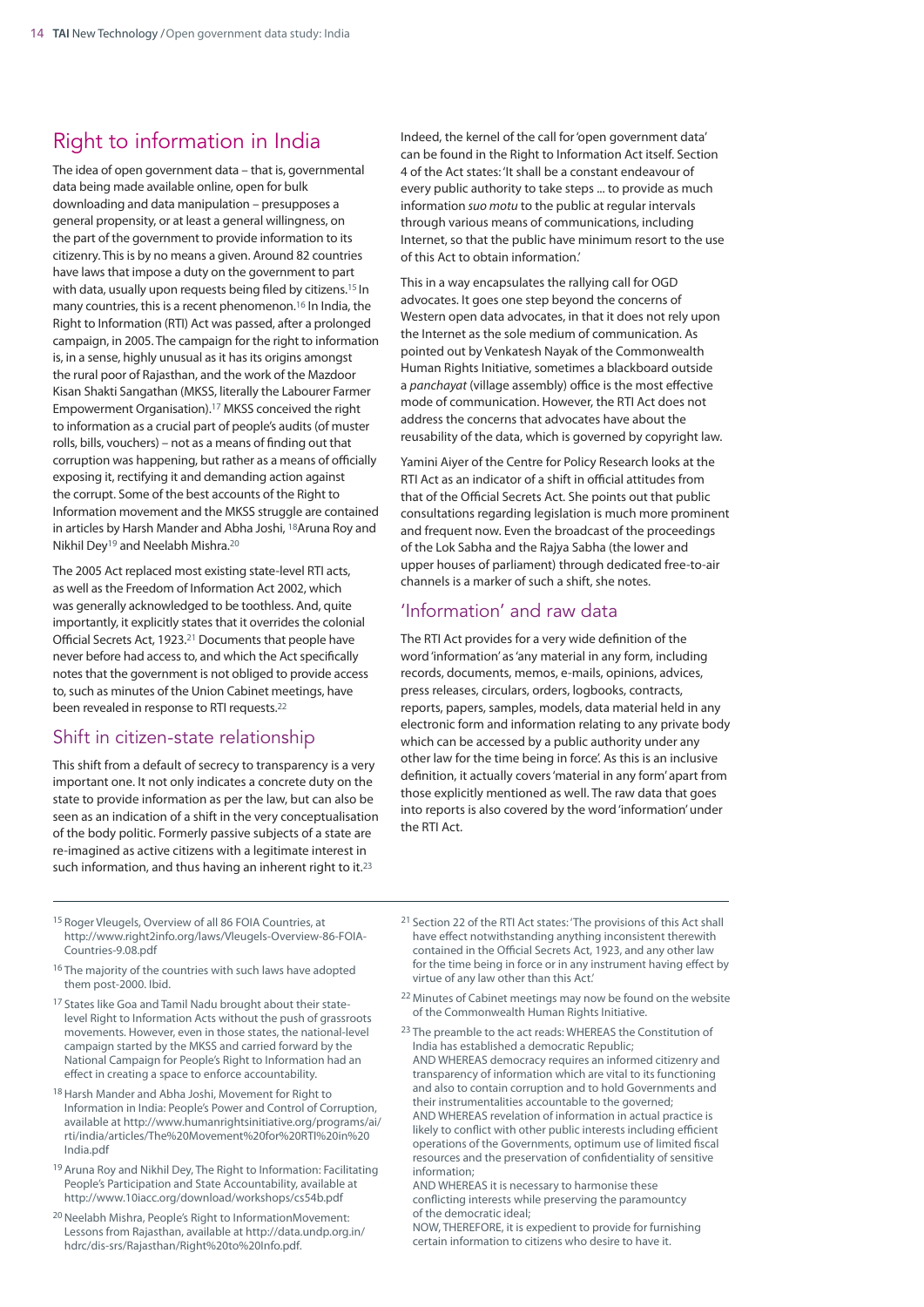#### <span id="page-14-0"></span>Criticisms of the RTI act and processes

According to the 2009 Global Integrity report, India scores an 85 on 'public access to information', earning itself a rating of 'strong'. However, ratings hide as much as they convey. There are many shortcomings with the implementation of the RTI Act. There have been many surveys on this subject.<sup>24</sup> so this section will try to concentrate on only a few of the shortcomings, instead of aiming to be exhaustive.

One of the most glaring procedural shortcomings of the Act is that the process for the appointment of Information Commissioners is still very opaque. The Information Commissioners are a crucial part of the system, as the people who proactively enforce the RTI Act and who are also the appellate authorities for unsatisfied RTI applicants. Shailesh Gandhi, an Information Commissioner with the Central Information Commission and formerly an RTI activist, criticised his own appointment, noting that it too was non-transparent.

#### Additionally, in a study conducted by

PricewaterhouseCoopers, 75% of the respondents noted their dissatisfaction with the information furnished by the public authorities.25 It is often the case that incomplete or irrelevant information is provided. Very often, it takes more than the stipulated time period of 30 days to receive the information. This is usually due to poor record-keeping within the public authorities, and is a more fundamental problem of a sorely lacking information architecture. This is one of the crucial factors in the non-compliance of public authorities with Section 4(1)(b) of the RTI Act, which requires proactive disclosure.

The proactive disclosure requirement of the RTI Act has not met with much success. Research independently done by India Governs, CHRI and others confirms this.26 As noted above, one of the biggest problems with complying with the proactive disclosure requirements of the Act is that there is no easy system through which this data can be published online. The difficulties highlighted in the 'Challenges' section below are amongst the reasons for the failure of implementation of the proactive disclosure requirement. Shankar Aggarwal, Joint Secretary (e-Governance) with the Department of IT, says that the issue with Section 4 is 'whether ... the ministries are implementing the provisions of the act in letter and in spirit or ... only in a perfunctory manner. That is the only issue. So ... the nodal [RTI] agency has to issue some kind of direction to all the ministries and depots to ensure that all the data which is being kept by that particular department is available to the public ... in an efficient manner.' Such a directive, he says, should be the concern of the Department of Personnel and Training, which is responsible for implementing the RTI Act.

Many officials also complain that, while the RTI Act invests duties in those designated as Public Information Officers

(PIOs), those duties are usually in addition to their regular duties and without any additional help being provided for information retrieval, and they also require working with poor information systems. This, coupled with penalties for reneging on their duties, is a source of legitimate complain for PIOs. 'Frivolous' RTI requests are also a reality, though exaggerated,27 and the measures that the government has proposed to curb them are universally condemned by civil society.

One other complaint about transparency-focused laws (such as the RTI, and the mandate on electoral candidates to provide information on assets) is that while they promote transparency, they do little to convert that into accountability. Thus, while the assets of an electoral candidate might be declared and made public, they are rarely matched up with the candidate's income tax returns, and questions of illgotten wealth remain questions even when the fact is plain for everyone to see.

# Shortcomings of reactive disclosures

Though proactive disclosure has faced many problems, many argue that official workloads would decrease if proactive disclosure was followed. Many RTI requests are just repeat requests for information that has previously been granted. If proactive disclosures become the norm, and responses to RTI requests are carefully archived on each public authority's website and made easily available, there is a good chance that the number of requests might go down. This is very important given that most Information Commissions already have large pendencies – while NIC has a pendency of almost a year, Maharashtra and UP have pendencies of almost two years. Others, however, are sceptical on this claim about reduction in workload, believing that most requests are highly individualised and not requests for standard data.

There is evidence that proactive disclosure will definitely be seized upon by many in CSOs and technology firms. Most of the case studies and the groups that are surveyed in Annex 1 to this report demonstrate that. As briefly noted earlier, Chethan Elvis, a director at Mahiti – a social enterprise focusing on free/open source software-based technological solutions for both the non-profit and commercial sectors, with an emphasis on social causes – says that organisations like his would likely begin innovating on top of OGD were it to be released in machine-readable formats. Although Mahiti's work is driven by the needs of its clients, he believes that many would see the value of working with such data and would commission projects making use of it.

Similarly, Krishnaraj Rao, an RTI activist and former journalist, believes that civil society has the capacity to use OGD to hold officials accountable, as long as that data is

24 See e.g. Global Integrity Report Card on Indian Public Access to Information: [http://report.globalintegrity.org/India/2009/scorecard/15](http://)

- 25 [http://rti.gov.in/rticorner/studybypwc/key\\_issues.pdf](http://)  (Section 4.2.3, 'Poor Quality of Information Provided')
- 26 The Report of People's RTI Assessment 2008 notes: 'Despite a very strong provision for proactive (*suo moto*) disclosure under section 4 of the RTI Act, there is poor compliance by public authorities, thereby forcing applicants to file applications for information that should be available to them proactively, and

consequently creating extra work for themselves and for information commissions.' Available at [http://www.rti-assessment.org/exe\\_summ\\_report.pdf](http://)

27 Himanshi Dhawan, RTI officials say no misuse of act, only frivolous requests Read more: RTI officials say no misuse of act, only frivolous requests', *The Times of India*, 13 Sep 2010, available at [http://timesofindia.indiatimes.com/india/](http://) [RTI-officials-say-no-misuse-of-act-only-frivolous-requests/](http://) [articleshow/6548574.cms](http://)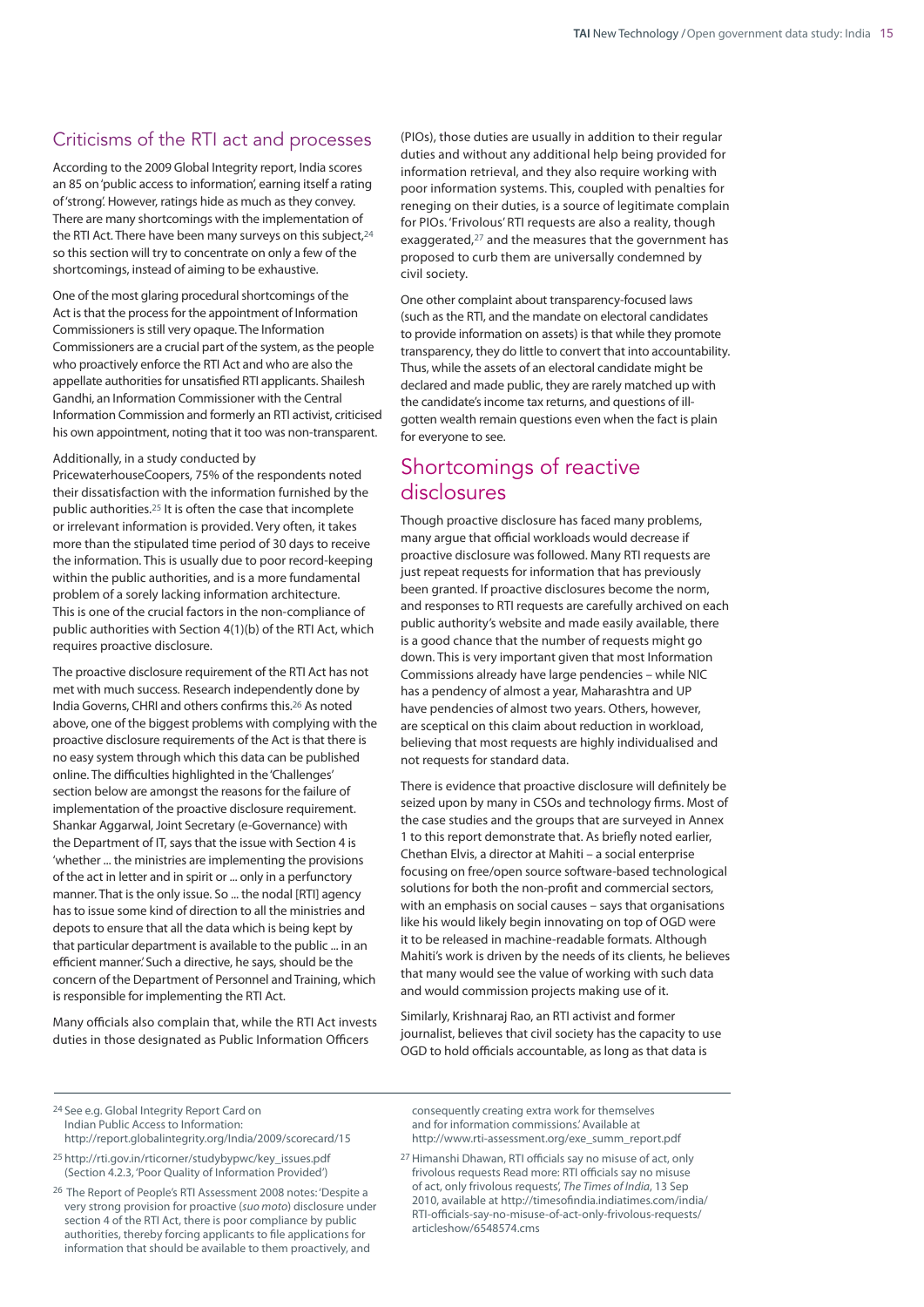<span id="page-15-0"></span>available. He believes that there is already a network of RTI stakeholders 'who are willing to analyse, process the data, understand its context, and put it in front of the press and the people ... so that it can be understood'. This network, he says, can be well utilised in any open government data scheme.

One somewhat radical idea proposed on this issue by Shailesh Gandhi – an RTI activist turned Information Commissioner at the Central Information Commission – is that of flipping the workflow. Currently, public authorities decide what they wish to reveal to the public (which is usually synonymous with what they are required to reveal to the public), and build their workflows around that. Instead, he proposes that workflows should be based on deciding what information will not be put up, and making available everything else online. Information overload, he believes, is not a problem that public authorities should concern themselves with: he believes that the public can deal with it well enough, especially given modern technology.

# Copyright policy

#### Government copyright in law

Just as in other countries, little attention is normally paid to government copyright or to use of government-produced materials (to be clear, not government-funded copyrighted works, which constitute a much larger category). In India, the government is the owner of copyright over all works produced by government employees (by virtue of section 17(d) of the Copyright Act, read with section 2(k)) and of all materials produced by any Indian legislative or judicial body. Government copyright lasts for 60 years from the date of creation of the work (as per section 28 of the Act). There is a limited exception to government copyright in the form of section 52(1)(q):

*'52(1) The following acts shall not constitute an infringement of copyright, namely: (q) the reproduction or publication of — (i) any matter which has been published in any Official Gazette except an Act of a Legislature; (ii) any Act of a Legislature subject to the condition that such Act is reproduced or published together with any commentary thereon or any other original matter; (iii) the report of any committee, commission, council, board or other like body appointed by the Government if such report has been laid on the Table of the Legislature, unless the reproduction or publication of such report is* 

28 The losses suffered by NCERT due to such piracy is questionable. From Mr. Raghavendar's account itself, NCERT loses money with many of the books it sells since it sells them at a subsidised rate (books up to Class 7). It pays authors despite publishing subsidised books, and not out of the profits generated from publishing books. Further, the pirates are apparently selling the books at the same rate as NCERT or even cheaper, so the students are not put to any loss either and might even gain.

29 One notably public instance of this was when the Padma awards nominees list was disclosed by the Home Ministry following an RTI request by activist S.C. Agrawal, but the reply advised Mr. Agrawal that the information was for his 'personal consumption' only, and asked him not to disclose it to the media; he promptly sent the reply to a number of newspapers. See Utkarsh Anand, 'Activists Ask Why Rider on Padma Award RTI Reply', 9 April 2010, available at [http://www.expressindia.com/latest-news/Activists-ask-why](http://)[rider-on-Padma-award-RTI-reply/602085/.](http://)

*prohibited by the Government; (iv) any judgement or order of a court, tribunal or other judicial authority, unless the reproduction or publication of such judgment or order is prohibited by the court, the tribunal or other judicial authority, as the case may be.'*

#### Government copyright in practice

The exception in the law may seem narrow, but there are very few cases of the government actually asserting its copyright against any individual or group, even when publication of the government work has been a commercial endeavour. A former Registrar of Copyright noted how in the 1990s there were cases of governmentcommissioned reports being sold for profit, but how the Secretary of the department that had commissioned the report shrugged it off. The present Registrar of Copyright, and Deputy Secretary in the Department of Secondary Education, G.R. Raghavendar, noted that he could not recall a single instance of the government pursuing a case of infringement since he took over his present post. However, he did note that a case might be instituted against pirates by the governmental body NCERT, which publishes school textbooks and sells them at a subsidised rate (and has also made them available gratis online).<sup>28</sup>

Even in cases where information is made publicly available, such as on the India Water Portal, on the website of the Reserve Bank of India and others, copyright notices are still to be found, and no thought has been given to the licences.

## Copyright and right to information

Talking to RTI activists, it emerges that there have been instances where the authority providing information under a right to information request has asserted that the information provided was not to be shared with anyone else.29 However, as far as is ascertainable, in none of those cases has copyright been cited as a reason for not sharing information.30 Raghavender asserted that all RTI responses are copyrighted, and that is probably the correct understanding of the law, since the RTI Act itself does not seem to exempt responses from copyright law. But as noted above, the law does not always match up to practice, and that is a good thing. Some activists, such as Mandakini Devasher of Accountability Initiative, disagree with Raghavender's reading of the law, and believe that by virtue of sections 8 and 9 of the Act the public information that is provided is rightfully in the public domain, and out of copyright.

30 While reacting to the story on the Padma awards, Chief Information Commissioner Wajahat Habibullah said that a public authority could only 'recommend' such requests but could not impose such terms. The *Indian Express* article quoted him as saying: 'The Act speaks only about disclosure or nondisclosure of the requisite information and no public authority can press a condition in their reply. Therefore, though it could be a matter of courtesy, there cannot be any legal obligation on an applicant to abide by any such term.' Ibid.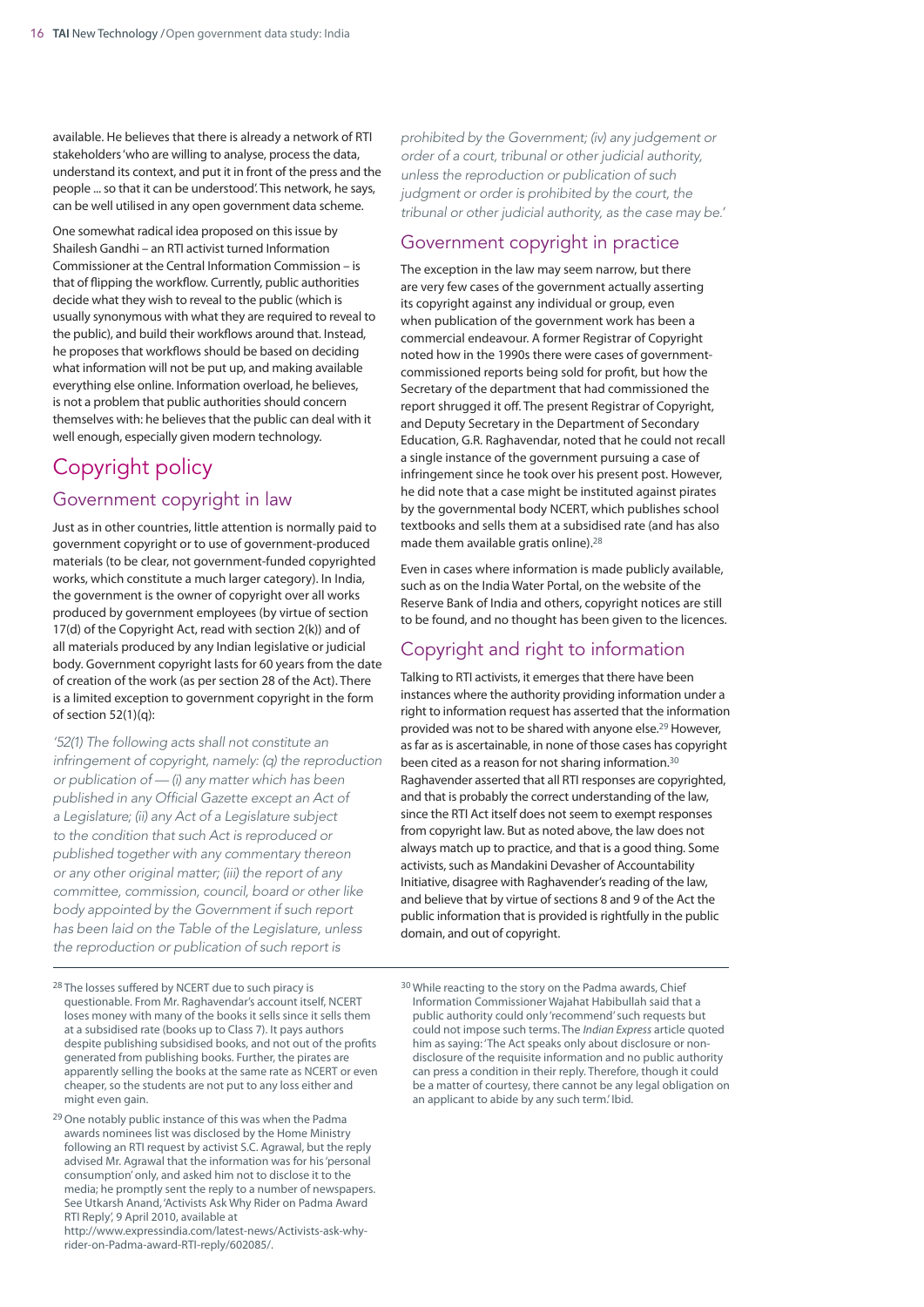# <span id="page-16-0"></span>Copyright and data

It must be remembered that government data is usually just figures and statistics. It is questionable whether such data would be considered an 'original' literary work, and non-original literary works are not protected by copyright law. In a landmark case in 2007, the Supreme Court of India changed the standard of originality from one based on labour expended (the 'sweat of the brow' doctrine) to one based on creativity, skill and judgment. The bulk of raw government data would probably be adjudged to have involved much work to gather, but insufficient creativity to merit copyright protection. Notably, while copyright extends to original databases in India, it does not extend to non-original databases. The idea of database rights (giving exclusive rights over non-original databases), recognised in some other parts of the world, is not recognised in India.

# Standards and interoperability

# E-Government interoperability framework

Electronic data is stored in a multitude of formats. Most of these formats are mutually undecipherable. Thus, one government department saving its documents in a scanned format as TIFF files cannot allow for other departments to interact efficiently with those files. For such reasons, certain set standards should be used by all government departments. Of the different standards that can be used, standards that have been developed in an inclusive and participatory fashion and which are available freely for implementation ought to be preferred. Such standards, very importantly, prevent vendor lock-in, as many vendors (including the government itself) are open to develop their own implementation of an open standard.

## Open standards policy

Recognising this, the Department of IT released a draft National Policy on Open Standards in August 2008, and invited responses. Eventually, in May 2009, a newer draft of the policy was leaked, and publicly made available by FOSSCOMM (FOSS Community Network India), a CSO that promotes the adoption of free and open source software. This draft diluted the requirements to classify standards as 'open' quite considerably, allegedly on the insistence of the software industry body NASSCOM. This resulted in a public outcry with many people posting about this controversy, and writing in to the DIT. Finally in May 2010, an official second draft was released for public comment.

When the Joint Secretary (E-Governance), Shankar Aggarwal, was interviewed for this report on 3 August 2010, he stated that the policy would be notified 'soon'. A major problem in ensuring the use of open standards is that every government ministry has an independent IT section providing information and services, to which the National Informatics Centre may provide help on a consultancy basis. 'The main point is that there is no one policy for the entire country. Many countries have come up with one policy saying that even though we do not have this capability right now, because the information is not digitised, this is where we want to be headed,' notes Dr. Govind, head of the E-Infrastructure Division at the DIT. 'But in India all of this depends on every single department, and many of them aren't really thinking about these issues.'

## Machine Readability

Not all open standards (such as PDF) are 'machine-readable' so that that the data can be manipulated, reprocessed,

visualised, mashed-up with other data or made interactive. While it is desirable to have information put up in open standards, it is also desirable for them to be in machinereadable formats (such as well-defined XML).

There is a case to be made for data to be put out in both a human-readable as well as a machine-readable format. The former is an important part of ensuring that non-technical citizens have as much access to the data as more technically inclined citizens and technically capable organisations and groups. For the technically capable, machine-readability enhances search capability and is an important component of electronic accessibility.

A working definition of a machine-readable format could be: 'a format that has been designed to be processed and manipulated by computers without the requirement of human parsing'.

However, even machine-readability does not guarantee ease of use for civic hackers. For instance, text PDFs (as opposed to image PDFs) and even plain HTML files are machine-readable, but most often are not as ideal as well-structured XML, since the context and metadata would be provided in the wellstructured XML file, while they would have to be extracted from the PDF and the HTML files.

## Electronic accessibility policy

There are many groups in India who are unable to access information and services that are made available over the Internet, including disabled, uneducated and elderly people. There are some universally recognised standards and guidelines which provide the means to alleviate this problem, such as the Web Content Accessibility Guidelines (WCAG 2.0) of the World Wide Web Consortium (W3C), but many website developers are not aware of these and a large percentage of websites are not compliant with them.

Recognising that adoption of and adherence to accessibility standards were vital for ensuring the participation of the 70 million people with disabilities living in India, as well as millions of elderly and illiterate people, the DIT, under the Ministry of ICT, has taken the initiative to formulate a national policy on electronic accessibility, which would apply to all governmentfunded infrastructure across the country. The process has been transparent and participatory, with deep involvement and collaboration from both disability groups and industry, and provides an example of best practices that may shed light on how best to coordinate the formulation of a robust national open data policy in India.

The policy process began with a national stakeholder consultation where participants from the NIC, central government departments, civil society groups such as the Centre for Internet and Society, independent consultants such as Barrier Break Technologies, industry representatives such as Microsoft and research organisations such as the Centre for Development of Advanced Computing achieved consensus on the need to formulate a policy on Internet and electronic accessibility. After many rounds of consultation and research, a draft was prepared and put up for public review for a period of two months. Finally, the DIT consolidated the final draft, which it sent to all central ministries and state departments for feedback.

As pointed out above, all accessible documents on the web are also machine-readable and searchable, thus ensuring strong electronic and web accessibility policies and their strict enforcement on government websites results, automatically, in machine-readability.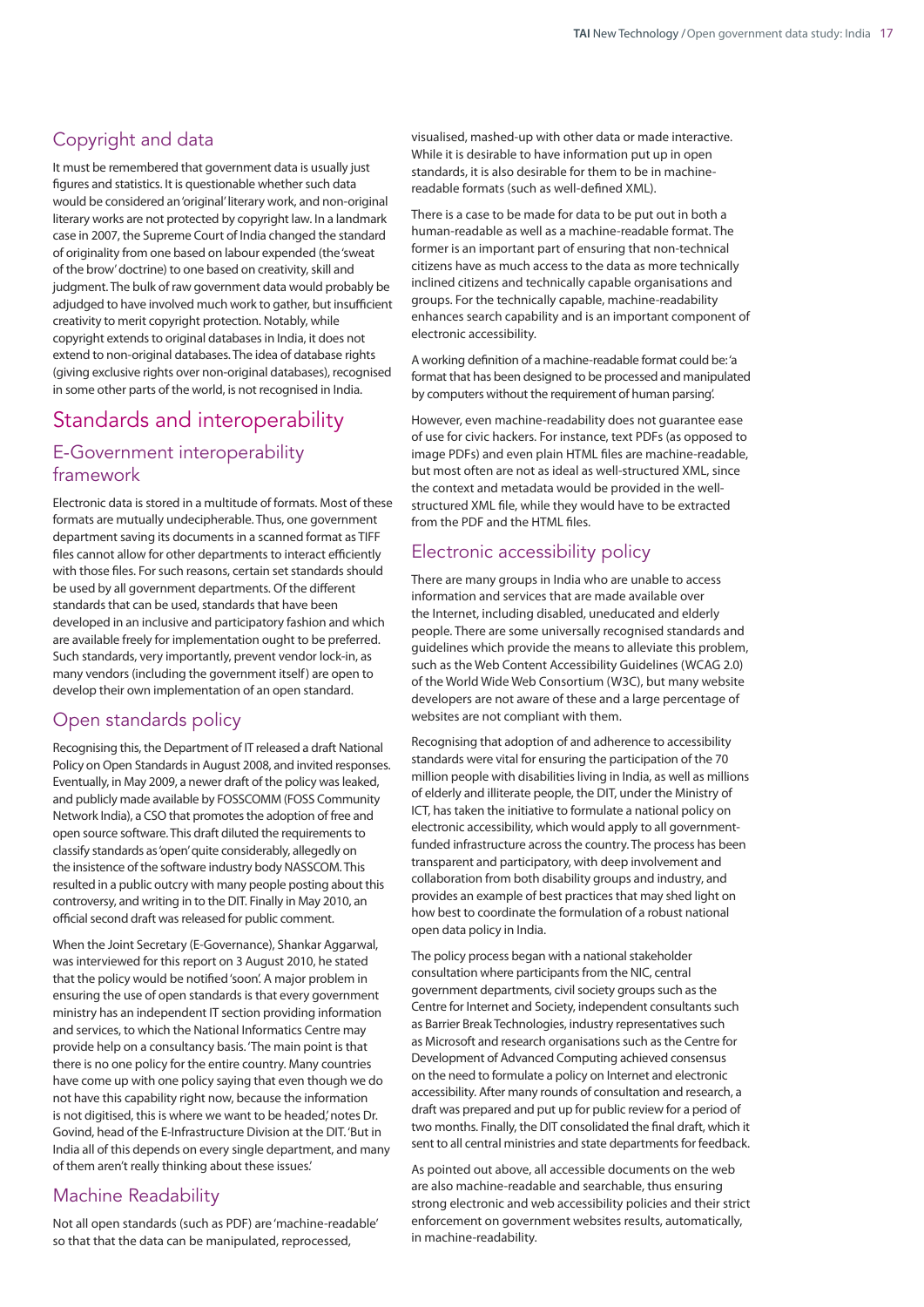# <span id="page-17-0"></span>National e-governance plan

In May 2006, the Indian government approved the National E-Governance Plan (NeGP), which was conceptualised as a holistic approach towards making government services available to people in their localities through Common Service Centres (CSCs) while meeting goals of efficiency, transparency, reliability and affordability. In short, the plan's 'vision is to use Information Technology as a tool for raising the living standards of the common man and enriching their lives',31 The plan includes proposals for 'streamlining, aligning, optimizing and automating all internal processes across government boundaries'; with respect to courts, 'online availability of judgments and cause list, e-filing of cases and notifications through e-mails'; and a portal providing 'one-stop access to government services'.32 The NeGP also lays the groundwork for the Unique Identity (UID) project as well as for state-wide area networks and data centres, and calls for research into 'e-Government Enterprise Architecture Frameworks, Information Security, Data and Metadata Standards', among other areas.<sup>33</sup> Most importantly, probably, the plan calls for 'establishing 100,000 broadband Internet enabled Common Service Centers (CSCs) in rural areas of the country'. 34

#### Common service centres

In 2004, the government announced a nationwide initiative to establish 100,000 CSCs serving 600,000 villages with the objective of developing a platform enabling government, private sector and civil society organisations 'to align their social and commercial goals for the benefit of the rural population in the remotest corners of the country through a combination of IT-based as well as non-IT-based services'.35

Under the auspices of the DIT, the CSCs are core components of India's National e-Governance Plan and are positioned as 'change agents' to promote 'rural entrepreneurship, rural capacities and livelihoods, enable community participation and effect collective action for social change – through a bottom-up model that focuses on the rural citizen'.<sup>36</sup>

The CSCs, each of which is designed to serve a cluster of six to seven villages, are designed as ICT-enabled kiosks containing PCs and basic support equipment such as printers and scanners, and are linked to a national data network. They are also manned by staff who can assist illiterate citizens – either with respect to reading or using technology – in utilising their services, similar to the way in which Indian postal workers used to read letters to

#### Figure 1. Mission Mode Projects (MMPs) in India

| <b>CENTRAL MMPS</b>                                                  | <b>STATE MMPS</b>       | <b>INTEGRATED MMPS</b>        |
|----------------------------------------------------------------------|-------------------------|-------------------------------|
| Banking                                                              | Agriculture             | <b>CSC</b>                    |
| Central Excise & Customs                                             | <b>Commercial taxes</b> | e-Biz                         |
| Income Tax (IT)                                                      | e-District              | e-Courts                      |
| Insurance                                                            | Employment exchange     | e-Procurement                 |
| MCA <sub>21</sub>                                                    | Land records            | <b>EDI For eTrade</b>         |
| National citizen database                                            | Municipalities          | National e-Governance service |
| Passport                                                             | <b>Gram Panchayats</b>  | Delivery gateway              |
| Immigration, Visa and Foreigners<br><b>Registration and Tracking</b> | Police                  | India Portal                  |
| Pension                                                              | Road Transport          |                               |
| e-Office                                                             | <b>Treasuries</b>       |                               |

31 Chauhan, Radha. 'National E-Governance Plan in India'. [http://www.iist.unu.edu/www/docs/techreports/reports/](http://) [report414.pdf](http://), p.6.

34 Ibid., p. 10.

35 [http://www.indg.in/e-governance/cscscheme/common-service](http://) [-centres-scheme](http://)

36 [http://www.csc-india.org/](http://)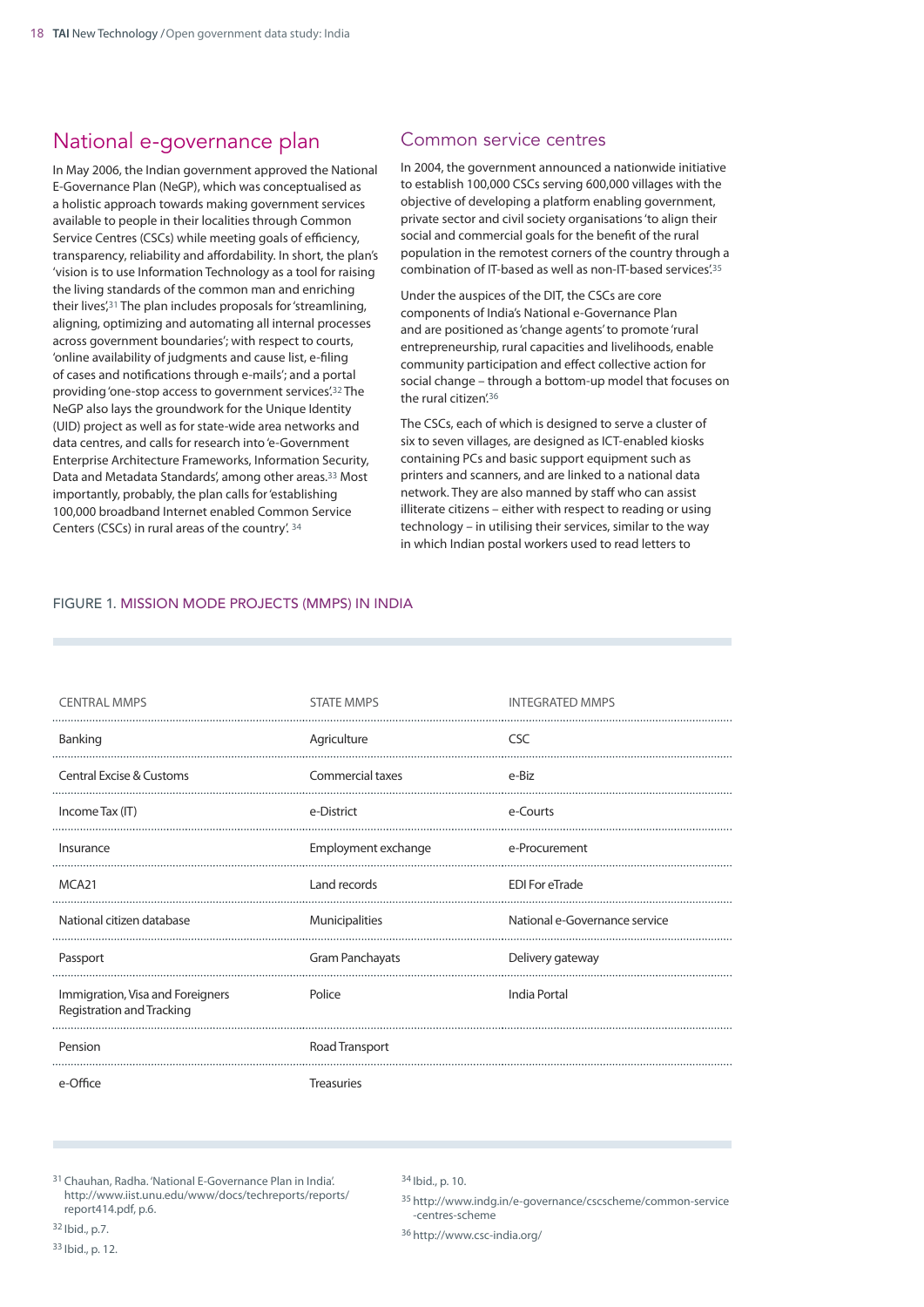<span id="page-18-0"></span>recipients. As of July 2010, about 83,500 CSCs had been established throughout the country.37 These kiosks will undoubtedly play an important role in any open data policy seeking actually to provide information to citizens otherwise lacking access to data networks.

Importantly, too, many in government understand the CSCs as not only providing services, but also empowering citizens who otherwise would not be able to contribute significantly to Indian society. There is from the beginning a political component to enabling access to information and services at the village level.

'We have to empower these people ... who are living in villages. Once they get empowered, even if they contribute a little bit, it will be an immense contribution,' Shankar Aggarwal says. 'Today people who are living in villages do not have good quality education, do not have good quality health services, do not have bank accounts. With the help of ICT all this can be achieved ... [I]n another two or three years there will be a paradigm shift in the way we do our business, and people at the grassroot level will get empowered and will join the mainstream. There is no doubt. Nobody can stop this.'

Associated closely with the idea that people must be empowered at the village level is the theory that when those at the lowest levels of society are empowered, so will be India as a whole. 'Today if you [look at] the [Indian Administrative Service], most of the guys are coming from smaller towns. If you go to [Indian Institutes of Management] and [Indian Institutes of Technology], most of [the students] are from the middle classes. Most of them are from smaller towns or even villages,' Aggarwal says. 'What does it show? That people are getting empowered. And once they get empowered, then the masses will get empowered and the entire nation will get empowered.'

The key point, perhaps, is that whatever side of increasing the provision and dissemination of data one finds herself on – whether as a bureaucrat or as a citizen, as an urbanite or a village dweller – the political stakes from the outset are already defined as very high.

# National knowledge commission recommendations on e-governance

In June 2005, Prime Minister Manmohan Singh constituted the National Knowledge Commission (NKC), an advisory body to the Office of the Prime Minister, with the mandate to recommend policy reforms in the areas of 'access to knowledge, creation and preservation of knowledge systems, [and] dissemination of knowledge and better knowledge services'.38 The Commission was chaired by Sam Pitroda, a popular national figure known for reforming the country's telecommunications systems, who in 2009 was appointed to a cabinet-level position as Adviser to the Prime Minister for Public Information Infrastructure and Innovations, and in August 2010 was named chairman of the newly formed National Innovation Council.39 The NKC was given a period of three years to conduct research and develop recommendations, which it

issued in a series of reports now compiled in the 'National Knowledge Commission Final Report 2006-2009'.40 Its recommendations on e-governance were prepared by a committee chaired by Nandan Nilekani.

In its 'Final Report', the NKC, asserting that '[p]roviding access to knowledge is the most fundamental way of increasing the opportunities of individuals and groups' (p.13), made two recommendations particularly relevant to implementing open government data in India. First, the NKC 'recommended the establishment of a high-end National Knowledge Network connecting all … knowledge institutions in various fields and at various locations throughout the country, through an electronic digital broadband network with gigabit capacity' (p.13). Second, and more relevant to considerations for OGD specifically, it proposed that the government create a series of 'national web based portals on certain key sectors such as Water, Energy, Environment, Teachers, Biodiversity, Health, Agriculture, Employment, Citizens Rights etc. [serving] as a single window for information on the given sector for all stakeholders and ... managed by a consortium consisting of representatives from a wide range of stakeholders' (p.13).

Following the NKC's recommendations, the government facilitated public-private partnerships establishing five portals intended to 'become a decisive tool in the popular movements in support of the right to information, decentralisation, transparency, accountability and people's participation [and] to increase openness and enhance accessibility' (p.39): the India Water Portal, the India Energy Portal, the India Environment Portal, the India Biodiversity Portal and the Teachers of India Portal.

The NKC explicitly recommended that '[a]ll government departments should easily make available data sets they have, in a digital format to the portal consortium'. It is unclear to what extent this recommendation has been followed; currently, portals are mostly hosting information provided by NGOs, research and academic organisations and individual users. The NKC recognised that 'data that is traditionally collected and managed separately, unrelated to each other, should now be seen together'. But it indicated that '[t]here are no platforms or mechanisms currently in place to allow this to be done easily' and recommended also the development of clear guidelines for appropriate data formats as well as the regular updating of hosted data, suggesting that the RTI Act could play a role in fostering simpler rules (pp.39-40).

Additionally, the NKC recommended that portal teams 'work proactively with NGO and Government networks, use mass distributions channels like radio, television and the print media to ensure ... knowledge is leveraged to precipitate change on the ground', as well as develop non-Internetreliant software for data dissemination that could both download and upload data at central networking locations. Importantly, too, portals must seek to provide data in local languages (p.40). These recommendations would be well taken into account in the implementation of any serious national open data policy, and likely will be, considering that Pitroda, as chairman of the NKC, is responsible also for developing India's Public Information Infrastructure (PII).

40 [http://www.knowledgecommission.gov.in/reports](http://)

[/report09.asp](http://)

39 [http://sify.com/news/pm-sets-up-national-innovation-council](http://)[news-national-kiquEfdecge.html](http://)

<sup>37</sup> [http://www.csc-india.org/](http://)

<sup>38</sup> [http://www.knowledgecommission.gov.in/about/default.asp](http://)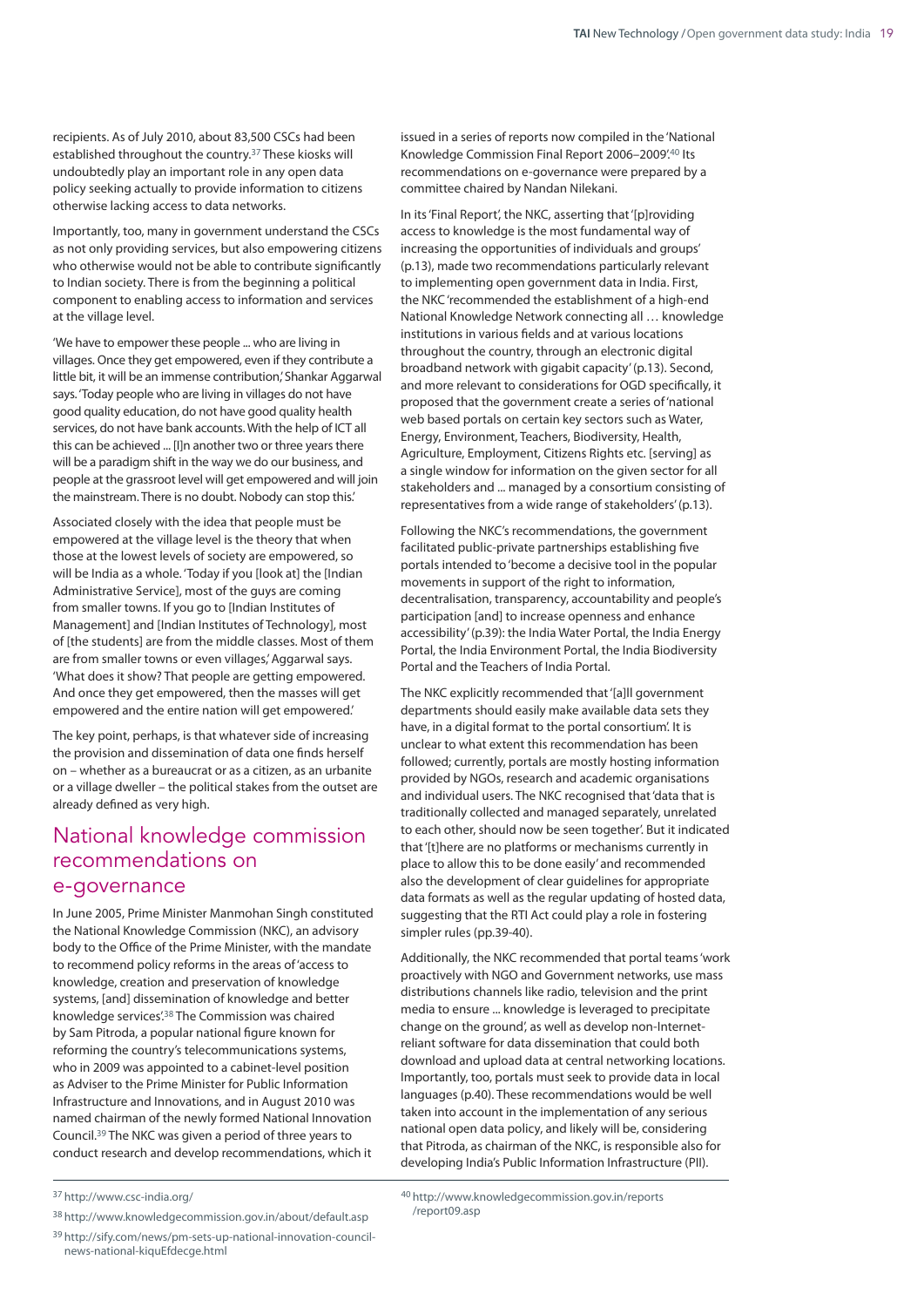# <span id="page-19-0"></span>Public information infrastructure

In 2009, Prime Minister Manmohan Singh appointed Sam Pitroda to the cabinet-level position of Adviser to the Prime Minister for Public Information Infrastructure and Innovations, tasked with developing a unified policy for information standards and practices incorporating both intra-government affairs and citizens' services.

Pitroda, who divides his time between Chicago and New Delhi, has enjoyed a long association with the Nehru-Gandhi dynasty, India's leading political family, since Indira Gandhi was prime minister. He served as technology adviser to Prime Minister Rajiv Gandhi, and works closely today with Rahul Gandhi, who is currently an MP and general secretary of the Indian National Congress Party – and is often mentioned as a future prime minister. In particular, Pitroda and Gandhi have recently travelled together to villages introducing broadband services. Rahul Gandhi's mother, Sonia Gandhi, is currently president of the Indian National Congress Party, of which the current prime minister, Manmohan Singh, is the legislative leader. Pitroda is also a popular figure among the public, having played a major role in transforming India's telecommunications infrastructure in the 1980s and 1990s. He is well known, well connected and as well positioned as anyone in the country to advocate for sweeping policy changes at all levels of government.

In June 2010, Pitroda's office uploaded online a slide presentation on 'Strengthening Democracy and Governance: Public Information Infrastructure.<sup>41</sup> The presentation provides a basic overview of his proposal for a robust information system involving all levels of government but focusing access and delivery on the level of the *panchayat*, or village assembly, which it specifies as the nodal point for citizen services.

The presentation declares information to be a 'public good' and envisions that the PII will, among other goals, 'radicalize democracy through informed citizen participation[,] improve delivery of services[,] empower local governance & community institutions[,] and enhance equity and efficiency'. Additionally, the PII seeks explicitly to 'radically transform governance' by providing 'new opportunities for crowd-sourcing of ideas, feedback and evaluation from citizens on governance issues'. The PII is the closest scheme yet proposed in India to a portal like data.gov or data.gov. uk, and in many ways it goes beyond either.

The PII consists basically of five elements: CSCs; a core backbone consisting of the National Knowledge Network, connecting 1,500 institutions across the country with gigabit capabilities; data centres, including 35 state and four national centres, which will also be used in the UID programme; a security framework; and applications and platforms enabling people to access information as well as analyse and innovate upon it.

Included in the scheme is a national repository of information on people, including citizenship, resident and household data; places, including villages, towns, streets, schools, hospitals, government offices, factories, offices, residences, stations, mines, minerals, dams, plants, rivers, parks, forests, farms, etc.; and programmes and other government offices, such as the National Rural Employment Guarantee Scheme, the Public Distribution System, girl child benefit schemes, pensions, the judiciary, police and prisons, treasuries, land records, universalisation of elementary education and the National Rural Health mission, among others. Furthermore, the PII will incorporate the UID project as 'the basis of schemes and programs of central and state programs and for identifying rights beneficiaries'.

Applications hosted on the PII will include a shared Geographic Information System (GIS) for the Survey of India; the National Disaster Management programme; the Urban Ministry; the Departments of Space, Security, Environment, Health, and Rural Development; the Planning Commission; as well as private enterprises. Data from these entities will be publicly available on a single portal accessible by a variety of devices, including PCs and mobile phones. The portal will also incorporate applications, communities and mash-ups, and allow for a variety of analyses on data including survey, remote sensing data, census, education and health data, as well as forest, land use and groundwater data.

In order to meet its goal of serving citizens at the *panchayat* level, the PII will seek to provide broadband connectivity to about 250,000 *panchayats* and will focus primarily on enabling public access to education, health, employment, productivity and disaster relief, as well as providing commercial services such as banking, rural ATMs, wholesale and retail procurement, secured transactions and entertainment. In order to facilitate delivery of these services, the PII will seek to establish paperless environments in government offices by fully automating government processes via electronic workflows and file management systems.

While this might seem an impossible task, many believe it can be done. B.K. Gairola, Director General of the National Informatics Centre, points out that by the end of 2010 India will have set up a national optical fibre network. Once the country has actually decided to do something, he says, it moves quickly, and the PII will be no different. He has full faith in India's ability to develop the necessary technology for the PII and implement it throughout the country, as well as in its capacity to educate citizens about how to use the data and other IT tools with which the PII will provide them.

Pitroda believes that India should not go to a company like Oracle or IBM to develop the technology that it needs to implement the PII, but rather should develop it locally. Further, he thinks that India faces a distinct advantage while doing so. 'What we are trying to do has never been done,' he noted: India's advantage is that, unlike the US or the UK, it is not reliant on legacy technology. Rather, it can 'leapfrog' initiatives like data.gov and data.gov.uk to create a new kind of information infrastructure.

And perhaps most importantly, Pitroda firmly believes that the government is ready to open up the system – that there is political will currently to push forward with greater transparency.

<sup>41</sup> [http://www.slideshare.net/pmpiii/public-information](http://)[infrastructure-4560021](http://)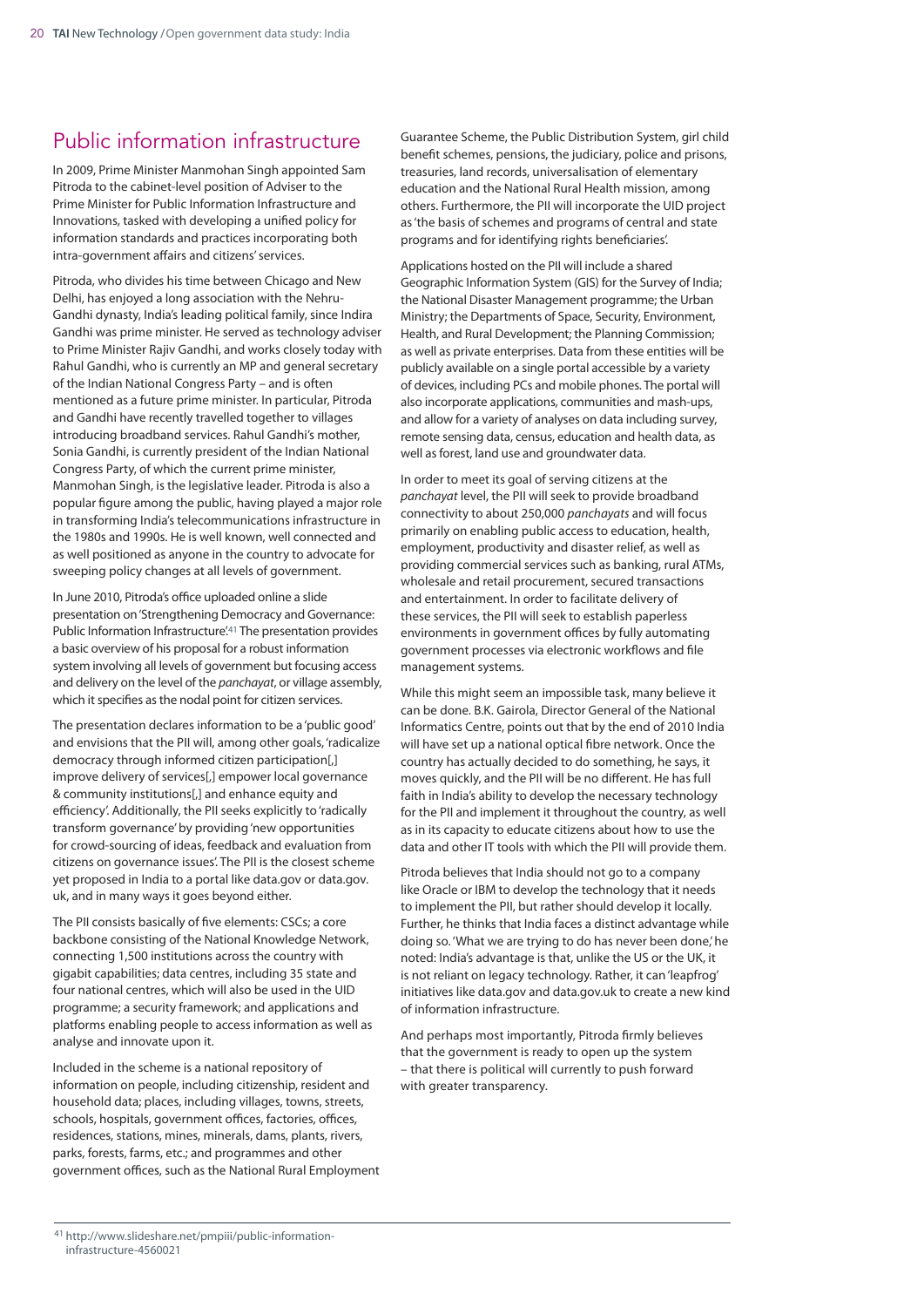<span id="page-20-0"></span>**TAI** New Technology /Open government data study: India 21

# Case studies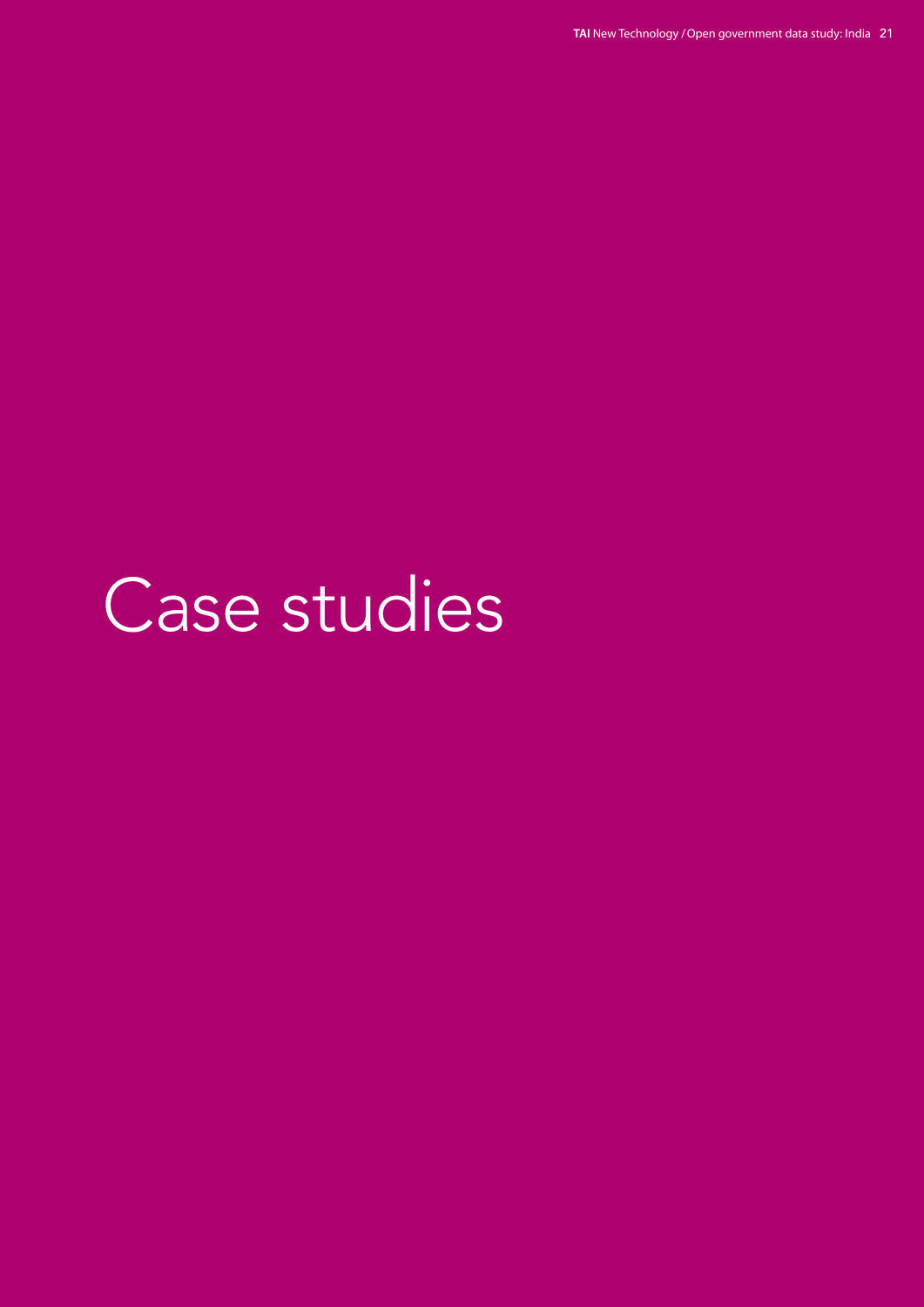# <span id="page-21-0"></span>Government case studies

This section considers two state government departments in Maharashtra, a state located in South West India. Although Maharashtra is India's leading industrial states and one of its most developed, a majority of its citizens are engaged in agricultural work. Several of its departments, including the two covered here – Agriculture and Environment – have been using ICT for more than two decades, and their respective ICT practices represent some of the best of state governance, while also illustrating the limits of and problems with such practices at present.

Included in this section as well are studies of two state agencies working to promote robust governance practices as well as to strengthen the capacity of CSOs and individual stakeholders in helping to implement governance schemes: the Centre for Good Governance, located in Hyderabad in the state of Andhra Pradesh, and YASHADA, located in Pune in the state of Maharashtra.

# Maharashtra department of agriculture

In the case of many, if not most organisations dealt with in this report, the term 'open data' is understood generally to refer to the proactive disclosure of information. The idea that information should be free to use, reuse and redistribute, and that it should be available in open and machine-readable formats, is not so much rejected as it is set aside in favour of maintaining that data is 'out there', that 'everything is online'. The assumption seems to be that the mere fact of data or information is enough, and that the particular mode in which it appears is of secondary importance, if any.

The Maharashtra Department of Agriculture, located in Pune about 170km from the state capital of Mumbai, has been using ICT since 1986, when it implemented a computerised system to process census data. The department was mentioned by several sources as being widely acknowledged among officials as having a robust record-keeping policy. Currently, the department employs ICT both for internal administrative matters and to collect, maintain and disseminate information to farmers across the state, both online and via SMS. The department maintains a mostly bilingual website42 in English and Marathi, the local language of Maharashtra.

The website currently hosts data and statistics related to the participation of Maharashtra farmers in the National Agriculture Insurance Scheme; annual growth rates of agriculture and animal husbandry; rainfall recording and analysis; and crop reports by various state administrative divisions, dealing with crop types and related pests and diseases. It also features soil and crop, horticultural, soil/ water conservation, agricultural inputs, statistical and district-wise fertility maps. Additionally, the website allows farmers and other interested parties to sign up for a cropspecific SMS service advisory, available in both English and Marathi, subject to the ability of the end users' handsets to render Marathi. In 2010, the department offered a service advisory on 43 different crops, for which it sent about 26,000 SMS messages to about 40,000 farmers.

Although the department's website features a wealth of information, it is only available – including graphs and spreadsheets – in PDF, JPG or HTML formats, from which information either cannot be easily extracted (in the case of .pdf and .jpg files) or downloaded (in the case of HTML). Moreover, occasionally files are missing or fail to download when a link is provided.

Balasaheb Thorat, commissioner of agriculture for Maharashtra, says that his department employs ICT in three areas: daily administrative business, information and knowledge dissemination to stakeholders and delivery of services. The problem that he faces using ICT, however, is that relatively few people have access to the necessary technology to take advantage of his offerings both online and via SMS. There is, first of all, the question of whether people have electricity, and second whether they have Internet and/or mobile phone access – most have the latter, but not the former. After the question of access comes that of willingness and capacity; many farmers, he says, are still stuck in a mindset requiring department workers to travel to their villages and provide them with information directly. Even where farmers do have Internet and/or mobile access, they either do not know how to, or do not want to, request or download information provided by his department. 'They require someone in person to attend to them,' he says.

Notwithstanding those farmers who lack access or otherwise fail to get information from his department on their own via ICT distribution routes, he says, there is a group of farmers that are comfortable using ICT and who employ it to track everything from weather to pests to international agricultural markets. And he sees a trend developing whereby more and more farmers will begin using ICT as services become, he says, ever more transparent, effective, efficient and timely, especially as the department – and other government offices – develops applications for online services, including one in particular where farmers can apply online for government benefits. The problem of access, he thinks, will be solved by increased penetration of and citizens' familiarity with Common Service Centres, of which there are already about 10,000 spread throughout Maharashtra.

In addition to the idea that the mere fact of data being available is enough, outside of any considerations of standards, the researcher several times encountered the idea – particularly in the context of the two state government departments which this report addresses – that some data, however seemingly inoffensive, could or should not be trusted to the 'common man', and must remain safeguarded by the state. In one instance, for example, Thorat suggests that data concerning crop pest infestations cannot be made immediately public because it would cause mass panic among farmers, and it is the state's responsibility to ensure stability among its constituents. Alternatively, data on weather catastrophes, he says, might cause serious market fluctuations if released immediately and without due caution. That these kinds of data might benefit farmers is glossed over in favour seemingly of maintaining a certain level of control.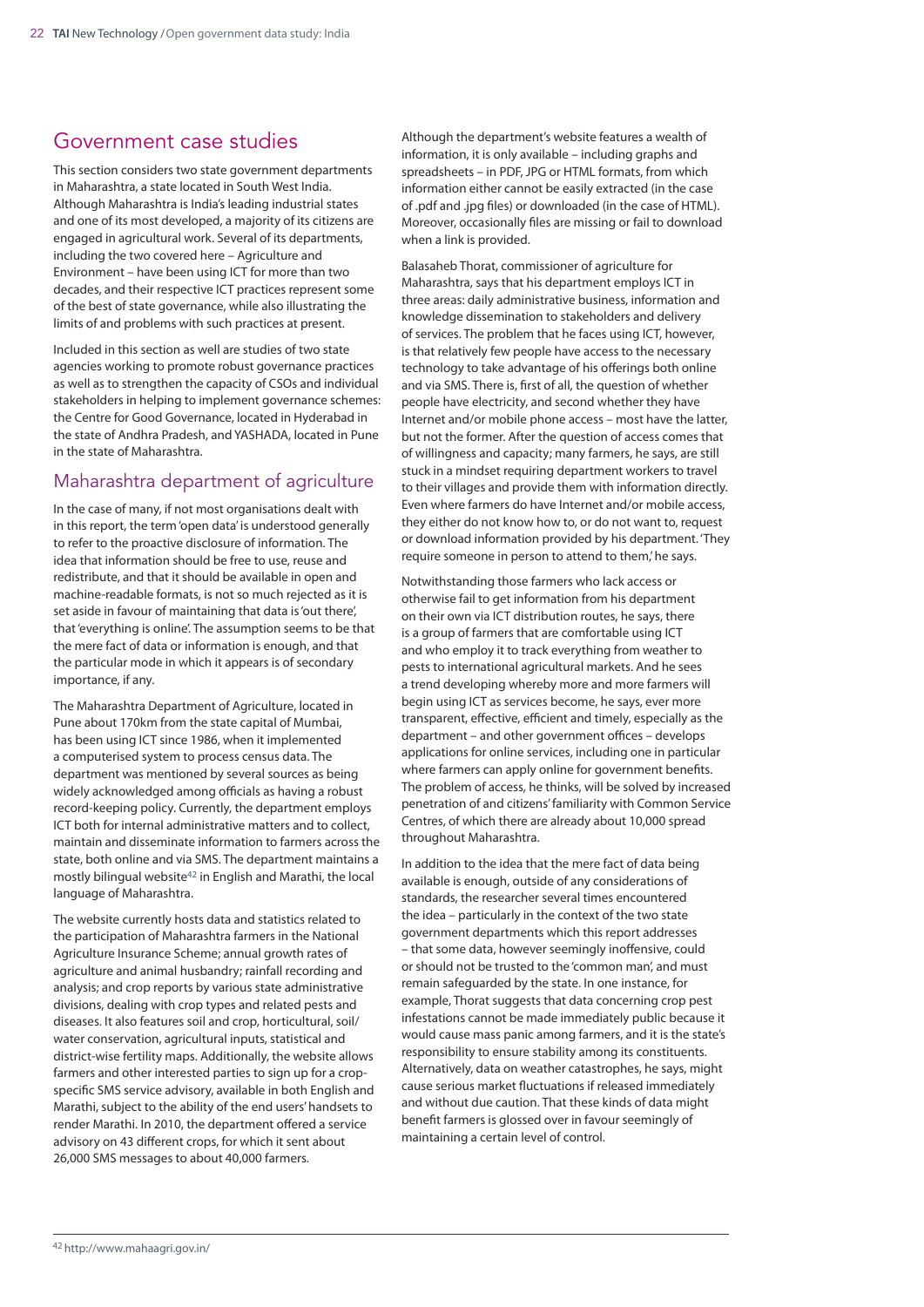#### YASHADA

Yashwantrao Chavan Academy of Development Administration (YASHADA) is the Administrative Training Institute of the Government of Maharashtra, and works primarily to train government officials, civil society actors and other stakeholders in areas such as good governance, sustainable development and information technology. It also works with various stakeholders to sustain projects at the village, block and district levels by facilitating engagement with local politicians and government officials. Currently, it is involved in establishing data collection formats at the village level for purposes of micro-planning, which it is collaborating with UNICEF to promote.

YASHADA, which generates its own revenue, was named by the Department of Personnel and Training as an RTI resource centre, as part of which – as with all of its training projects – it has worked with an alliance of trainers to increase awareness of RTI in villages throughout the state.

As director of the Centre for Public Policy at YASHADA, Prahlad Kachare, who is visiting at the academy from the state revenue department, has worked for the past year to promote use of the RTI in villages throughout Maharashtra. Kachare is unique in having been on both sides of the RTI issue, as part of a department required to disclose information and as part of an organisation tasked with enabling people to request that information be made available to them. In both cases, he has noticed that the government's information practices are lacking.

While departments are compliance-oriented and will put PDFs on their websites, the data presented is neither truly accessible nor updated regularly and, moreover, there is reluctance and a lack of motivation on behalf of bureaucrats to disclose any more than is necessary. Partly, he says, this results from the right to information: there may actually be less proactive disclosure 'because there are more reactive inquiries from citizens ... [who now] know that they have some right [to inquire]'.

Open government data, Kachare says, is possible in India and even necessary, because it will reduce the number of requests with which government departments must deal and requires the government to submit to greater scrutiny. That aside, the key problem in propagating such a policy from the perspective of YASHADA is not necessarily that officials do not have the capacity to deal with disclosing information, but rather that officials lack proper training, and that translates into a lack of institutional awareness about collecting, arranging and disseminating data. Nor are the grassroots workers who might ultimately make much use of open data coordinated in such a way that they could really benefit from it. The issues – whether facing government or civil society – are primarily about resources, mindsets and organisational behaviour, as well as inculcating a sense of accountability in officials.

In addition to training, Kachare suggests that mindsets and organisational behaviour might be influenced not only by training and capacity-building exercises but through an incentive-based system protecting and rewarding officials engaging in best practices. Also important is a focus on holding top-level management accountable for the data practices of their subordinates.

Although one might expect that an official tasked with training people to request information from the government would believe in the power of information, Kachare does not believe that the government loses such power when it opens its data. Those bureaucrats who fear losing their power, he says, are mistaken. '[They think] they will lose their power, their authority. In fact they don't. The more information you give, the more respect people give you ... The more you inform people, the less people will ask you, the less people will doubt you. The system [runs smoothly and is of utility] to people.'

Regarding ensuring the quality of information – another task of organisational management – the issue is moot until the government actually starts providing more information. 'Let the information come out, and then we can talk about quality, he says.

Aside from problems related to the government, Kachare says that the mindset of the people also must change for an open data policy to be effective. 'At the moment, people do not believe in [electronic information]. They believe in signatures,' he says. To change people's mindset, organisations must approach them directly, not just via their representatives at the panchayat or other levels. Part of that challenge is also 'how to move people from individualistic requests to [larger issues]'. He suggests that to effect a truly useful open data policy, organisations like YASHADA will have to follow the same model that they have in promoting the right to information, which involves travelling to villages and informing people via various forms of media – and in their local language – about the information to which they have access and the ways in which they can use it. Few villages now, he maintains, are aware of all the resources contained even just within their own boundaries. Open data may help change that if people are actually equipped to use it.

## Reserve Bank of India

In 2002, the Reserve Bank of India (RBI) began using an internal database consolidating data on various aspects of the Indian economy as well as select international economic data. In 2004, the RBI decided to open its database to the public. Since then, more than five million users – at this point, about 20,000 every month – have accessed the Database on Indian Economy: RBI's Data Warehouse (DBIE).43

The DBIE is arranged by subject area, including macroeconomic aggregate data, financial market analyses, macro monetary management, currency management, RBI financial statements and banking sector information, among others. The website by which users can access the DBIE allows users to view pre-formatted reports in these subject areas by time period, and to download reports in CSV, XLS or PDF format (the RBI is currently working to implement XML downloads.) The website also allows users to create reports based on selected variables and time periods chosen via both simple and advanced query systems, and to view metadata for all variables included in the DBIE.

Ashish Jaiswal, assistant adviser in the RBI's Operational Analysis Division, says that the RBI has focused on making its data as accessible as possible. 'When you're putting such a large volume of data out, you have to arrange it in a manner that is easily accessible by the users,' he says, which is why the RBI organised its database by subject. Part of accessibility, he says, is making data available online as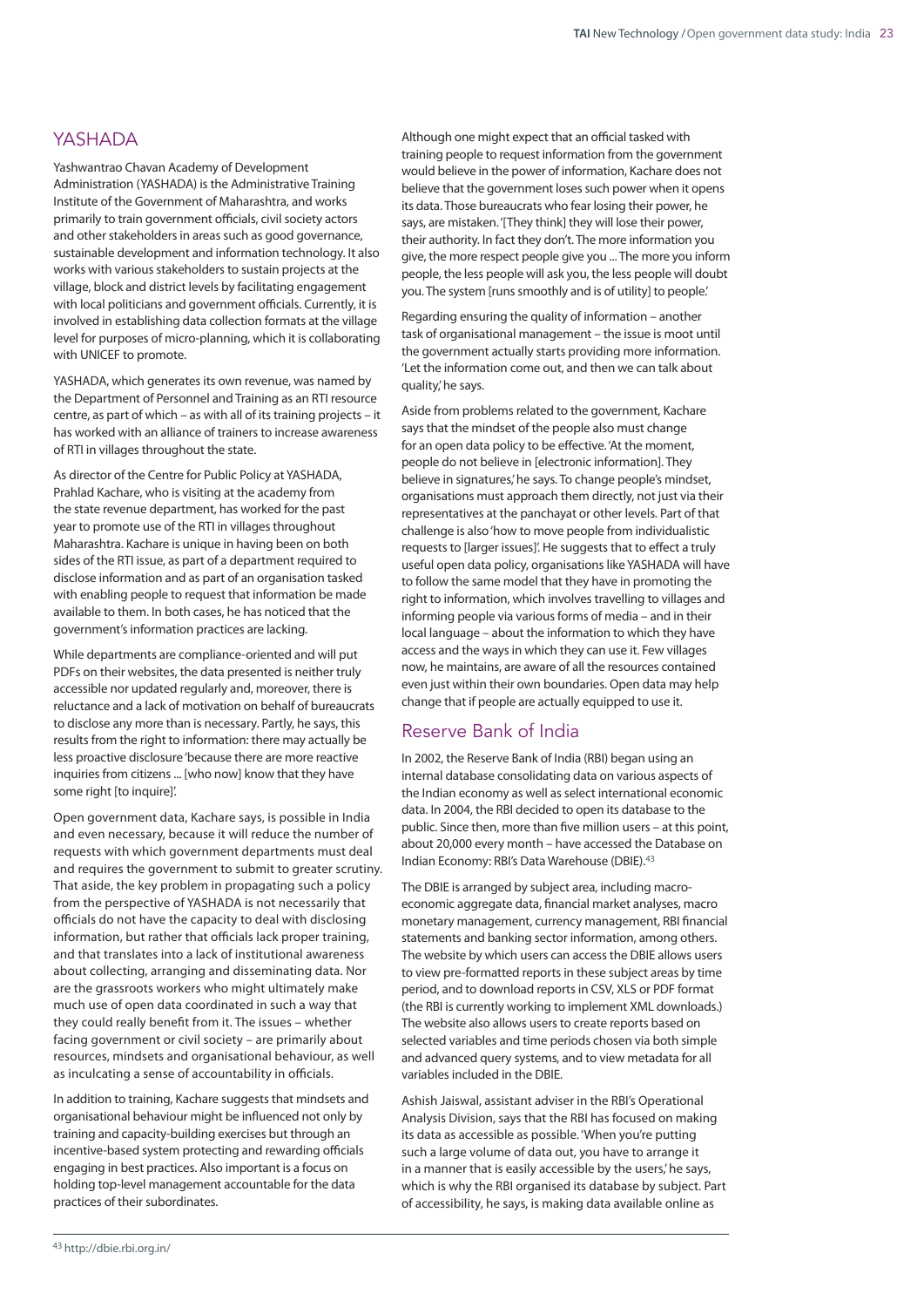<span id="page-23-0"></span>soon as it is ready for public consumption. Once it made the decision to open its data, the RBI endeavoured to get its data online as quickly as possible, taking a staggered approach to introducing material in order to provide the most data possible at any given time. The bank has also focused on maintaining its data, updating the DBIE every day, and it encourages user feedback, to which it responds on a weekly basis. All these things, suggests Jaiswal, provide a model for how government departments might organise their own open data schemes.

According to Jaiswal, the DBIE 'serves the need of transparency and gives confidence to investors to invest and [helps them decide] on what to invest in India'. Economic data is an area where India scores higher than its developing rival China, he says, where investors may not find much data, and he draws a link between the RBI's transparency and India's overall global economic competitiveness. 'We are ahead in this field where we share a lot of information with the public ...We are very much transparent. We don't hide the information ... [and] we are competing in that way.'

In addition to providing information to investors and benefiting the Indian economy, Jaiswal says that there is a 'big battalion of researchers' both within and outside of India to whom the RBI is catering with the DBIE, including students and academics who otherwise would lack access to data that previously has been published only on paper and is accessible in few locations.

Response to the DBIE has been positive, not only in India but from other developing countries, which have sought to model their own economic databases on it. 'We are the pioneers. So in fact other banks have actually come to us – a lot of African banks, a lot of banks from Southeast Asia,' Jaiswal says. 'In fact the Bank of Thailand have built their database on our model.'

Unfortunately a lot of the DBIE's functionality, including advanced visualisations and other means of analysis, is available only internally due to bandwidth constraints. The RBI would like to make this functionality available in the future but is unsure when it will have the technical capacity to do so.

# Civil society case studies

In general, Indian civil society organisations do not make significant use of ICT, and few are currently positioned to make strong use of an open data policy. This report, however, focuses on several organisations which have made great strides in using data creatively in the course of carrying out their respective missions.

#### IndiaGoverns Research Institute

IndiaGoverns Research Institute is a relatively young nonprofit organisation (currently funded by a fellowship grant from Echoing Green) that works with development data, and seeks to make that data more useful for policy makers, researchers, CSOs, journalists and ordinary citizens. To do this, it has chosen to focus on a single state (Karnataka), and has extracted developmental data from a variety of government departments using various means (by filing RTI requests, by contacting officials by e-mail, etc.). The development data it seeks to gather is of the following six categories: education, health, water, roads, agriculture, transport and a miscellaneous 'general' (which includes

information on population, scheduled castes and tribes, electrification, forest areas, etc.).

The organisation, headed by Veena Ramanna (and currently run largely on volunteer energy), envisions itself as a change agent, helping to shift political discourse from one of rhetoric to one of substantive issues. According to its website, 'IndiaGoverns Research Institute aims to make development data matter in two ways: make the development discourse between elected representatives and citizens better informed and backed by specific data, rather than only relying on perceptions; and enable citizen groups and elected representatives to use such government data to strengthen their demands for greater government intervention on development issues relevant to them.' It aims to do this by foregrounding developmental indicators and statistics down to the taluk level, along the lines of political (electoral) constituencies rather than administrative divisions.

Elected officials such as Members of Parliament, Members of the Legislative Assembly and Gram Panchayat members are directly accountable to their electorates, but the bulk of the data that is gathered by the government is gathered along administrative boundaries, rather than electoral ones. While this allows for comparisons to be drawn between different administrative divisions, the data needs to be reorganised if comparisons are to be carried out along lines of direct accountability. This is made even more difficult by the fact that different departments might collect the same data (information on schools might be collected both by the Revenue Department and the Department of Education), but it might be collected along different boundaries. This point was reinforced by Gautam John of the Akshara Foundation – a Bangalore-based NGO focused on education issues – who spoke about the disparity of information geographies as one of its largest problems: educational information boundaries do not match health information boundaries, which in turn do not match parliamentary boundaries. This (re-)mapping is being done by these groups themselves.

According to Ramanna, often this information is not only difficult for ordinary citizens to access, but is equally difficult for politicians to get hold of. This accounts, she notes, at least in part, for political discourse (seen starkly in the form of election speeches – a number of which IndiaGoverns has recorded) on the basis of rhetoric (even if one of development) rather than on facts and indicators of development.

IndiaGoverns hopes to present this reorganised and redesigned data (with accompanying graphics) with helpful comparisons (interactively between individual constituencies, as well as with averages) to Members of Parliament, Members of the Legislative Assembly, the press, NGOs and others. It sees itself as a non-partisan body that will not get involved in lobbying, but rather act as a facilitator of political dialogue through data gathering, data analysis and dissemination of research.

IndiaGoverns is still in beta [\(http://beta.indiagoverns.](http://beta.indiagoverns.org) [org\)](http://beta.indiagoverns.org), and is yet to be launched officially. Thus, while it is not possible to consider the impact it has had, it would be interesting to speculate on the impact it might have. It is important to note that while all the information that IndiaGoverns makes available is directly sourced from the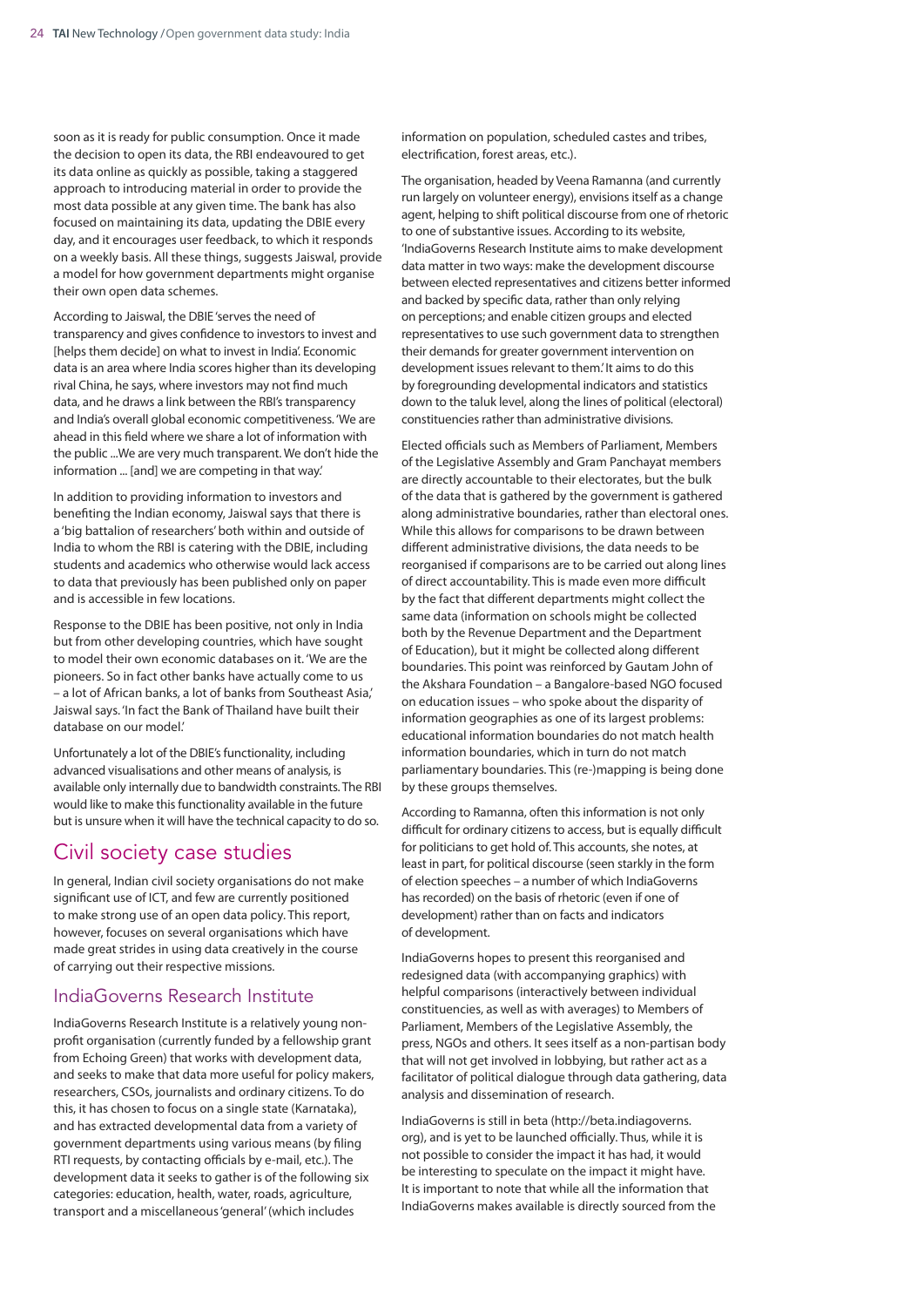government (it does no data collection of its own, and does not rely on data from other sources), it is not possible to inspect the range of data that it is making available on any single governmental website. It is, in a sense, opening up the data on behalf of the Karnataka government.<sup>44</sup>

Because it is not collecting the data itself, it makes no claims about its accuracy. This may end up exposing incorrect data to the public eye.45 And if a mechanism is built into IndiaGoverns for identification of each data source and communication with that department, then that could slowly end up in feedback to the relevant departments and proving Linus's Law that many eyes make all bugs shallow.

The organisation is also willing to provide the raw data that it has collected for bulk downloading or through open APIs.

#### Centre for Budget and Governance Accountability

The Centre for Budget and Governance Accountability (CBGA) is an NGO located in New Delhi that advocates for 'transparent, accountable and participatory governance, and a people-centred perspective in preparation and implementation of budgets'.<sup>46</sup> The Centre was founded in 2002 as an initiative of the NCAS in Pune and is now an independent organisation analysing national and state budgets 'from the perspective of the poor and the marginalised'.47

All of CBGA's work falls into one of three categories: budget advocacy, where it seeks to promote equitable public policies; research and analysis, where it produces major research studies and manuals and primers on major policy issues, as well as a tri-annual newsletter in English and Hindi simplifying policy issues for general consumption; and capacity building, where it has partnered with other NGOs and UN agencies to facilitate decentralised budget analysis and empower the grassroots through demystifying government processes.

Subrat Das, executive director of CBGA, identifies four key problems that his organisation encounters in working with government budget data.

First, data sources on public expenditures and revenues are widely dispersed. If someone wants to figure out how much India spends each year on health, for example, they must consider both national and state sources, as well as various institutional sources at each level. 'There are multiple institutions dealing with these processes, and

every institution maintains its data as a silo,' Das says. 'And there is not much effort to have coordination ... and present the data in an organised manner.'

Second, there is a serious time lag in most budget data in India. For example, actual budget data (as opposed to estimates) for fiscal year 2011 will only be available at the start of fiscal year 2013. 'It is possible for the government to make the actual expenditure and revenue figures available ... well in advance,' Das says. The central government, he adds, has begun to make current data available through the office of the Comptroller and Auditor General (CAG), but state governments have not yet made serious efforts to present their data in a timely fashion.

Third, it is often difficult or impossible to compare datasets – even when they are ostensibly reporting the same variables – due to varying and unarticulated methodologies. For example, there are three primary sources of data on government expenditures in India, including the Indian Public Finance Statistics<sup>48</sup> and the Economic Survey,<sup>49</sup> both produced by the Ministry of Finance, and the Combined Finance and Revenue Accounts of Union and State Governments,50 produced by the CAG. Figures across these sources are not always comparable, as where the Economic Survey reports that spending on health is 1.4% of GDP, but the Indian Public Finance Statistics reports that spending on health is only 1% of GDP. The reason, Das says, is that perhaps the Economic Survey includes spending on water and sanitation as co-determinants of health, whereas the Indian Public Finance Statistics lists these separately. But the Economic Survey does not clarify whether this is the case, leaving researchers guessing as to the actual amount of health spending.

Finally, not all budget data is reliable, especially where it concerns expenditures. In order to facilitate implementation of national flagship schemes such as the National Rural Employment Guarantee Scheme (NREGS) and the National Rural Health Mission (NRHM), central government ministries have often bypassed state budgets and sent funding for the schemes directly to the autonomous bank accounts of their implementing agencies. The CAG is not mandated to audit these funds, and since the funds are not handled by state treasuries they are not subject to state auditing procedures either. In many cases, then, the central government actually does not know how much money has actually been spent on the ground, as opposed to disbursed.

- 44 The organisation has not studied the copyright implications of reusing government data, but as has been examined elsewhere in this report, this might not be of great concern.
- 45 While there are other instances of incorrect data being recognised because of RTI requests, it is not often that replies to RTI requests are this well organised and presented. For example, Shailesh Gandhi, when he was still an RTI activist, had asked for information pertaining to murder rates in Mumbai from 1983 to 2007. He found that the data could not be accurately correlated with the increase in Mumbai's population in those 25 years. However, that finding was never properly publicised, and was not backed up by the kind of comparative analysis that organisations such as IndiaGoverns or Akshara Foundation are currently doing.
- 46 'Overview,' Centre for Budget and Governance Accountability. [http://www.cbgaindia.org/about\\_overview.php](http://)
- 47 Ibid.
- 48 Indian Public Finance Statistics. [http://finmin.nic.in/reports/ipfstat.html](http://)
- 49 Economic Survey 2009–2010. [http://indiabudget.nic.in/es2009-10/esmain.htm](http://)
- 50 Combined Finance and Revenue Accounts of Union and State Governments. [http://www.cag.gov.in/CFRA/CFRA\\_year.htm](http://)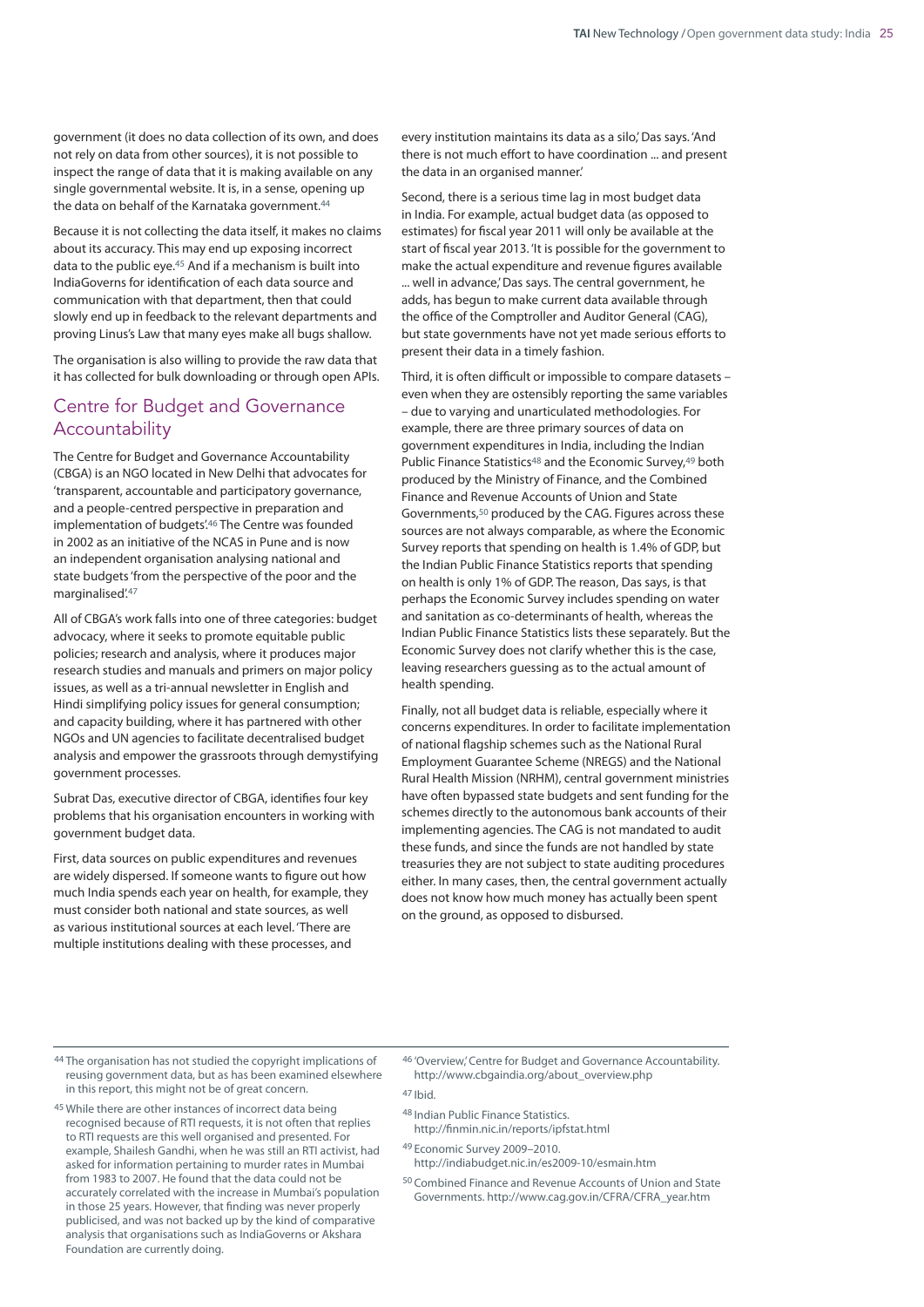# <span id="page-25-0"></span>Public-private partnership case studies

### India Water Portal

The India Water Portal (IWP), based in Bangalore, defines itself as 'an open, inclusive, web-based platform for sharing water management knowledge amongst practitioners and the general public. It aims to draw on the rich experience of water-sector experts, package their knowledge and add value to it through technology and then disseminate it to a larger audience through the Internet.'51

The IWP, which runs on the open source Drupal software, embodies the best practices evident in the portals established on the recommendation of the NKC. Active since 2007, it consists of a series of portals providing information in English, Hindi and Kannada – the local language of Karnataka, the southern Indian state where the portal is based – on subjects including water conflicts and sanitation. The IWP also maintains a separate portal for schools, providing educational materials on water issues for students and teachers. The flagship portal provides data and statistics on rainwater harvesting, agricultural issues related to water, drinking water, water bodies and urban water.

Deepak Menon, who coordinates the Hindi, Schools, Sanitation and Conflicts Portals within IWP, says that the idea behind the portals is that they should each have an identity of their own. Each language portal, for example, features content not found in the others, based on what information is available in what language, converting what might be seen as a weakness into a localising (and flavour-enhancing) strength. The IWP does not seek to translate materials, but does encourage other individuals and groups to translate the information that it stores. Probably its greatest weakness is that it is accessible only as a web-based technology, and thus only by a certain class of people. But Menon does not see this as a major impediment to its mission, because its information is oriented more towards local NGOs who can analyse and interpret the data and information which it provides, as well as students and teachers learning about water issues.

Although the IWP was set up at the instigation of the national government, which Menon says has been quite supportive of its work, he says that the portal has not had a tremendous amount of success in getting information from government ministries and departments, which are the biggest producers of knowledge on water and sanitation. Exceptions include the India Meteorological Department (IMD)'s datasets from 2004–2008, which the portal acquired from an NGO that filed an RTI request for the data and then provided it to the IWP; station-wise daily rainfall data for all districts of Rajasthan from 1973 to 2008, which that state, known for its robust public data practices, freely discloses publicly; and the archives of the National Institute of Hydrology. The majority of the IWP's content, however, comes from NGOs and a small subset of users who upload data themselves (the portal is a free platform, and anyone can add content on their own). Most datasets are in electronic, machine-readable form, and are viewable in web browsers as well as freely downloadable.

Menon does say, however, that the IWP has not found the government blind to the idea of sharing information, and the government information that the IWP does host has been freely offered, with the exception of the IMD datasets. Moreover, he says, the IWP would like to work far more closely with the government to correlate data and put it in more usable formats, such as machine-readable spreadsheets as opposed to the scanned PDFs via which the government often provides data, regardless of its nature. And he is optimistic that such collaborations will indeed happen.

The culture around government data is changing, he says, and 'you find [government officials] talking about data in a far more open way than in thinking about it in terms of an internal ... report'. Indeed, he believes that 'it won't be that difficult in the future to get something that you need', without resorting to avenues like the RTI Act.

In fact, the IWP has never itself filed an RTI request, although Menon says that increased use of RTI across India may be a factor in the shifting government practices around data sharing. In his experience, though, getting data has been a result of institutionally 'having good relationships with people [in government]', which he says may be more challenging for some organisations than others. Regardless of the IWP's generally warm relationship with the government, he wishes that the government was more forthright with its information, and was proactive rather than reactive.

One of the biggest problems that the IWP faces in getting information from the government, according to Menon – and it is a problem often faced by people searching for government data, including in the course of this report – is that almost all government data is managed by the NIC, which is responsible for designing and maintaining many government websites and which often employs lax standards for navigability and searchability. And often, he says, it is not clear who one should contact to report problems with websites.

Regardless of existing problems with government disclosure and the websites through which it provides information, Menon does not believe that a national open data portal is far off in the future; he thinks that it will happen, but is contingent upon when and how strongly society demands it.

#### National Institute for Smart Governance

The National Institute for Smart Governance (NISG) is an NGO incorporated as a public-private partnership in 2002 with the assistance of the National Association of Software and Services Companies (NASSCOM), the Indian software industry's public policy consortium; the Government of Andhra Pradesh, a state in southern India with a long history of e-governance initiatives; and IL&FS, an Indian company focusing on infrastructure development and finance. NISG, which provides consulting support to both central and state governments in India in developing and implementing e-government projects, is chaired by R. Chandrasekhar, secretary of the Department of Information Technology. Much of NISG's work relates to implementing India's National E-Governance Plan, which seeks 'to create the right governance and institutional mechanisms, set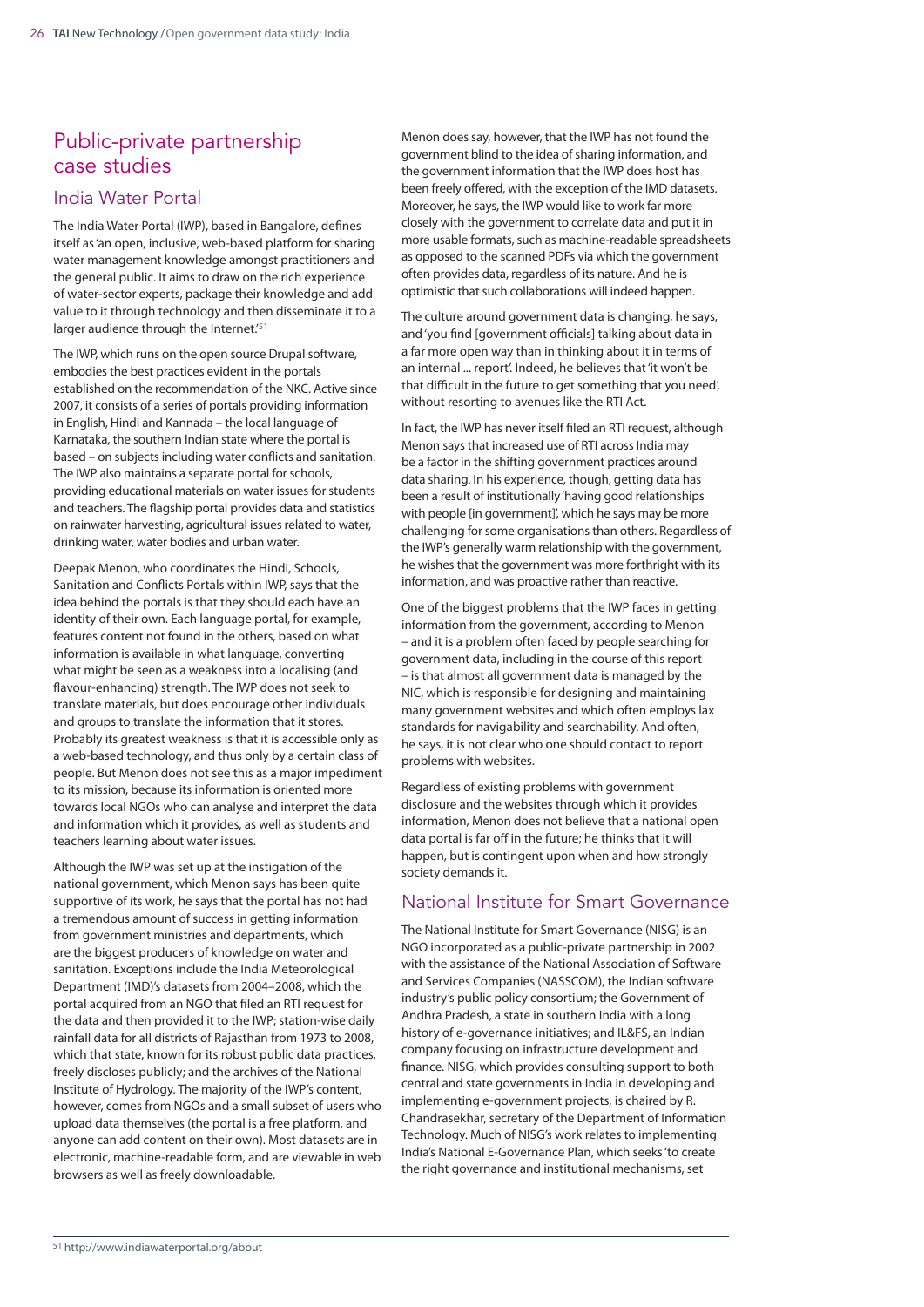up the core infrastructure and policies and implement a number of Mission Mode Projects at the center, state and integrated service levels to create a citizen-centric and business-centric environment for governance<sup>'52</sup>

Recently, NISG has been working with the Unique Identification Authority of India (UIDAI) to develop a conceptual framework for the country's proposed Unique Identification card. Considering its role in working on the UID project, as well as the link between the UID and open government data envisioned by Sam Pitroda, it is not unlikely that the NISG might also provide high-level consultancy services related to open government data planning and implementation.

T. Vijay Saradhi, vice president of NISG, suggests that open government data in India may need to serve a different function than it does in other countries like the US and the UK, where he says open data provides citizens with a feeling that the government is open. 'I don't think that [feeling of openness] is so important in the Indian context,' he says, where 'what is more important is how is it going to be useful to people – and whatever schemes and programmes you have, how are they percolating down to the actual beneficiary. So openness in the government should be focusing on specific items that the government is trying to do for the people' – rather than on fostering a general sense of openness or transparency.

As an example, Saradhi points to the central government's flagship schemes, such as the Mahatma Gandhi National Rural Employment Guarantee Scheme (MGNREGS), whose implementing ministries and departments must report to a delivery monitoring unit within the Office of the Prime Minister regarding the outcomes of their services. The important information in these reports, he says, is not just about how much money the government is spending and where, but rather about what outcomes are being generated. It is not transparency for transparency's sake that is important, but transparency with an eye towards accountability.

Satyajit Suri, general manager at NISG, elaborates on the point that the US and UK models may necessarily have different objectives than an open data policy in India. There are three main objectives of Data.gov, he says: participation, transparency and collaboration. India might have the same notion of transparency, but as for participation, he says, 'There the whole idea is that the government throws up some data, and citizens can act on the data and do something with it. Are we [in India] in a participative or collaborative mode? I'm not sure. We have to think about what that means in our context.'

Moreover, Suri asserts that 'The US and other Western countries are very public policy-focused countries. They tend to use a lot of data – [there] job data can change stock markets overnight. Let's face it, it doesn't happen here. But data is very sacred for some reason over there, and they tend to believe that they can do a lot with data – especially those in public policy. And in India I'm not so sure if our policy makers rely so much on data as much as they rely on more social information.'

Indeed, Saradhi stresses that '[w]e are looking at it always from the citizen's point of view. So we look at it and say what is the benefit at the end of it – is the transparency there to account for whatever has been spent or proposed by the government?' He cautions, too, that '[India's] level of maturity to use this information for public policy [is lacking] ... If you go to local government, it's very difficult to find someone who can use data. Which is not a very proud thing to say, but that's a fact of life. So if you give "Data.gov" to policy makers in India, I'm not sure that it can be [used] for the purpose it's intended [in the US].' Furthermore, he says – echoing a refrain often heard in the course of researching this report – open data might be detrimental to the Indian political system in ways of which no one is yet fully aware.

Suri, at least, does believe that in practice the US and UK can serve as models for India in opening its data, in part due to the simplicity of their initial approach. '[United States Chief Technology Officer] Vivek Kundra did something great with the US,' he says. 'He just took a lot of these reports which were unusable in some sense ... and he made them accessible in a way where somebody can mash it up and create a lot of analysis on top of it. That's the beauty of data.gov.'

India, Suri says, can likewise place its existing electronic data online. And while he does not think that India need open everything, he likes the idea that it might encourage innovation on data as with the US and UK models. 'We need to open something that can really show [people that] this is useful for [them] as [citizens] of the country,' he says. [And] if I can create a lot of analysis on top of it, that's great.'

Innovation aside, however, Suri suggests that the promise of open government data in India is not so much transparency or accountability per se as it is the possibility of empowering citizens at the lower political levels of society – that is, in their villages – to take greater control of their lives based on the provision of public data on which communal choices might be made in an informed and deliberative manner. Another standard refrain heard in the course of this research is that in India there is no one standing up for the common man, that the government pays him no heed in its decision-making processes and denies him the right to self-determination. And data, many say, including high-level central government officials – at least data that sheds greater light on the relationship between the citizen and the state – may limit to some extent the power of the centre over the periphery, where more than half of India lives in a more or less undeveloped world. There is great faith in India, especially in light of the RTI Act, in the power of knowledge and of the ability of rural Indians to take control of their lives once they possess certain knowledge about what is owed to them – and, moreover, about what possibilities may be hidden in their surroundings. The problem that this highlights is that in such a large, heavily bureaucratised state as India, where decision making has been centralised and the bureaucracy is a world unto itself, knowledge is a key to authority that many bureaucrats (and the issue seems to be with mid-level bureaucrats, not highlevel officials) do not want to cede.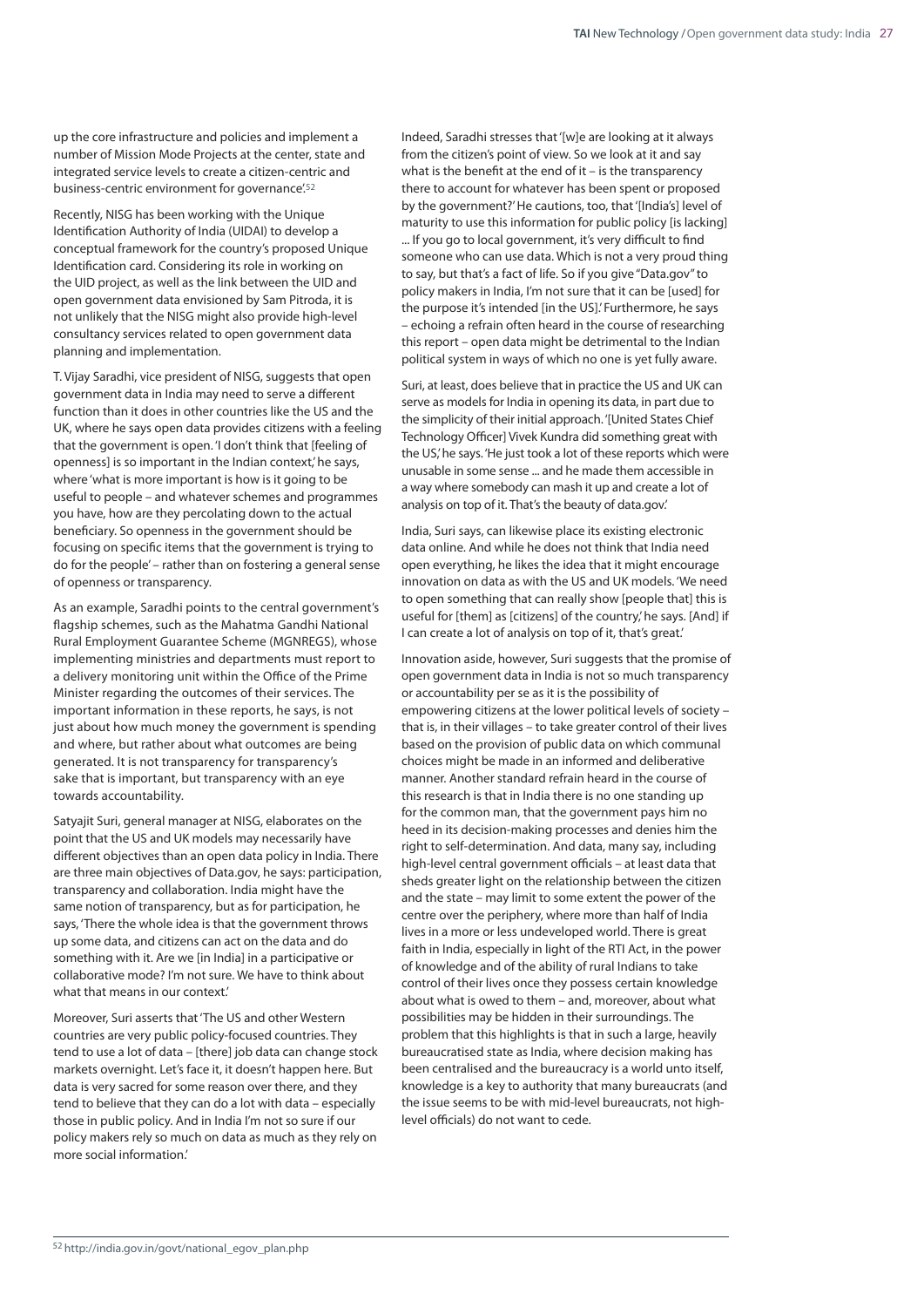# <span id="page-27-0"></span>Civic hacking case studies

#### IndianKanoon

IndianKanoon.org is a legal search engine ('*kanoon*' being the Hindustani word for law) created by Sushant Sinha, a computer programmer, when he was doing his Ph.D. at the University of Michigan. IndianKanoon indexes judgements and statutes, with automated relational hyperlinking between different documents (for instance, when one case refers to a statute or to another case). One area in which the government has been most effective in making data available has been that of statutes and judgements. However the problems that are faced in accessing these, for both citizens using the government site directly as well as for automated crawlers of sites such as IndianKanoon, point out how bad the situation is, even in cases where the government has done the job well, relative to other areas.

The Indian government portal JUDIS (judgement information system – judis.nic.in) makes available reported judgements of the Supreme Court of India and several High Courts. Likewise, the portal IndiaCode.nic.in contains all Central Acts. IndianKanoon scrapes both of them (at a certain point JUDIS stopped publishing feeds, which would have made the job easier). The contents of JUDIS and IndiaCode are correlated and integrated together in IndianKanoon, thus making the website very useful.

Apart from those sources, IndianKanoon integrates (and in some cases, is planning to integrate) reports of the Law Commission, open access law journals and other online legal repositories. A site like IndianKanoon.org is necessary because the official interface for searching through judgements is extremely poor, breaks often and is user-unfriendly.

Sinha, who now works with Yahoo India in Bangalore, has run into problems with court authorities (from the Allahabad High Court) trying to prevent spidering of the judgements by using CAPTCHAs, requiring image-based verification of humanness. It is unclear why they have done so, and no contact details are available for the technology or technology policy team on the High Court's website.

# OpenCivic.in

OpenCivic is an application programming interface (API) under development by Akshay Surve, a Mumbai-based social entrepreneur, 'to liberate civic participation related data in a machine readable and re-mixable form that will allow developers and visualizers to interact with this critical data and build engaging applications over it in India'.53 Surve intends to partner with websites and civic organisations to provide citizens with access to government data via the OpenCivic API, which is not an end-user application, but a way of fetching certain data. Currently, Surve is working with AskNeta54 – a website seeking to connect citizens with their elected representatives – and GovCheck,55 a website consolidating and analysing data on elected officials from various sources such as the Lok Sabha (lower house of Parliament), Rajya Sabha (upper house of Parliament) and Election Commission websites. The idea, he says, is 'to bridge a gap between the common people and the functioning of government'.

Growing up in the free and open source software movement, Surve says that he just feels that data should be publicly available. Open data for him is not necessarily political or economic in nature, but rather is about a choice – an option to look at the workings of government if and in whatever respect one wants. He believes that most of his peers share his predilection for openness in all forms.

While trying to create a mash-up bringing together profiles of MPs with records of their participation in Parliament (for GovCheck), Surve was frustrated by the lack of vision in the Election Commission's data sharing practices, which he felt were done just as an exercise with little forethought. 'The commissioners do not understand how people might use the data even though they have accepted the idea they should make it available,' Surve says. They do not 'get' the 'remixable form' because they are thinking about data only from their perspective as users.

After spending about a week parsing government data online in formats, Surve quickly tired of it, as even the websites are difficult to navigate. Moreover, many government websites resolved only to IP addresses (rather than a domain name), so that he was never entirely sure whether he was looking at official government data or not. In the course of familiarising himself with the ways that India was providing data, Surve began to consider open data schemes elsewhere, especially in the US, and he decided to work on easing access to certain government data for other programmers by developing an API. Particularly, he decided to programmatically expose 'all data around civic participation', including state assembly elections in Maharashtra and profiles of MPs. As a result, he and a partner spent about two weeks manually scraping information from government websites, which he has compiled into a database with which the OpenCivic API interacts.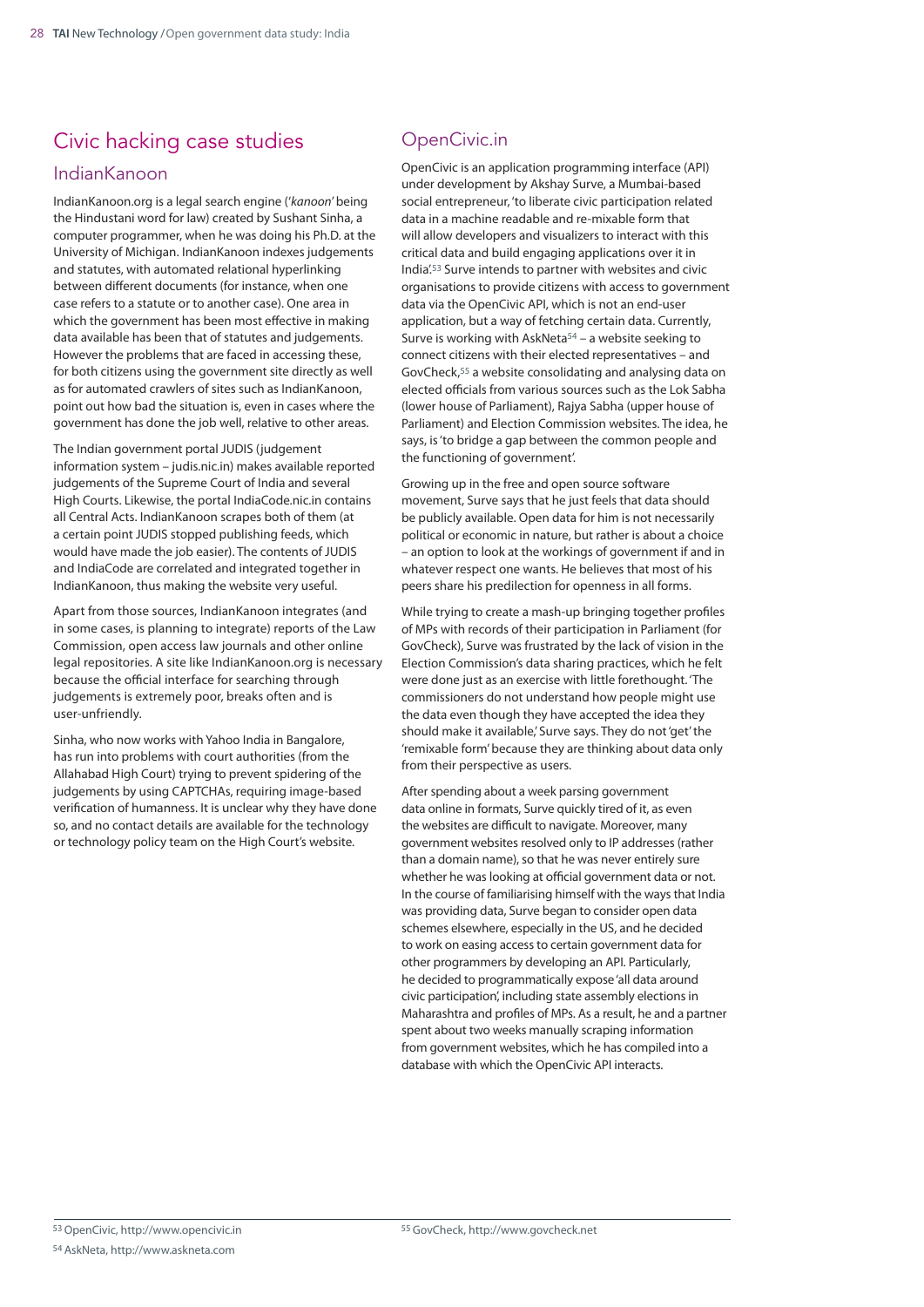<span id="page-28-0"></span>Although he has managed to scrape government websites for their data, Surve believes that the government should institute an open data policy under which departments would be required to provide whatever raw data they possess and can readily give from a technology standpoint. 'We have the capacity. It's not difficult and it doesn't have to be that comprehensible. We should start off with something that we can readily give and keep adding to it,' he says. If data were easier to access, he suggests, more people would be developing projects like OpenCivic.

In fact, Surve suggests that open data in India might at first revolve around digitising RTI requests, so that any time a person receives an answer to a request, either the government or the individual who made the request uploads the answer to a centralised public-access server.56 But the true difficulty lies not so much in making data available, Surve suggests – although that is hard as well – as in making it viable. 'Without end user applications, this data is almost useless,' he says, especially to the majority of Indians who are not very technologically savvy. In order to foster an ecosystem where government data is shared from its source and in which developers do interesting things with that data, Surve promotes the idea of competitions on top of data, whereby the government or other institutions might offer money, prizes or other incentives for the development of useful applications using government data. Most important, though, in light of all the barriers to open government data, is that the ecosystem is designed and developed as a whole and with a purpose. 'Unless there's a vision, I don't think it is going to happen,' he says.

# Forms of access to data

Different organisations have very different forms of access to governmental data. Some of these have had to collect data themselves, but with help from the government (Akshara Foundation), some have access to the data as they are helping the government (Mapunity), some others have taken data that the government has published online and has been scraped via a script (judgments in the case of IndianKanoon, and candidate data in the case of work done by the Association for Democratic Reforms), some have used connections within government as one of the routes of getting access to information (Empowering India) and yet others have turned to crowd-sourcing to collect the data (busroutes.in). In this regard, it is useful to keep in mind the redesign of information architecture that has been proposed by the UK Power of Information Taskforce.57 Instead of information being separated into three layers of raw data + analysis + presentation, instead it makes sense to have more layers: raw data + open API/ downloads + analysis + open API/downloads + presentation  $+$  interaction.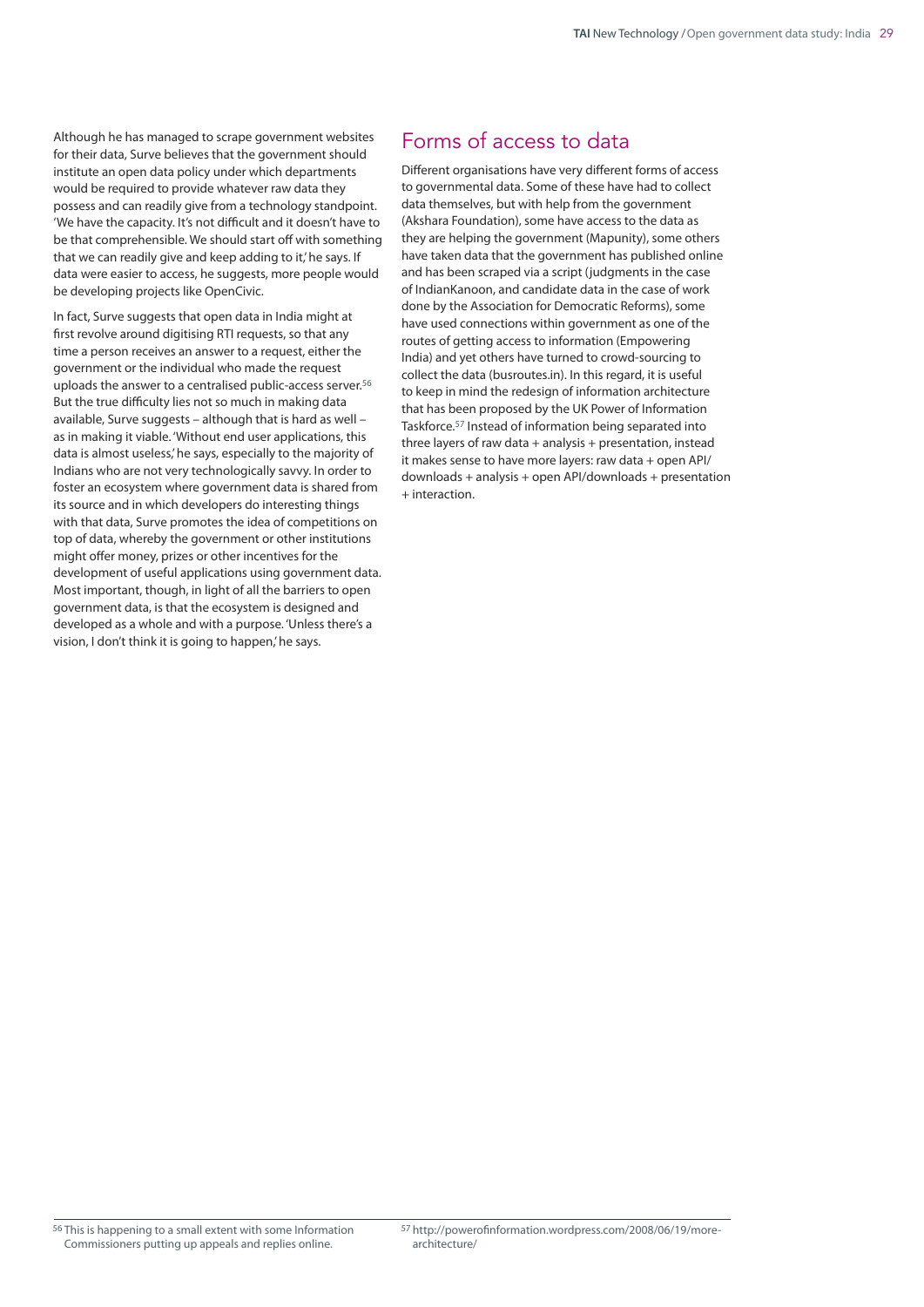<span id="page-29-0"></span>30 **TAI** New Technology /Open government data study: India

# **Challenges**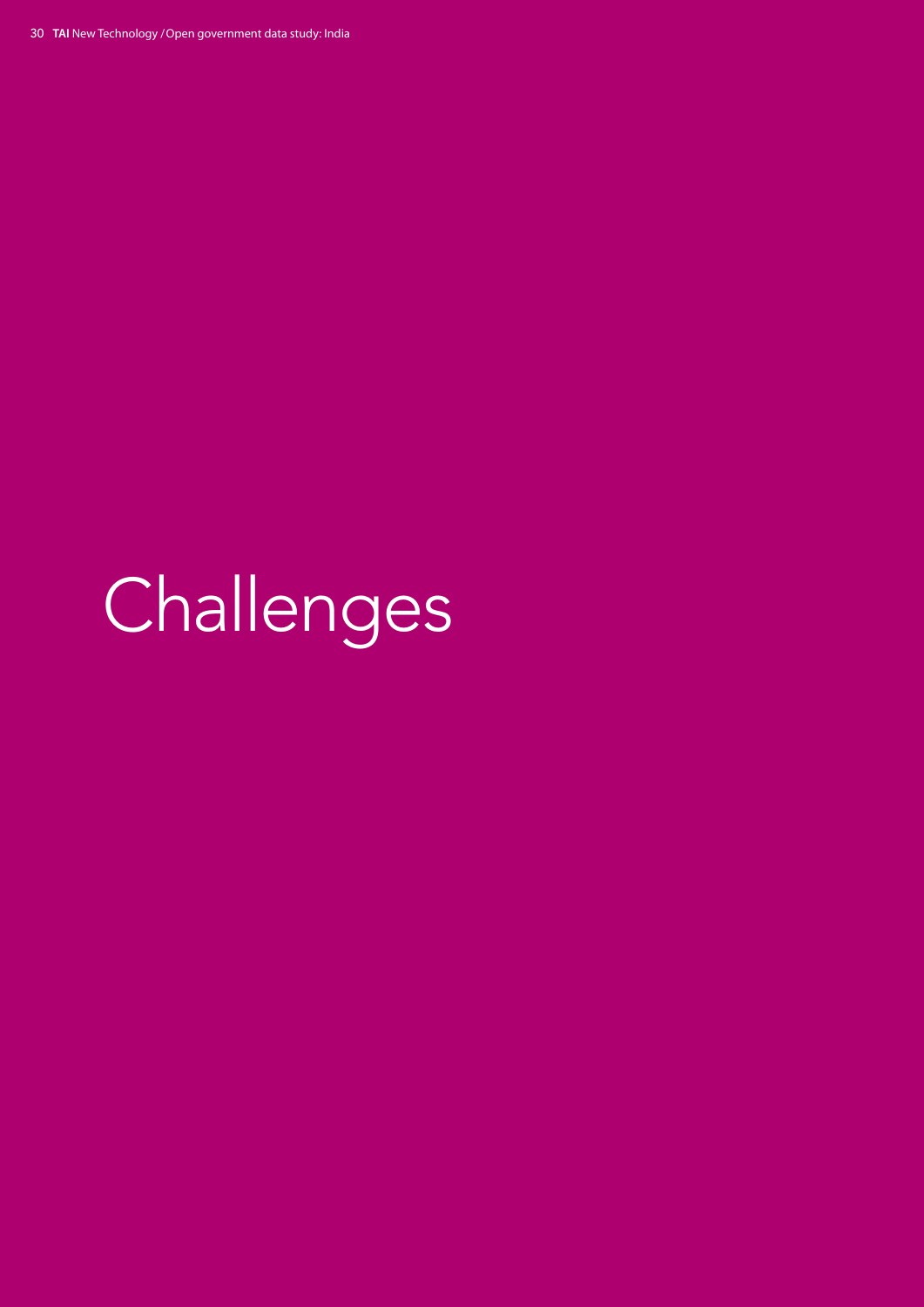There are many challenges that face any call for open government data in India. Even if tomorrow a policy dictated that all identified government data be put up online in a format such that it be machine-readable, reusable and easily interpretable, such a policy would not be effective. Simply put, the infrastructure to deliver on such a policy does not currently exist in India. These are problems of the information infrastructure and of effective e-governance, and thus are not unique to 'open government data'.

That apart, there are policy-related challenges in ensuring that an open data policy ensures societal benefit. There are many issues that need to be addressed. Issues of privacy have to be studied carefully to ensure a balance between the benefits from opening up data and the risks of sharing personal or private data. Issues of uneven power relations have to be taken into account to ensure that the elite do not take undue advantage of the marginalised by exploiting open data. Also, sufficient momentum needs to be developed within the government to push it towards open data.

First, there is a concern that, because certain information endows its guardians with power over those who lack access to it, many bureaucrats will feel threatened by open data; second, that some bureaucrats will resist open data due to a belief that people are either not responsible enough to acquire certain information or would seek to use it irresponsibly (as the media often do); and third, that bureaucrats are averse to any extra effort that would be involved in opening their data, and thus will practically neutralise any open data policy by finding ways to avoid such work, even if given a mandate. There are some people, both within the government and in civil society, such as Chakshu Roy of Parliamentary Research Service, who do not believe that such fears are warranted – and that the more senior bureaucracy, at the very least, understands the importance and the need to move towards greater transparency and is slowly doing so. In general, though, on the specific question of having an open data policy mandate, most of those interviewed felt that a mandate would be useful, but would ultimately be insufficient to bring about transparency and accountability.

Currently, all government departments have websites where they disseminate information about their functions, contact details for officers, project-specific information, etc., including annual reports providing information on activities and finances. Many of these reports, however, are image PDFs, implying a host of accessibility issues. Much of the information found on the websites does not have any timestamps and is only sometimes clearly dated. Moreover, even if updated annual reports are to be found, they usually contain no raw data, only processed information. For example, patent statistics are available from the Patent Office only in aggregate form in its annual reports;58 the raw data from which the statistics are compiled remains inaccessible. Dr. Govind, head of the E-Infrastructure Division in the Department of Information Technology, notes that 'it may not be possible to put ... very detailed project proposals, outcomes and all' in departments' annual reports, but suggests that in large part information on 'the major outcomes, major milestones, what is the direction and what is the vision of the department' are sufficient, as that is what people are looking for in an annual report. He also noted other problems with putting up data online: it is

usually done only in English, thus even literate and Internetconnected persons may not have access to it unless they can read that language.

Govind contends that most information that people want is already provided on the department websites, while admitting that most government data available online is not provided in formats conducive to analysis. However, he also implies that there is not sufficient demand for the kind of sophisticated analyses encouraged by initiatives like the US and UK open data schemes. 'Most of the websites are made for the common man [meaning] that the layman should be able to go and see [information] in a readable format, he says. Furthermore, a lot of data processing still occurs on paper and is only input into computers at a level beyond raw data, so even where there is demand for raw data, current practices do not enable its electronic dissemination. There is also the problem, that '[Indian] society is basically an oral society [and is] not documentation-driven'. Slowly, however, he thinks that the government is moving towards computerised data processing at all levels of collection and analysis; the problem not yet properly addressed is that of universal standardisation.

Beyond standardisation, though, in many government offices – particularly at lower levels of government – computers are not much more than advanced photocopiers which also provide digital storage space for information primarily dealt with on paper.

Shailesh Gandhi has worked with the NIC to make his office paperless, but the custom-designed system extends only within his personal office and not to the NIC at large. He has, however, urged others to follow suit. The question, perhaps, is what policies – if not a mandate – might incentivise government offices to become truly paperless.

However, Govind believes that thinking of moving the government in particular directions in terms of 'incentives' is misguided. He points out that governments exist for the welfare of their citizens, and getting the government to move in any direction must be shown to be good for the citizens, and not in terms of 'incentives'. In other words, the issue is not forcing disclosure, which is already happening, but tailoring data collection and dissemination to the needs of citizens throughout society. In order to incentivise people to use data, he says, government must take a multifaceted approach focusing on creating awareness, propagating open standards, ensuring accessibility and taking into account language barriers and varying levels of literacy. Aggarwal notes that the state government of Maharashtra, for instance, provided cash incentives to people to undergo computer training. But the people merely took the cash without making an effort to learn how to use computers, since there was no follow-up incentive (material or otherwise) for actually using computers at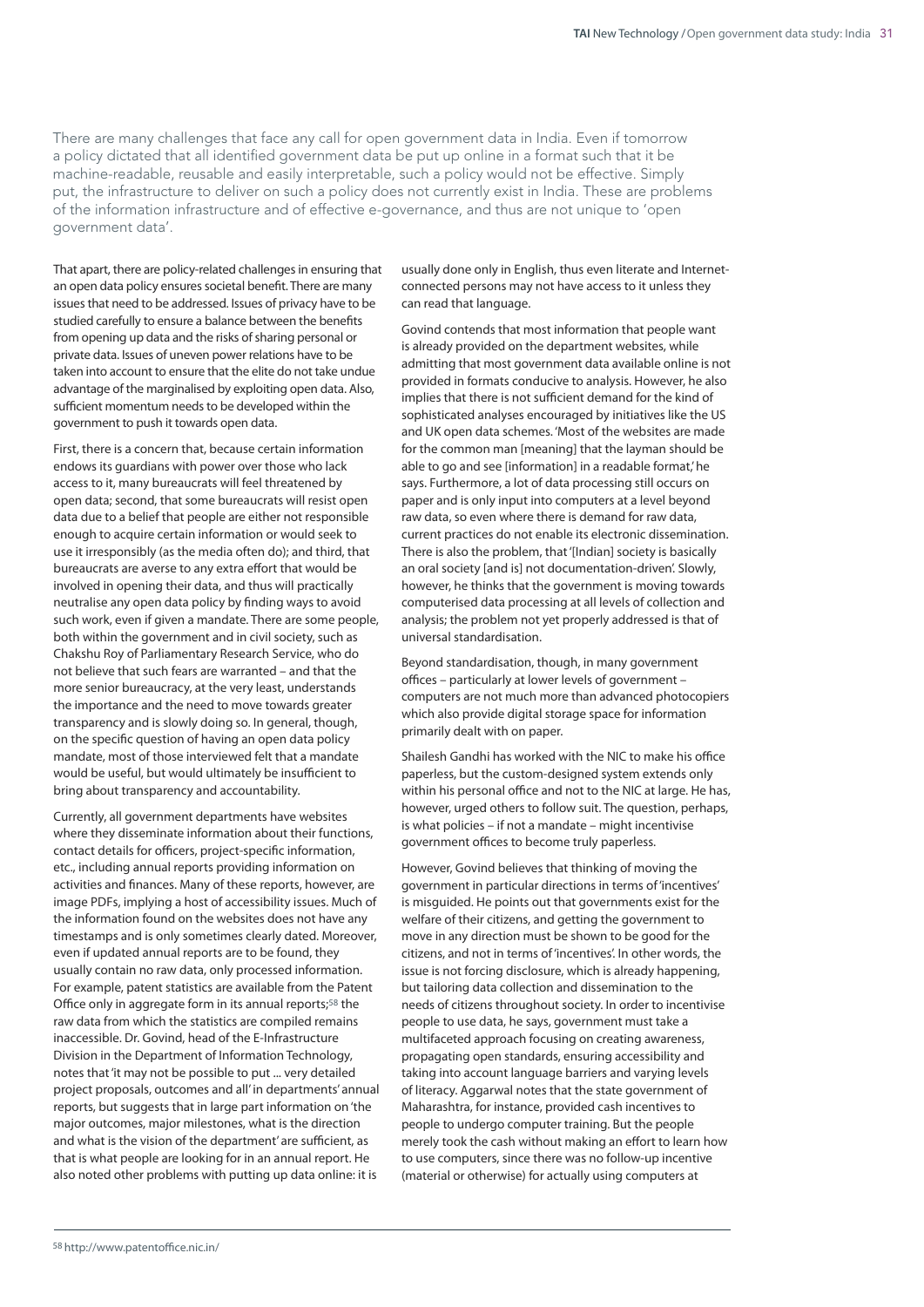<span id="page-31-0"></span>work. The lesson seems to be that in order to promote robust e-governance practices, both the government and citizens must take strides to learn new ways of interacting with their environments.

Beyond compliance with Section 4 and other issues related to automation of government processes and the resistance to such, there is also the issue of language barriers: websites that are not in the local language are relatively useless at lower levels of the community. And even where information is available in the local language, most people – at least in villages – lack the awareness necessary to use and react to it.

# Data unreliability

Furthermore, when people do use the RTI, they are not guaranteed the accuracy of the information with which they are provided. For example, official statistics for murder rates in Mumbai from 1983 to 2007 collected by Shailesh Gandhi through an RTI request show that murders increased by 5,000 per year from about 35,000 to about 40,000, while the population of Mumbai itself during the same period increased by 30–40%. The discrepancy between the increases in murders and population suggests that one or both of the figures is unreliable, but there was no indication that the data is unreliable outside of the results of the RTI requests.

Murali Mohan, director of Sadhana – an NGO exploring alternative approaches to education in Andra Pradhesh – says that once his organisation obtains data from the government, which can be difficult in itself, it often finds that the data provided on education is either false or misleading. He attributes this to a lack of incentives for government agents to provide quality information, as well as a lack of civil society accountability programmes checking government data for accuracy. Additionally, he says, opaque methodologies for data collection make it difficult to assess the quality of the education data that is available.

These reliability issues have been faced by most of the people from civil society interviewed for this report. Thus, people must use the RTI not only to access information but also – to the extent that comparisons across datasets can be made – to determine its reliability. And even where data is reliable, issues of disparate terminologies and methodologies across government and civil society call into question the actual value of public data.

This is an area where OGD can help out greatly. Hitherto, finding out whether data is incorrect or not has been a difficult process involving requesting all the different datasets that one wishes to compare. However, if OGD becomes a reality, comparing datasets becomes a much easier task just by virtue of the fact that the first hurdle of getting data out is already crossed. A good instance of this working out well in another country is the Sunlight Foundation's analysis on Clearspending.com, which shows that reporting by the US government of spending on USASpending.gov is inaccurate to the tune of \$1.3 trillion, around half of the \$2.6 trillion of spending data that was made available on the website.

# Semantic and system interoperability

#### Semantic interoperability

Many of the difficulties that are faced by groups such as IndiaGoverns and Akshara while working with government data are because much of the data that they get from the government is not semantically interoperable. Different governance units might have been used in measuring related data, for instance. Or the same term might be used with different meanings in different departments' reports (or even the same department's at different points of time). Thus making sense of the data becomes difficult, if not impossible. According to the EU's Interoperable Delivery of European e-Government Services to Public Administrations, Business and Citizens (IDABC), semantic interoperability is concerned with ensuring that the precise meaning of exchanged information is understandable by any other application that was not initially developed for this purpose. One solution for semantic interoperability is setting and employing data and metadata standards. The Indian government is currently doing so for many categories through the e-Gov Standards Apex Body.

#### System interoperability

An important question in considering data practices is whether they are vendor-driven, in which case there may be little or no incentive to formulate open standards governing the accessibility of data. While Aggarwal does not believe that open data in India is a vendor-driven process, he does assert that because the government currently has no open standards policy, many departments have engaged in stand-alone projects. 'When you go in for stand-alone projects there is always the danger of creating silos,' he says. 'Because if you are creating an application on your own without taking into consideration the issue of standards, then there may be an issue of interoperability. So the info available to you may not be then shareable with me because there [are] no mechanics [for sharing].' But as certain standards evolve and come into practice (not necessarily by the imposition of a central mandate) and departments begin to adhere to those standards, interoperability becomes less of an issue. Such standards are already developing – although current practices indicate that they may not represent what open standards do in the US and UK, for example – and most states are adhering to them.

Regardless of whether data practices are vendor-driven, there are issues not just of formulating open standards but of working around proprietary standards in use by certain government offices. The Income Tax Department, for example, allows people to file their tax returns online, but only via a Microsoft Excel macro. In a country where many people cannot afford or do not have access to Microsoft Office products, the lack of ability to file tax returns using free and open source software presents a barrier, despite the existence of CSCs.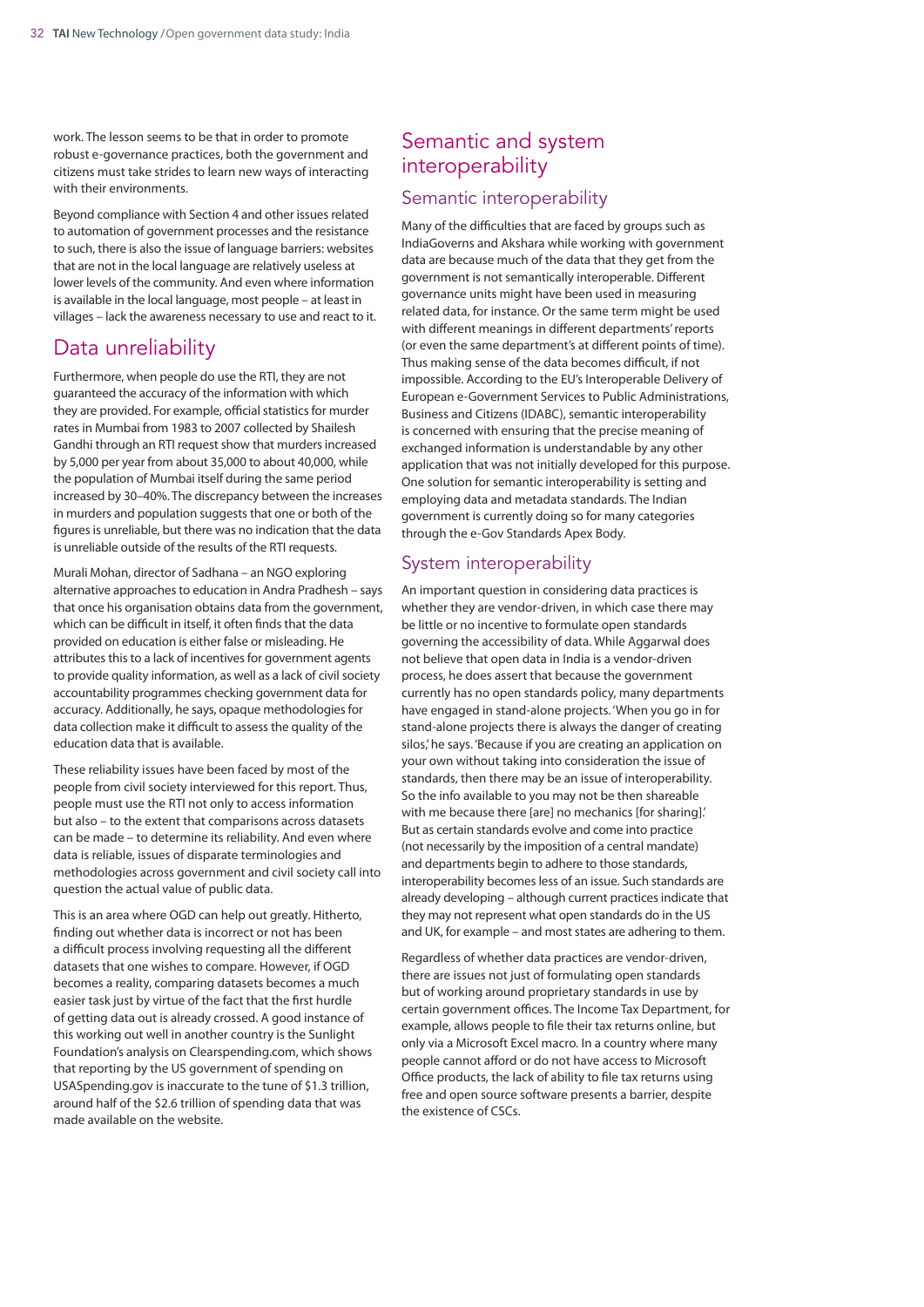<span id="page-32-0"></span>There are thus many components to system noninteroperability:

- • Lack of transparency and inter-departmental coordination in data collection;
- Lack of good internal record-keeping practices;
- Lack of interconnections between datasets by different departments, and cross-verification;
- • Lack of interoperability between the different formats in which data is published;
- • Bottlenecks in web publishing, especially due to not using content management systems and centralising web publishing authority within a department. This results in delays and often in non-publication of information. Thus, one department will often not get to find out what other departments are doing, leading to different departments working in silos.

Some of these concerns are examined at greater length in a paper titled 'Selected Aspects of Interoperability in One-stop Government Portal of India' by Rakhi Tripathi et al. (2007),59 which looks in particular at the challenges in developing a one-stop portal for public-facing e-governance.

# Cost of data

It is often pointed out that most of the information that people seek access to via RTI, or data that people talk about in terms of OGD, is information and data that the government collects for its own internal purposes. In other words, whether or not people sought access to it, the information would have to be gathered, and thus no additional costs are incurred in the initial data collection itself (while some, though much lower, costs may arise in information collation and information disbursement).

In practice, in some cases, government information is available digitally, but not free of charge. This is the case with information ranging from company records maintained by the Ministry of Corporate Affairs (the MCA21 MMP) to the eGazette of India, the electronic version of the official repository of all central government notifications, and the official source of all national laws.<sup>60</sup> While some basic data from the National Sample Survey is available for free, any serious research requires people to pay.

Shankar Aggarwal says that the explanation in the latter case, and in similar cases, is that 'At some point of time, because everything had to be put on a piece of paper', the government had to cover its costs. While costs associated with publishing information have decreased as the government has moved to automated processes, the mindset whereby people were charged for that information has not yet shifted in a similar way. 'The government is by nature a little status quo-ist. It takes time to adopt new systems, to adopt new ways and means of doing business. But I am certain that today we have come to a stage which is basically a take-off stage, where most of the services can be

delivered electronically, and in another 2–3 years' time, you will see that the majority of the services will be delivered only electronically,' Aggarwal promises, pinning his optimism on the success of the Mission Mode Projects under the NeGP.

However, the National Knowledge Commission itself seems to have taken the view that e-governance cannot happen sustainably with free access, and it envisions a system based on user fees. Recommendation 6 ('web services') of the NKC e-Governance Recommendations document reads: 'To enforce standards and to keep the governance uniformly responsive and transparent, it is recommended that state governments use templates created by the Central Government to offer localized data and services in Indian languages. In this model, the private sector can invest in creation of access-infrastructure and building relevant business models for user-fee collection and its sharing across all stakeholders, to ensure sustainability and adaptation for future needs. This also implies that all public institutions will make sure that all public data is available on the web.'

Yamini Aiyer of the Centre for Policy Research notes that the public-private partnership model might harm access, as seen in the case of MCA21, which was developed by a private software company. The e-Gazette portal was developed by NIC, and while it is currently not accessible without a fee, the government recently announced that this is soon to change. Additionally, other e-Gazette portals which NIC developed or helped to develop (such as that of Bihar, and of Himachal Pradesh – a state which publishes an online-only Gazette) are accessible for free.

While providing web access might not incur too many additional costs for the government, running projects like Jaankari – a Bihar government-run project on providing RTI facilities through call centres – cost much more money, while reaching out to disadvantaged and digitally unconnected audiences. Thus sustainability is a larger factor there.

In this regard, Shailesh Gandhi pointed out that government e-governance budgets are extremely large, and large costs such as that of data digitisation, free access over the web, etc., are not really issues if the political will is there.

# **Scalability**

There are very few large, sustainable groups working on issues of governance and technology. Even the governance-related NGOs that are venturing into technology do not usually envision it as a sustained effort, and limit themselves generally to providing analysis of government data on their websites as an additional mode of information dissemination. Well-organised CSOs and civic hackers often do not end up working with one another. This can be rectified, however, as pointed out in the Recommendations section of this paper.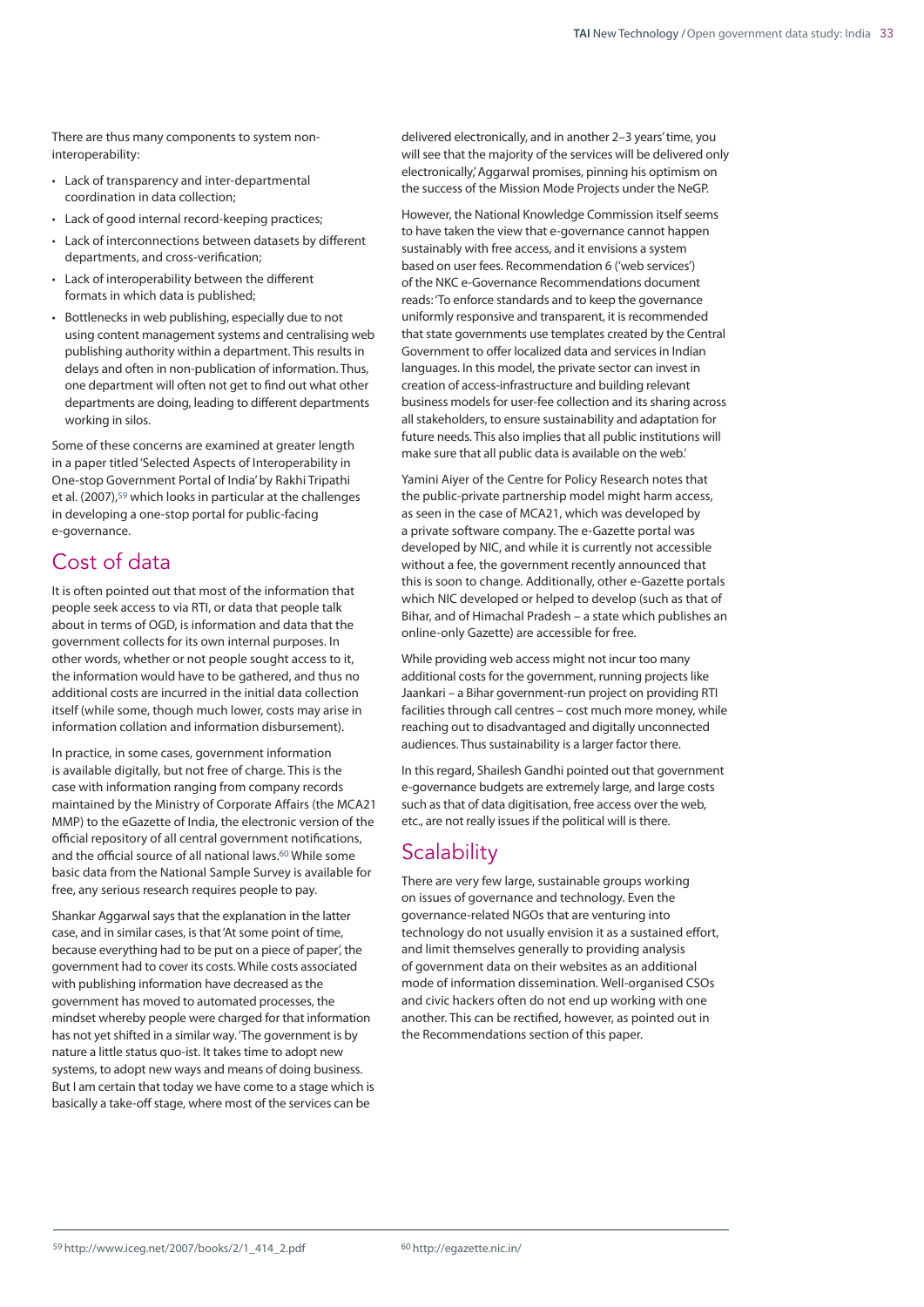# <span id="page-33-0"></span>Indian names

Dealing with the names of 1.2 billion people divided by language, religion, caste, ethnicity, etc. can raise some challenges that are peculiar to India (and perhaps some other countries). While some of these challenges can be at least partially overcome through the use of advanced technologies, others require substantial renegotiation of social practices and power relationships.

First, Indian names pose particular privacy problems, as it is often possible to accurately determine from a person's name their religion, place of origin and caste, the last of which has in contemporary India infiltrated Christianity and, to a lesser extent, Islam. For example, 'Ambrose Pinto' is most likely the name of a male, upper-caste Christian man from Goa. Since tax records and voter databases have allegedly been used in the past during incidents of communal violence,61 open data projects seeking to uphold the privacy of ordinary citizens must by design be sensitive to name-related issues.

Second, name changes are very common and often go unrecorded. For many, for instance dalits and Sikhs, getting rid of a caste-name is form of emancipation with political or religious overtones. Others, on the advice of astrologers and numerologists, change the spelling of their names, modify existing names, etc.

Third, Indic scripts are generally phonetic, so it is usually easy to determine the pronunciation of names, with occasional idiosyncratic variations. The Roman script pronunciation, however, is not phonetic, so names are usually rendered in several variations. In addition, different generations of diaspora populations have also standardised different variations of renditions in Roman script – for example, the same name may be rendered as 'Dixit' and 'Dikshit'. This makes it particularly difficult to do automated or manual quality control and maintenance on open data sets involving names. It also makes it more complex to combine different data sets which may each be based on a different Indic script across multiple national, regional and local databases, and interferes with the commonsensical user expectations of search, sort and index functionality. The problem is compounded further as Indians become increasingly mobile. Transliteration technology is evolving, however, and perhaps this challenge may be more adequately addressed as datasets grow in size.

Finally, the very concept of surnames/family names does not exist in many Indian cultures. Malayali Christians in the southern state of Kerala, for instance, have a tendency to mix the components of parent names to invent totally new names; adopt names of international public figures, professions or brands; adopt words of Indic or foreign languages either in original or modified form; etc. Some Sikhs in New Delhi have adopted their neighbourhood's name as part of their own names.62 It is also not always possible to tell the relationship between parent and child or siblings through the names of persons from certain Indian communities, because there is no standard modality for prefixing or suffixing the complete or abbreviated name of the parent.

While the UID system now calls for a given name and a surname (with a middle name being optional), many Indians, especially South Indians, do not follow a system of surnames e.g. Parliamentarian E.M. Sudarsana Natchiappan, whose father's name was N.V. Madhavan and whose mother's name was Thangam. And as that example shows, many have more than three names. Many women either do without a surname, or adopt their husband's given name as their second name.

There is now a metadata and data standard for person identification that has been approved by the e-governance standards apex body.63 How successful this will be in solving the myriad problems associated with Indian names remains to be seen.

# Indic languages and technology

India has Hindi and English as its two official languages. Apart from these, the Constitution recognises 21 languages other than Hindi in the Eighth Schedule. Additionally, there are hundreds of less widely spoken languages and dialects, and as a consequence the business of state, district, block and village level administration is conducted in a wide range of languages across the country. The fractured nature of the Indic computing market means that even large commercial players like Microsoft only provide support for 12 languages. Free software distributions such as Ubuntu may provide additional support, but serious problems remain. In particular, problems centre on:

- Character encoding: Unicode adoption is only gradually happening. Most data in government offices with older hardware and operating systems is available only in font encoding. Font encoding does not guarantee search, sort, index or scrutability by search engines.
- Non-Unicode standards: the Indian government has also developed standards such as ISCII and TSCII. Reasons for this include:
- o Non-participation in Unicode;
- o Unwillingness of Unicode to meet demands of the language community;
- o Lack of computing resources: for example, 8-bit TSCII encoding would be faster than 16-bit Unicode encoding;
- o Legacy hardware and software; and
- o Legacy data and technology, which make shifting to Unicode an expensive and disruptive proposition without any obvious internal benefits.
- Machine translation: even though translation engines have been developed by private corporations and government-funded labs like CDAC for languages such as Bengali, Gujarati, Hindi, Malayalam, Marathi, Oriya and Urdu,64 the lack of dictionaries and corpus means that accuracy remains at unacceptable levels.

62 [http://www.hindu.com/mp/2003/10/30/](http://) [stories/2003103000520300.htm](http://)

63 [http://egovstandards.gov.in/](http://) [egscontent.2009-12-29.9641944881/at\\_download/file](http://)

64 [http://pune.cdac.in/html/gist/research-areas/nlp\\_mt.aspx](http://)

<sup>61</sup> [http://www.hinduonnet.com/fline/fl2624/](http://) [stories/20091204262410000.htm](http://)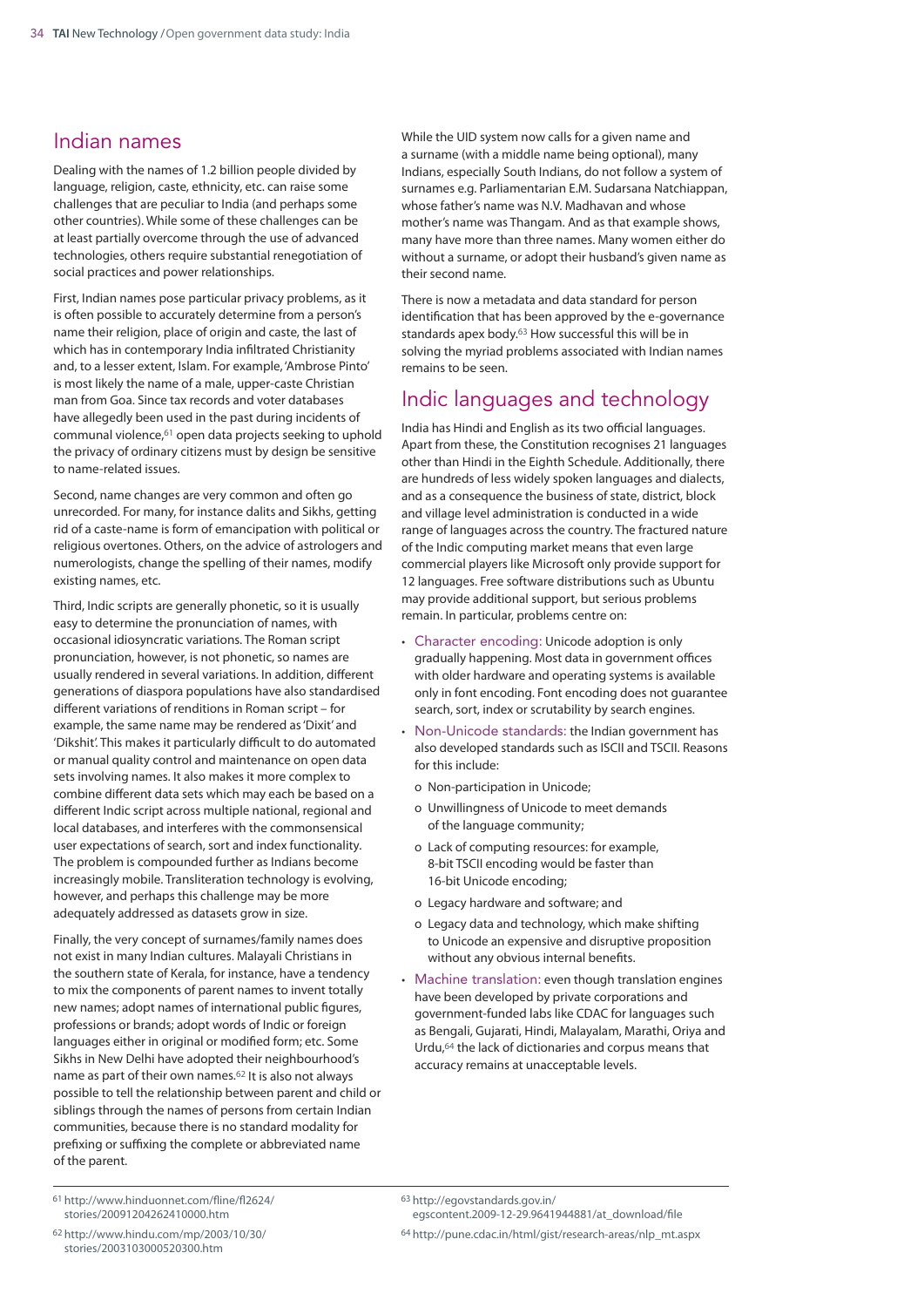- <span id="page-34-0"></span>Voice integration: voice recognition systems are increasingly becoming available for limited vocabulary thanks to mobile value-added services leaders such as OnMobile. However, these are still unaffordable to most NGOs and government users. The situation with text-to-voice engines is slightly better, given free software projects such as Gnome-speech. In India, voice integration is particularly important given the high penetration of telecommunications and the fact that one in every two Indians is illiterate.
- Optical character recognition: Automated conversion of legacy data into electronic formats is easier in languages based on the Roman and other commonplace scripts because of the availability of robust OCR technologies. For Indic languages, OCR technologies are at a very rudimentary stage of development, creating a host of problems when it comes to digitising government processes. The RTI Act, for example, has been successful in part because information officers must accept handwritten requests, which enable people who lack access to computers and/or the Internet to petition the government for information. However, neither the NIC nor other information offices can digitise many such petitions in machine-readable formats, because OCR does not support all of the various scripts in which requests may be submitted. Thus there is a disjunct between the mechanisms enabling access to knowledge under the RTI and the kinds of processes inherent in robust e-governance practices.

To begin dealing with problems related to translation and access to information, the NKC has recommended that India take steps to expand its translation industry, which the commission believes may potentially employ as many as half a million people. It has also recommended that the government creates, maintains and constantly updates 'a store-house of information on all aspects of translation involving Indian languages'. But the core problems of digitisation and providing machine-readable data in local scripts and languages remain unsolved.

# Technological efficiency versus access

One of the strongest arguments in favour of the RTI Act in India is that it is very simple to use. All one has to do is to pay ten rupees (generally) per application, and ask the questions, addressed to the correct PIO (Public Information Officer), providing contact details. In this, there is an interesting parallel with the way that the Supreme Court of India's embrace of its 'epistolary' jurisdiction, a trend championed especially by Justices Krishna Iyer and P.N. Bhagwati in the 1980s, opened up the gates of justice to tens of thousands of people. By lowering the requirements of *locus standi* and allowing mere letters to be treated as writ petitions, the Supreme Court allowed vulnerable sections of society access to the highest court without overdue procedural complexity, and it also allowed for those who genuinely represent larger social interests (such as those pointing out violations of fundamental rights, and environmental degradation) to present a case before the court.

Similarly, the RTI Act, by not prescribing any particular format for an RTI request, makes it as easy as sending a letter.<sup>65</sup> However, by striving for such simplicity, it runs counter to the direction in which advocates for open data would wish. Given that anyone can write an RTI request by hand, in any language, it becomes an impossible task to have machinereadable digital copies of these requests. This is borne out well by Shailesh Gandhi's efforts towards a paperless office: the twin aims of digitisation and allowing for access to information via a simple letter in any language are in conflict with each other. As Gandhi points out, no OCR software available today could possibly render all the different letters he receives into a text-searchable database.

This problem, of course, is not one of RTI alone. It is a more general problem. As many of the RTI activists interviewed asserted, delivery of information through the World Wide Web does not necessarily exclude the poor from accessing it, especially in light of intermediaries such as grassroots NGOs.66 However, delivery of information through other channels might in many cases increase visibility (as with blackboards outside *panchayat* offices) as that information would retain its contextual relevance. And such contextually relevant delivery mechanisms would exclude the Internet without additional effort (and some would say additional redundancy). Thus, there is a question whether some digitisation is merely redundancy or whether it actually adds value by creating efficiencies of search, retrieval, etc. It must be noted here that not all redundancy is bad, as digital backups show – redundancy is often a desirable criterion in an information storage system. However, the costs of digitisation must be commensurate to the benefits derived from it, for otherwise data back-up is an endless process (should one keep a back-up of the back-up?).

66 Interviews with Mandakini Devasher Surie of Accountability Initiative and Venkatesh Nayak of Commonwealth Human Rights Initiative.

<sup>65</sup> It must be noted that some RTI activists argue that a standard form would help, because then the possibility of incomplete applications would decrease. This is also noted in the PWC report prepared for the Department of Personnel & Training. However, even if a standard form is prescribed by any authority, an application that does not conform to that standard form cannot be rejected due to the Act itself not prescribing any such form.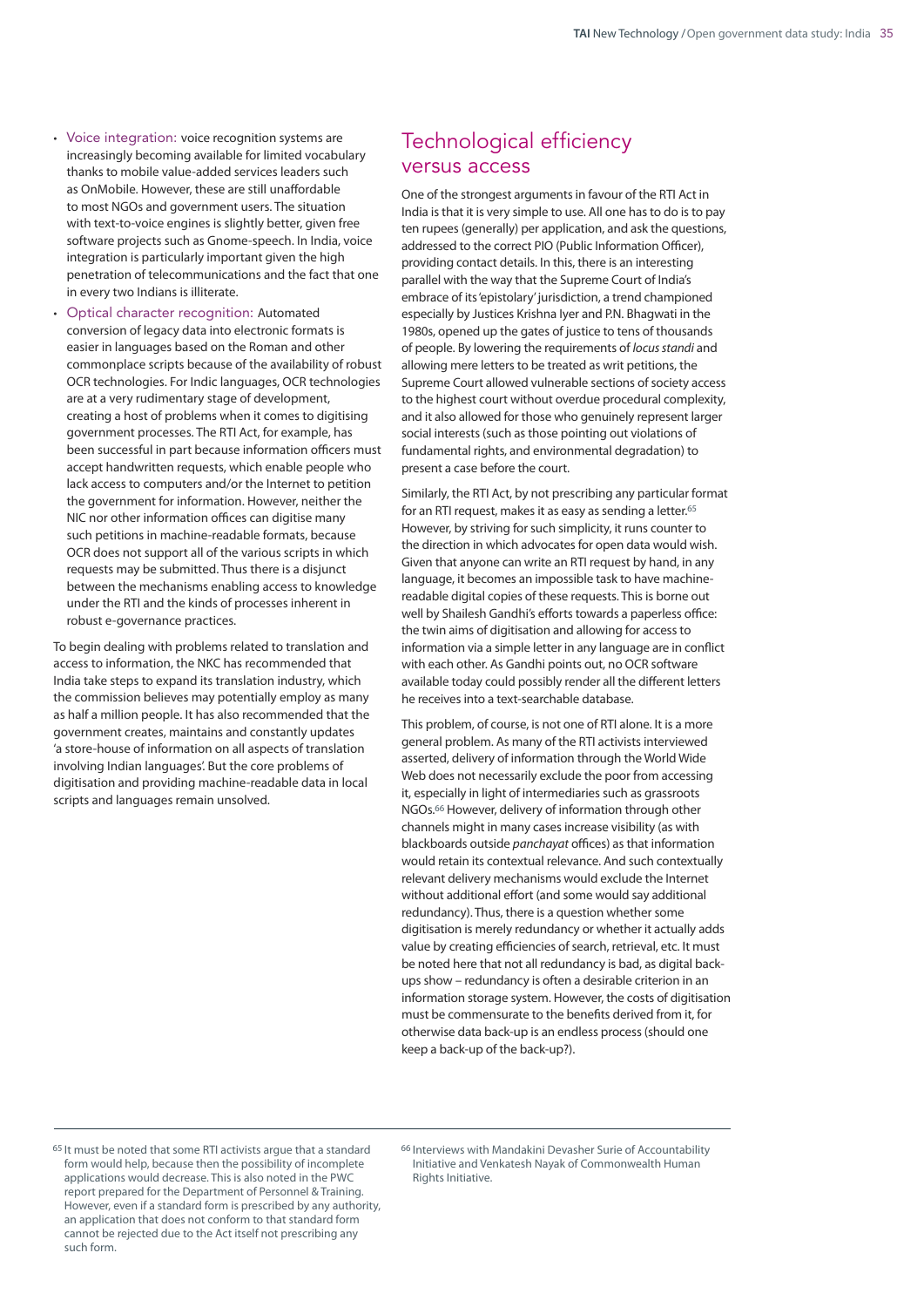# <span id="page-35-0"></span>**Privacy**

The Indian government, cognisant of the fact that securing growth requires heavy investment in electronic security and privacy frameworks, is currently considering new regulations for data protection. The Data Security Council of India (DSCI), set up by software industry body NASSCOM to promote and help ensure the 'trustworthiness of Indian companies as global sourcing service providers', is currently consulting with the government on these regulations. In addition to ensuring the economic value of data flows, which decreases as access to them is compromised, the DSCI is also concerned with protecting the individual's right to their personal information.

Vinayak Godse, director of data protection at the DSCI, notes that in India people are much freer with their personal information than their counterparts in Western countries, although he believes that this is gradually changing due to people gradually leaving behind living with large, extended families in favour of nuclear families where they have more privacy. He believes that people in urban areas especially are becoming more concerned with privacy and the security of their personal data as consumer and other transactions increasingly take place online with the propagation of e-governance and banking applications. A problem, though, is that as e-government applications in particular seek to integrate people at all levels of society without regard as to whether they are computer-literate or otherwise technology-savvy, many users of such applications do not understand the implications for their privacy of certain actions they may take online. Thus, as Internet use expands across India and deepens into society, individuals may be risking their personal privacy or foregoing it altogether, without ever considering what they are doing – especially considering that many e-governance initiatives were not developed with privacy in mind.

The solution to this problem, says Godse, is that any comprehensive data system must incorporate privacy into its design, so that it will be there whether or not people care about their rights or even realise that they might want to care; also, existing e-governance initiatives must be revisited from the perspective of protecting personal information. Certain privacy principles should simply be adhered to from the outset, and where systems already exist, they should be updated to adhere to these principles. This, of course, calls into question what these principles should be, how much weight they should carry, and whether they should carry that same weight in all places and under all circumstances. With regard to these latter aspects, Godse thinks that some privacy principles will vary from state to state, reflecting the cultural variances in a society as large and diverse as India's – so developed states such as Maharashtra, for example, will have a more robust privacy regime than less developed states such as Bihar or

Orissa. But in any case there must be a base set of principles adhered to throughout the country and at all levels of governance. Probably the biggest challenge in ensuring privacy and data security lies in creating awareness of such issues among end-users, which Godse suggests might be accomplished through mass media campaigns.

While awareness building might work as a solution for clear-cut cases where privacy needs to be safeguarded, the truth of the matter is that privacy is often not a clear-cut issue at all. For instance, during the last general elections, electoral rolls were made available for online searches by many Election Commission websites, as were also available via Google. Given that many people would have to depend on others to check their registration online, it was probably a good idea to allow anyone to search for any name online. However, the details provided included name, age and address. Thus, one could potentially find out, from the comfort of one's chair, how many people above the age of 18 resided in any house, and how many of them were elderly people, as well being able to make reasonable guesses as to their religious and caste identities. Should this convenience provided in a country where assistance with Internet usage is a reality be considered an invasion of privacy? Anonymisation of this dataset would make it useless, because to verify the correctness of the data (and to find out information such as where one's polling booth is), one needs to be able to correlate the name with the age and the address.

Even if anonymisation happens, there are many situations where privacy concerns would still remain. R. Siva Kumar of NSDI cited an example of the Health Ministry being a bit reluctant to make openly available important information on disease tracking that would be of great use to researchers, health NGOs, etc. Its reason was grounded in a concern for privacy. Villages in which there are greater concentrations of HIV-positive people will be discriminated against even if specific individuals are not identified, for example. While individual-level concerns may be taken care of by anonymisation, community-level concerns are much more difficult to address.

In India privacy may also be seen (though not legally) as something that a community considers important, whereas in the West it is almost strictly interpreted as a right vested in an individual *against* community and the state.67 The community at large takes questions of 'shame' very seriously (leading even to murders in the name of community and family honour), and the public-ness of an affair is a problem rather than the affair itself. And at any rate, there is a tradeoff between the usefulness of information and privacy. Anonymised location data of HIV-positive patients would help in spotting patterns – such as truck routes being particularly vulnerable – but those might also raise privacy concerns.

Right of Privacy as Ms. "W" with whom the appellant was likely to be married was saved in time by such disclosure, or else, she too would have been infected with the dreadful disease if marriage had taken place and been consummated.'

<sup>67</sup> In *Mr. X v. Hospital Z.*, a 1998 Supreme Court case on whether the hospital was wrong in telling Mr. X's fiancée about his being HIV-positive, the court held: 'Having regard to the fact that the appellant was found to be HIV(+), its disclosure would not be violate of either the rule of confidentiality of the appellant's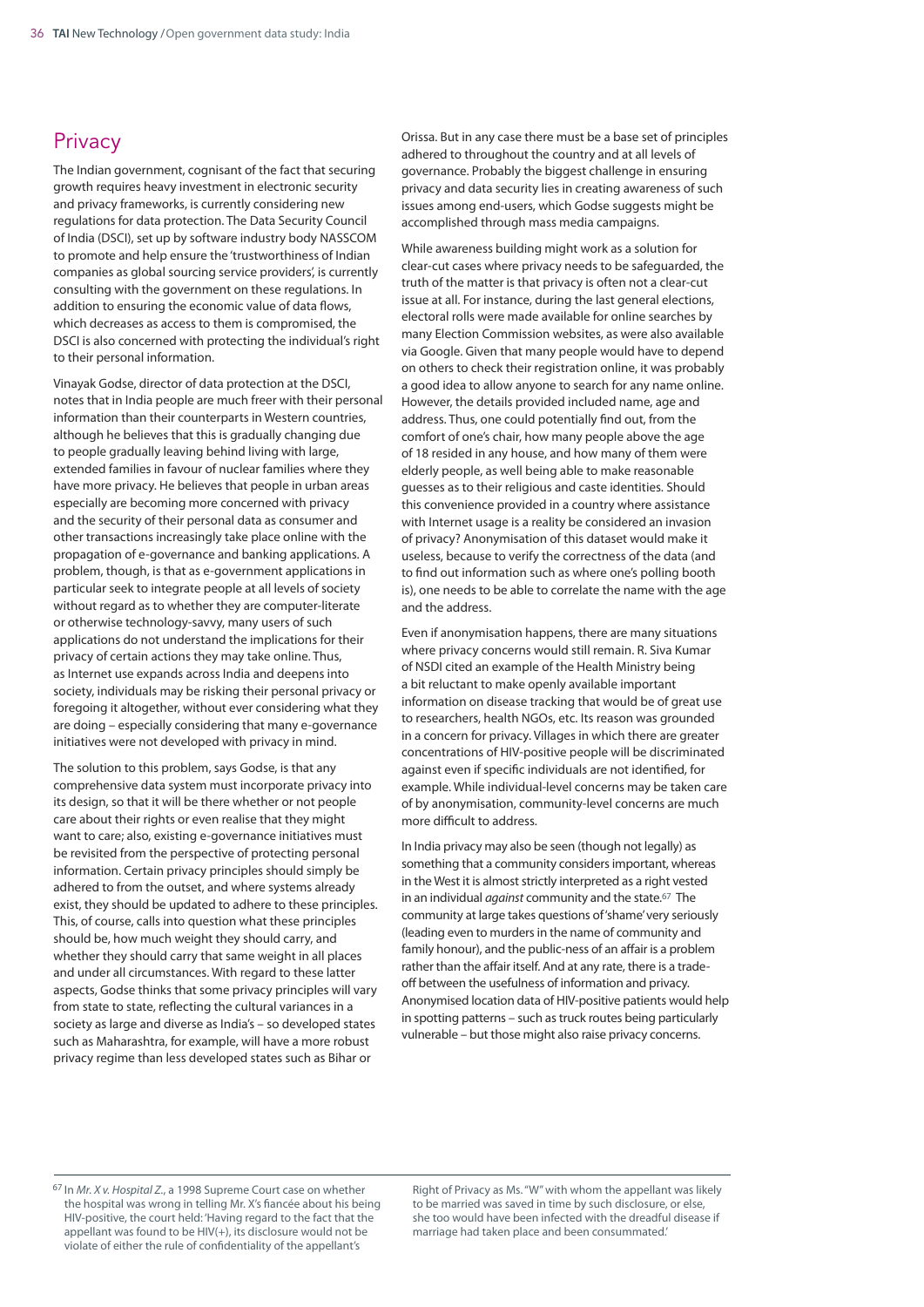# <span id="page-36-0"></span>Elite capture of transparency

One of the first research projects on locating the politics of open data governance structures outside narrow administrative narratives was conducted by Dr. Solomon Benjamin, R. Bhuvaneshwari, P. Rajan and Manjunath. In an attempt to explore the ways in which existing accounts of e-government and digitisation of data gloss over the roles that different stakeholders play in implementing an efficient system of OGD management, the research concentrated on the first (and professedly successful) project, called Bhoomi.

Bhoomi is a project that was launched by the Government of Karnataka to digitise land records and titles which enable farmers and land-owners in rural districts of Karnataka to prove their ownership over their land – a process that has qualified them for several government schemes and subsidies and also other public services. The project was a pilot that has won much acclaim from around the world for the way in which public data, which was hitherto unavailable except through bureaucratic processes and bribes, was made available to the public. The Bhoomi project sought to empower farmers by offering them their land record data through a massive infrastructure of Citizen Service Centres, which were established at the village level through various public-private partnerships. The project has also been heralded as a model to be established across the country.

However, the ethnographic research conducted by Dr. Benjamin and his team shows that the digitisation of land records led to increased corruption, substantially increased bribes and time taken for land transactions. In their report, they say, 'Before Bhoomi, corruption did exist but was very less. Now, with the Bhoomi program centralizing land management and providing open access to land records, corruption is cumulative at various levels, and of a much higher amount.' They trace these problems to a flawed blueprint that did not take into account:

- 1. Technology literacy: many farmers were print-literate and hence able to negotiate their own way through existing processes, but after the introduction of the scheme became unconditionally dependent on the CSC operators in the villages;
- 2. Economy ecology: despite preventive technical measures such as the FIFO (First In, First Out) transaction model, bribery remained prevalent across all administrative and technical structures due to a lack of orientation for the people actually working on administering and managing the project, who only saw it as a way of collecting larger bribes. The beneficiaries themselves had no control or ownership over the technologies that were designed to give them access to their data;
- 3. The nature of public-private partnerships: a lack of transparency about the nature of the PPP itself led to severe exploitation where the big businesses of real estate development and IT established monopolies over public land acquisition through their lobbying powers;
- 4. Lack of surrounding infrastructure: big businesses and mega planning agencies were able to use the centralised land records for their own benefit because infrastructure for protecting the data was not established. The open availability
- 5. The report tries to offer what it believes are concrete suggestions ad to what e-governance projects such as Bhoomi need to be sensitive to:
- 6. Projects need to be aware of the political economy of the fields they are targeting, rather than getting lost in the techno-managerial features;
- 7. Effective processes within the field are societally evolved and reflect the consolidation of political and economic claims by a variety of groups, including the poor. The project should ensure that these diverse claims and forms of entitlement are not erased in the new narrow frameworks that are shaped by available technologies;
- 8. Projects need to be aware of nuances of ownership and value. Just making data available to citizens is not enough. Safeguards to protect the use of the data, and training and orientation for all the staff involved in the everyday practice of the project are required. Strict guidelines and legislation need to be in place to protect the data and the rights of citizens;
- 9. Scalability needs to be replaced by community-owned sustainability. Similarly, other corporate process-based keywords, like 'transparency', 'efficiency' and 'best practices', need to be replaced by conceptually more rigorous terms that reflect the uneven terrain of power and control that the governance embodies.

While the analysis conducted by Benjamin and his team points to a real problem, the suggestions that they offer are not necessarily practicable. It is important to realise that the problem is not one that can truly be solved within the framework of transparency and e-governance. Adding more transparency might not solve the problem, nor will reducing transparency. And it is the same with e-governance. Regardless of the type of project, important factors such as differential power relations need to be accounted for, and in doing so it must be sought to minimise unintended consequences. Even the MGNREGS has been criticised along similar lines, with critics pointing out that sometimes after the completion of a public work scheme by poor people, the wealthier sections of society appropriate it.68

Problems such as the press misconstruing data (which was often cited as a problem, both by bureaucrats such as Dr. Govind and by members of CSOs that aid access to data, such as Chakshu Roy of the Parliamentary Research Service) can be solved within the frame of a transparency project by providing more detailed annotations, setting up a query helpline, etc., since they are problems relating to data interpretation. However, exploitation due to power imbalances will *necessarily* have to be remedied outside the frame of the project because the problem there is *the use the data are put to*, which happens outside the frame of the project. While interpretational use of the data is something that can be addressed through transparency mechanisms, use of the data to do something else (in this case, buy land) is not. For that, protection must be provided elsewhere (at the point of land purchase, for instance) and not at the level of the transparency project. After all, the point of Anatole France's famous quote about the majestic equality of the law<sup>69</sup> was not to do away with rule of the law, but to imbue it with a sense of justice and fairness.

<sup>68</sup> Disa Sjoblom and John Farrington, 'The Indian National Rural Employment Guarantee Act: Will it reduce poverty and boost the economy?', ODI Project Briefings 7 (January 2008), available at [http://www.odi.org.uk/resources/download/440.pdf](http://).

<sup>&</sup>lt;sup>69</sup> 'The law, in its majestic equality, forbids rich and poor alike to sleep under bridges, to beg in the streets, and to steal bread.' Anatole France, *Le Lys Rouge* ch. 7 (1894).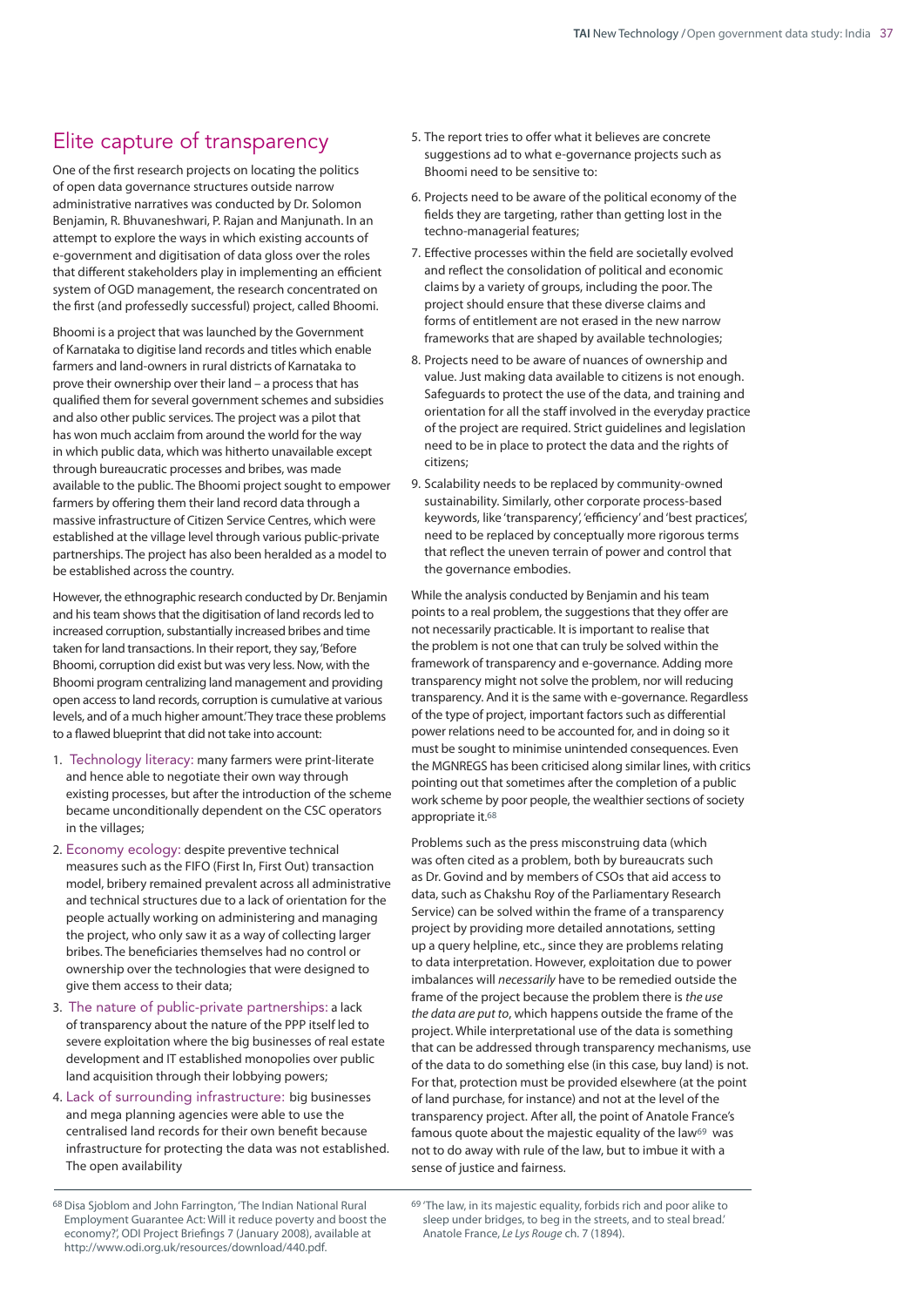# <span id="page-37-0"></span>Observations and recommmendations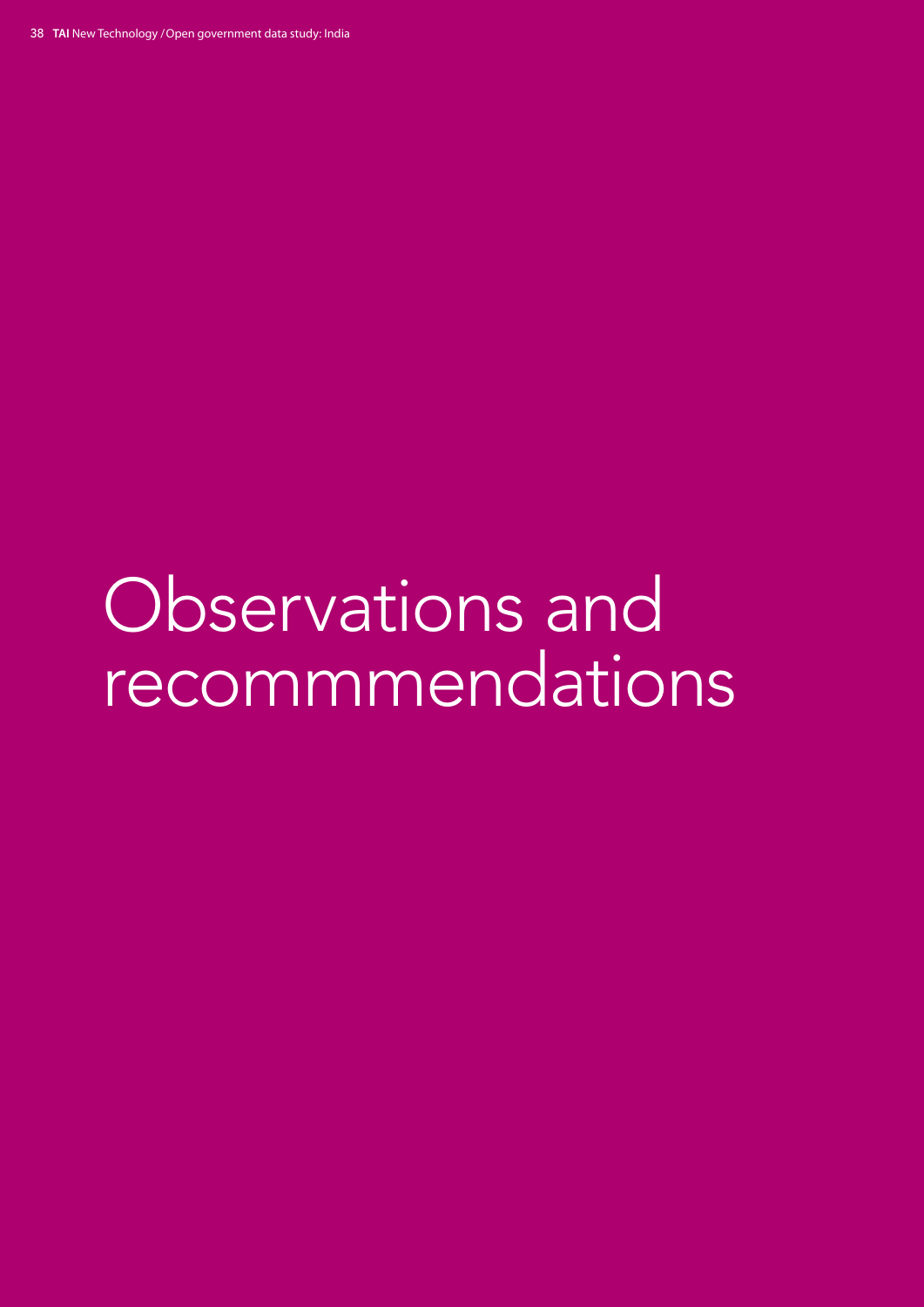# <span id="page-38-0"></span>General observations

- Most people in India, even those who are active in issues of transparency, have never heard of 'open data' or 'open government data'. Only a few civic hackers have. Despite this it might make more sense, for reasons given below, to build the movement for OGD out of the transparency movement (i.e. the RTI movement) rather than one focused on innovations made possible by civic hacking. Most interviewees felt that an open government data mandate through policy would be useful, but insufficient without an effective system in place, for the promotion of transparency and accountability.
- OGD in India should not be envisioned as it has been envisioned so far in other countries. The primary reason for this, as discussed below, is that Indian civil society is currently not configured around technology, and a developer-centric approach to OGD might not work as well, especially in terms of reaching out to the masses. Thus, civil society's capacity to use 'raw data' must necessarily play a part in how the idea of OGD is articulated. And just as promoting RTI awareness is mandated as part of the RTI Act,70 similarly, capacity to use OGD must be aided by the government.
- The existing provisions in the RTI Act and the National Knowledge Commission (NKC)'s recommendations on e-Governance should form a basis for pushing for OGD in India.
- • The NKC's recommendations lay the basis for the informatics, organisational, software and network infrastructure that are required in order to provide open data. Very importantly, they set out a roadmap for the reconfiguration of governance processes to account for ICT. This would be essential to ensure the sustainability in practice of any open data mandate. Thus, it is important to note that all the problems of e-governance in general are also problems for open government data.
- The NKC also calls for online provision of data held by the government to the public as a means of ensuring democratic participation and governance. That document, while on e-governance, could easily serve as a blueprint for open government data as well, especially since it seeks to put in place infrastructure to make government data reach the rural poor as well.
- Section 4 of the RTI Act already provides for proactive disclosure. Any OGD-focused policy should build on that. OGD might help bridge the gap between the individualised transparency that reactive RTI disclosure provides and the mass transparency that proactive disclosure could provide, and which is necessary to enable larger accountability.
- The benefits of OGD for governments themselves must be highlighted. For instance, inconsistencies in data will be made easier to spot if the information is made available freely, for many people to inspect. If this leads to more reliable data, that is to the benefit of the government. Applications created by citizens may prove to be very useful for the government itself.
- Large-scale administrative reforms, especially in terms of improving governmental information processes, infrastructure and interoperability, are needed if OGD is not to be as unsuccessful as current compliance with Section 4 requirements of the RTI Act. Without fixing the system, a sustained change cannot be brought about. Keeping OGD as a goal will help achieve these changes, and thus streamline governmental functioning. If data is easy for citizens to access, it will also become easy to access for disparate departments of government through its various tiers (central, state, *panchayat*). Thus, the benefits of OGD are also benefits of e-governance.
- While set-ups like the Common Service Centres, with operators as intermediaries, can be seen as reducing privacy and as disempowering when the operators are viewed as middlemen (and a potential point of corruption), more people view them as empowering for the mass of people who are illiterate or barely literate, than otherwise.71
- Because of a relative lack of legacy hardware in India, it is in a position to leapfrog over ageing technologies. Relative technological backwardness thus provides a general advantage to many developing countries over developed countries.

<sup>70</sup> The Act requires appropriate governments to 'develop and organise educational programmes to advance the understanding of the public, in particular of disadvantaged communities as to how to exercise the rights contemplated under this Act'.

<sup>71</sup> Apart from civil servants and government officials, many others (such as Venkatesh Nayak of the Commonwealth Human Rights Initiative) view them as positive. Nayak, for instance, cited the example of CSC deployment in Bangladesh as a very positive success story, worthy of emulation.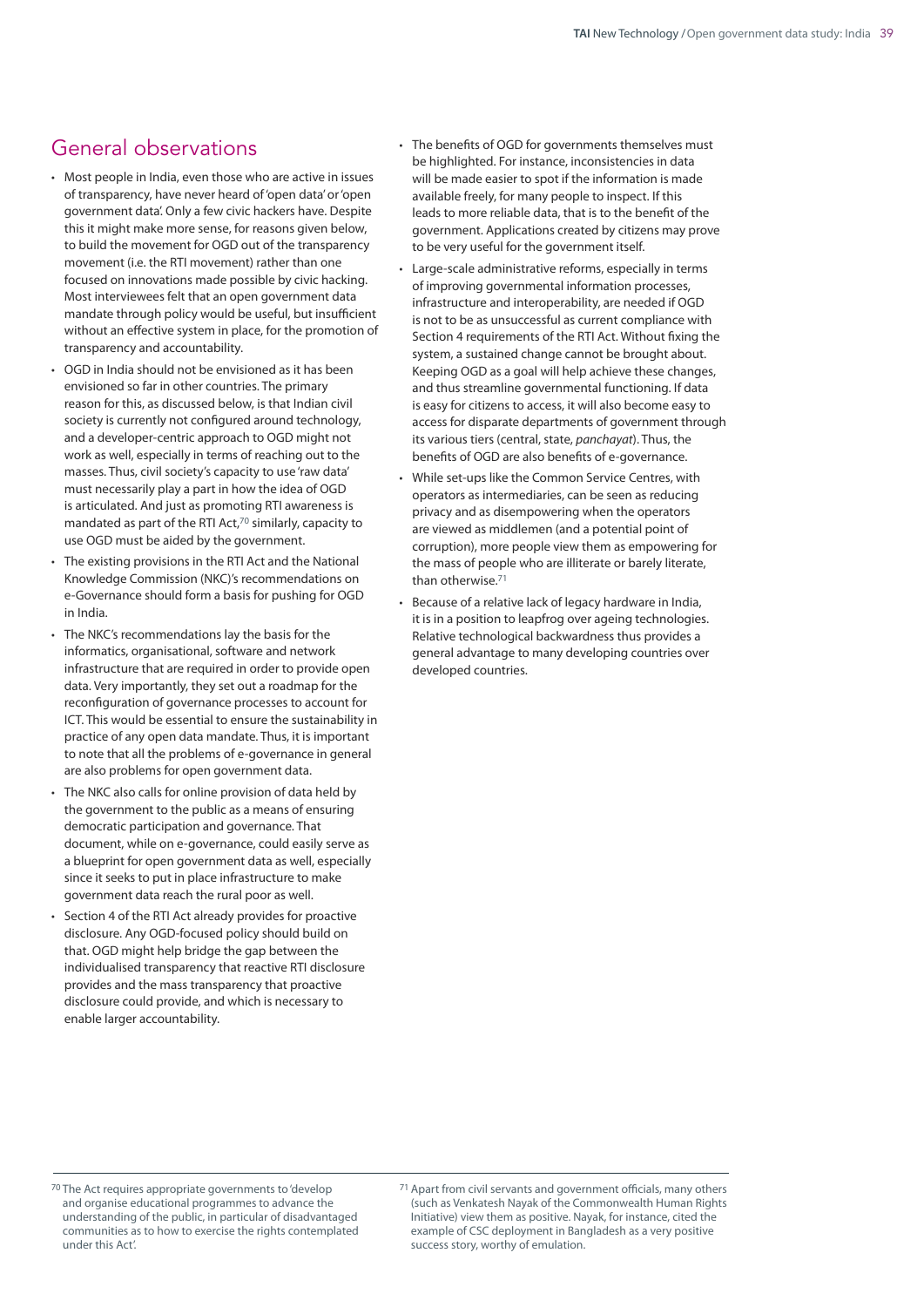# <span id="page-39-0"></span>Recommendations

### Recommendation 1: Helping governmental policy formulation and execution

There is already some momentum on OGD in India, which can be seen with the establishment of the plan for a national Public Information Infrastructure, and the efforts by the National Spatial Data Infrastructure Division of the Department of Science and Technology to study open data projects in other countries and move towards opening of government data while learning from the successes and failures of others. Thus, it would make sense to aid the government in coming up with best practices by looking

at case studies elsewhere, and by providing research in India both on the data held by the government and on the kinds of data that CSOs would be interested in working with. This would help the government set its policies and its implementation priorities.

## Recommendation 2: Conceptualising open data in India

The meaning of 'open government data' and the purposes it serves will have to be re-examined from an Indian perspective. The reasons that work well in the US and the UK may not work well in India. We also have to be very careful about how we imagine the end-users of open government data. Do we visualise open data as being for the benefit of individual middle-class citizens by helping them to consume (processed) data themselves (with bus routes, for instance), or do we visualise them as being for the benefit of the poor, and thus target NGOs? Do we visualise them as being hackers or laypersons?

All these questions of conceptualisation are extremely important. While none of the above categories are either/ or situations where one possibility will negate the other, the choices still make a big difference. Thus, while OGD could cater to middle-class concerns as well as to those

of the poor, which one a campaign focuses on will make a difference to getting the idea of open data accepted amongst policy makers<sup>72</sup> and will affect the prioritisation of datasets, the languages in which the data is made available, etc. It would make a difference to whether the government itself will have to invest in data visualisation, making sense of the data and data interaction, or whether it could choose to rely on citizen intermediaries to do so for the wider public. If the latter is the case, then the system will necessarily have to be built such that the government facilitates these third parties and aids the public in reaching these third-party applications.

72 There are indications that focusing on 'the common man', and the disadvantaged and marginalised, would help make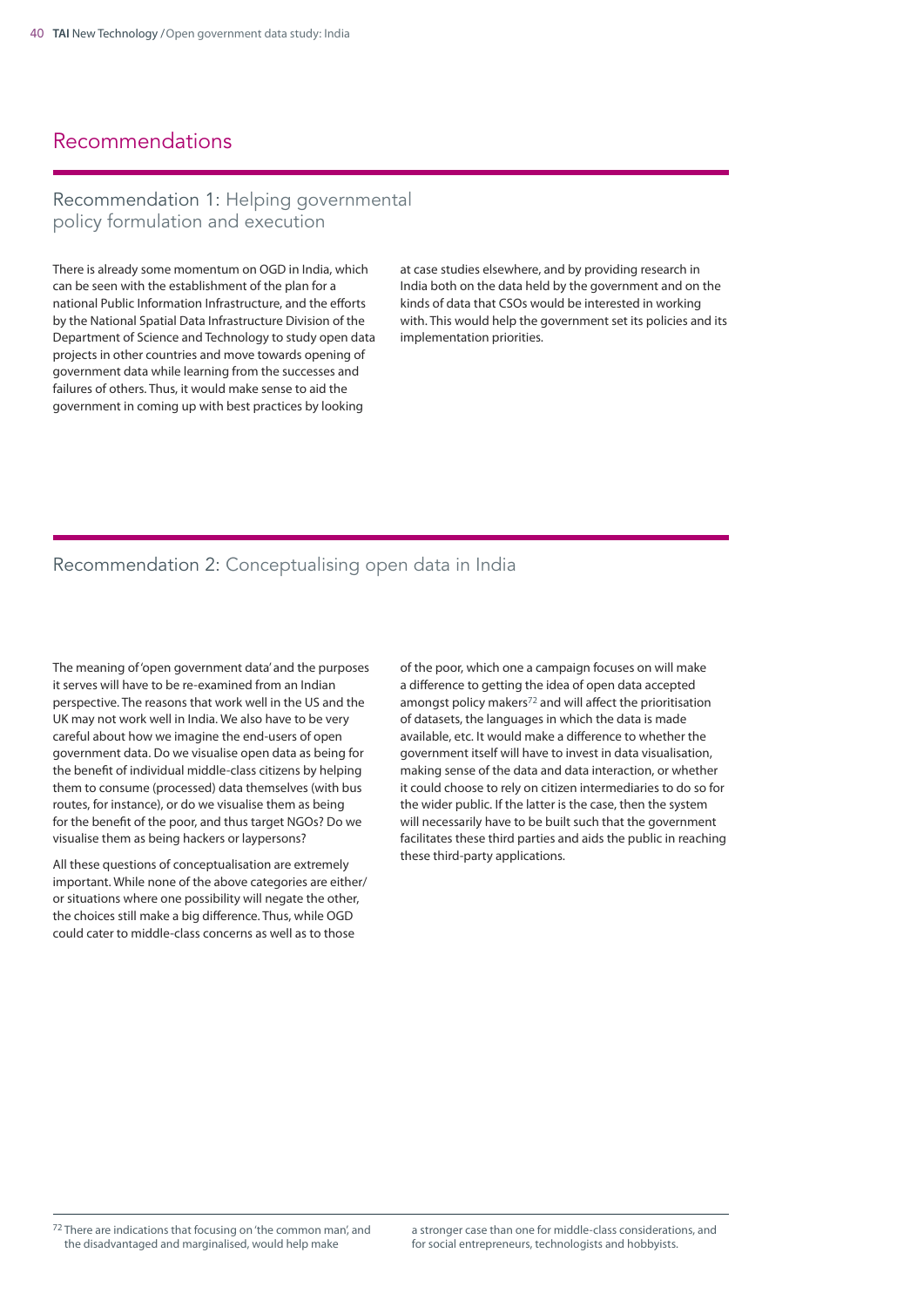#### Recommendation 3: Focus on use and benefit, instead of access and potential for reuse

OGD has generally been thought of in terms of access coupled with the legal and technical potential for reuse and sharing. While data mashing and private sector information products are important goals whose viability must be ensured by any OGD policy that the government considers, the OGD policy must also, perhaps more importantly, ensure that it not only allows for data mashing, but facilitates and encourages it. In some cases, the government itself must create the applications that show potential uses. This would be in terms of a 'reference' for others (the way governments sometimes produce or commission reference implementations for standards), or as a means of ensuring relevance for those who fall on the wrong side of the digital divide (for instance, training CSC operators to use these, or by running call centres the way that the Bihar government did as part of the Jaankari project, etc.). The duty of the government cannot end merely at providing information, but must extend to making that available in such as form that facilitates analysis and enhances offline usability (for instance, in a format that can easily be reproduced on a *panchayat* blackboard).

Further, governments must not focus only on the use and benefits that accrue to citizens, but also those that accrue to itself. Many applications of the data are very relevant for the government. For instance, Arun Ganesh, a student at the National Institute of Design in Bangalore, took the trouble to independently create (through crowd-sourcing) a map of Chennai bus routes because the concerned municipality department was not providing help. After he finished the task, he offered to provide the individually designed maps for different bus stops free of cost (where currently none exist). Instead of making the most of this opportunity, the municipal government let it slip, after coming to a conclusion that putting up direction maps at bus stops blocks the flow of pedestrians.

Interestingly enough, the best online maps to be found of the Delhi metro are not on the Delhi metro website (where an ancient map is to be found), but on Wikipedia. The SVG image map on Wikipedia is openly licensed, and made by volunteers. The government could (and should) choose to make optimal use of the fruits of data availability.

In this regard governmental attitude must change, and citizen participation must be welcomed if true participatory democracy is to be realised.

#### Recommendation 4: Leveraging the RTI movement

The RTI movement, which is very mature in India with many internationally recognised social activists, often with good ties in government, would prove to be an ideal partner for any movement for open government data. While the priorities and demands of Western OGD activists and traditional transparency activists sometimes do not match (e.g. should the government be providing APIs to an XML datastore, or easier-to-use annotated spreadsheets?), that is not the case in India, simply because the equivalent of 'open government data activists' barely exists here. Thus the relationship between civic hackers and social activists is yet to be set, and leveraging the pull of one (the social activists) for the benefit of both would be the best way forward. Indeed, civic hackers are not in a position to influence policy change, while RTI activists are.

Thus it would make sense for donors and policy makers looking to gain larger support for their promotion of OGD to contact groups such as the National Campaign for People's Right to Information, and individuals such as Aruna Roy, Nikhil Dey, Arvind Kejriwal, Shailesh Gandhi, Shekhar Singh, Venkatesh Nayak, Harsh Mander and other such stalwarts of the RTI movement.73

73 NCPRI and MKSS both signed on to the Civil Society Representation made by the Centre for Internet and Society to the Standing Committee of the Rajya Sabha looking at the Copyright Amendment Bill. Specifically, they both supported the recommendation made in the document to have a much wider exception for government copyright, since strong protection of government copyright harms the right to information.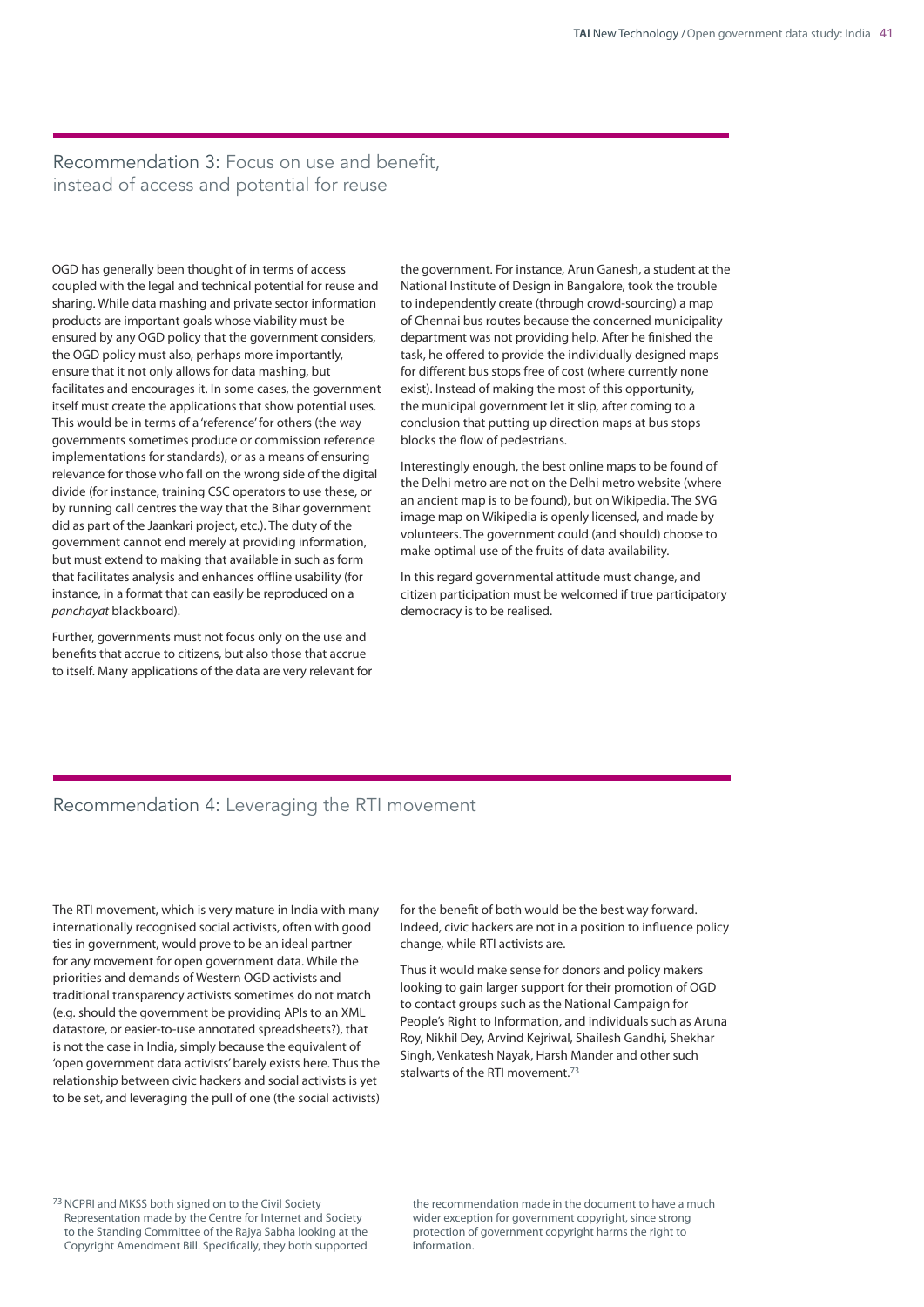#### Recommendation 5: Leveraging the FOSS and open content communities

Civic hackers in the Western mould are the exception in India, rather than the rule. There are very few of them, though they often proved to be the most knowledgeable about the OGD movement and recent ideas such as 'Government 2.0'. Interestingly, almost without exception, the civic hackers we have identified in India are also advocates of free/open source software (FOSS). The individuals behind groups and projects such as Mapunity, Mahiti, Busroutes.in, IndianKanoon, iJanaagraha, OpenCivic and GovCheck are all strong advocates of FOSS.74 However, the idea of OGD has not really spread much in the various FOSS communities in India. These communities, which are formed on the basis of technology (languages like Python, platforms like Android, etc.), and geography (groups exist in a large number of cities), are highly technically competent and motivated (often with learning and fun as motivations). Hence, it might be possible to leverage these communities in India to contribute with code and to help extend existing projects,and create new ones.

Many civic hackers are to be found in different 'open content' communities as well, specifically those around Open Street Maps, an openly licensed volunteer-made map platform, and Wikipedia, an openly licensed volunteer-made encyclopaedia. Both these projects have dedicated groups in India (groups such as Geohackers and Mapunity for the

former, and the Wikipedia India Chapter and the newlylaunched Wikimedia Foundation office in India to guide the latter), and involve people who would both benefit from governmental data (reusable GIS information, scrapeable statistics datastores) and who would help take the raw data to other developers as well as to the general public.<sup>75</sup>

Engagement with these communities and with transparency organisations should happen both online through different mailing lists and through face-to-face events such as 'hackfests' in different cities that help members of a community meet interested peers as well as those from other communities, thus providing for crossdialogue between those who can help with policy, those who consume data and those who can play the role of technological intermediaries. It must also be noted that, while we talk of different communities, there are no strict boundaries between them, and a good amount of overlap is not only possible but is also inevitable.

<sup>74</sup> As an interesting aside, the tech community has generally been very male-dominated and, reflecting this, the people who came to a civic hacking workshop organised by CIS with the UK government's Foreign Office/Cabinet Office Team for Digital Engagement and Google India were also mostly male, as they represented the technologist side of their organisations. This is in contrast with the RTI groups, where gender balance is maintained to a much greater degree.

<sup>75</sup> A good instance of this would be the work of Arun Ganesh. His site Busroutes.in uses mapping data from Open Street Maps. Additionally, he is a prolific contributor of India-related maps to Wikipedia (including the most up-to-date route maps available of the Delhi metro).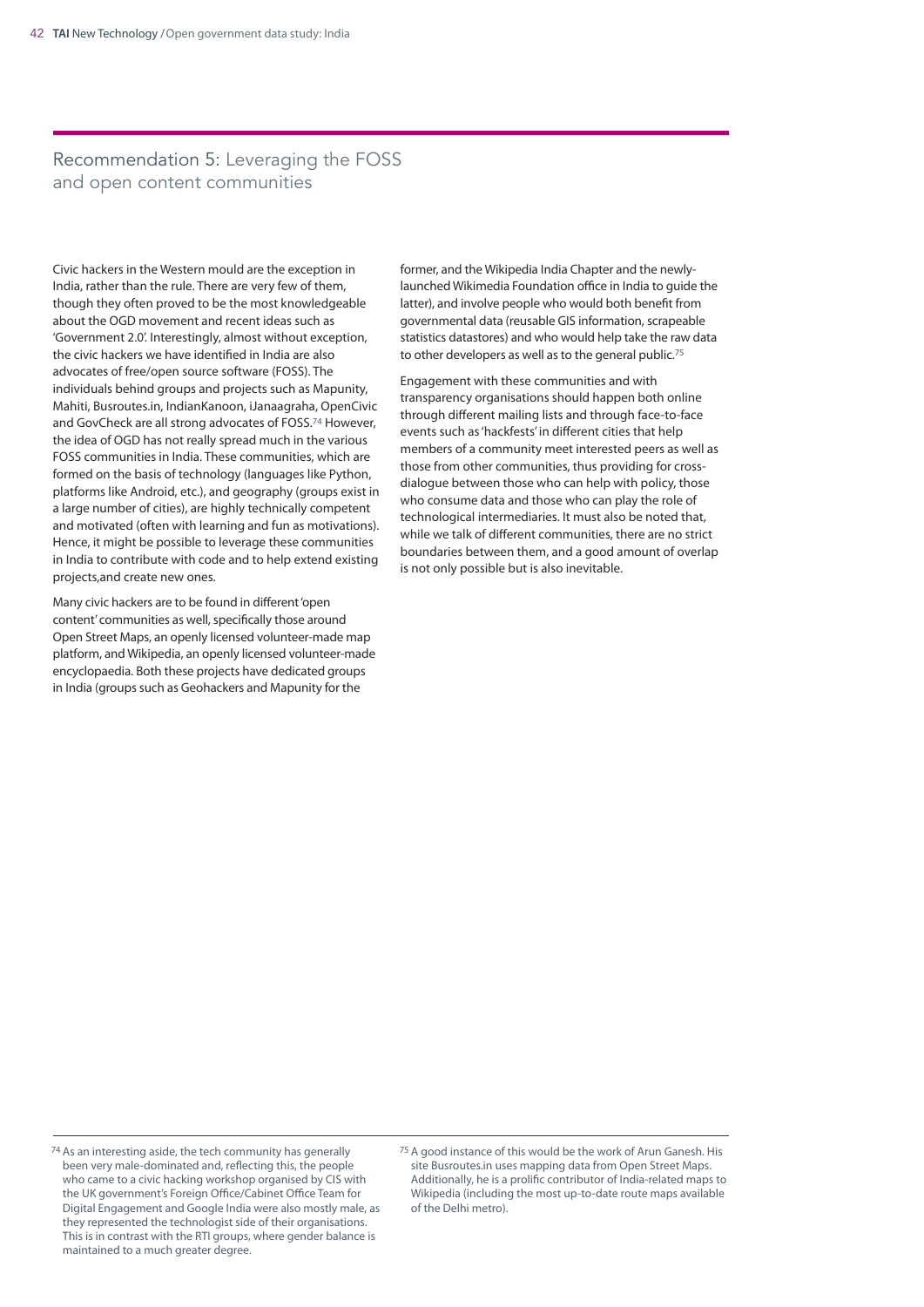# <span id="page-42-0"></span>Annexes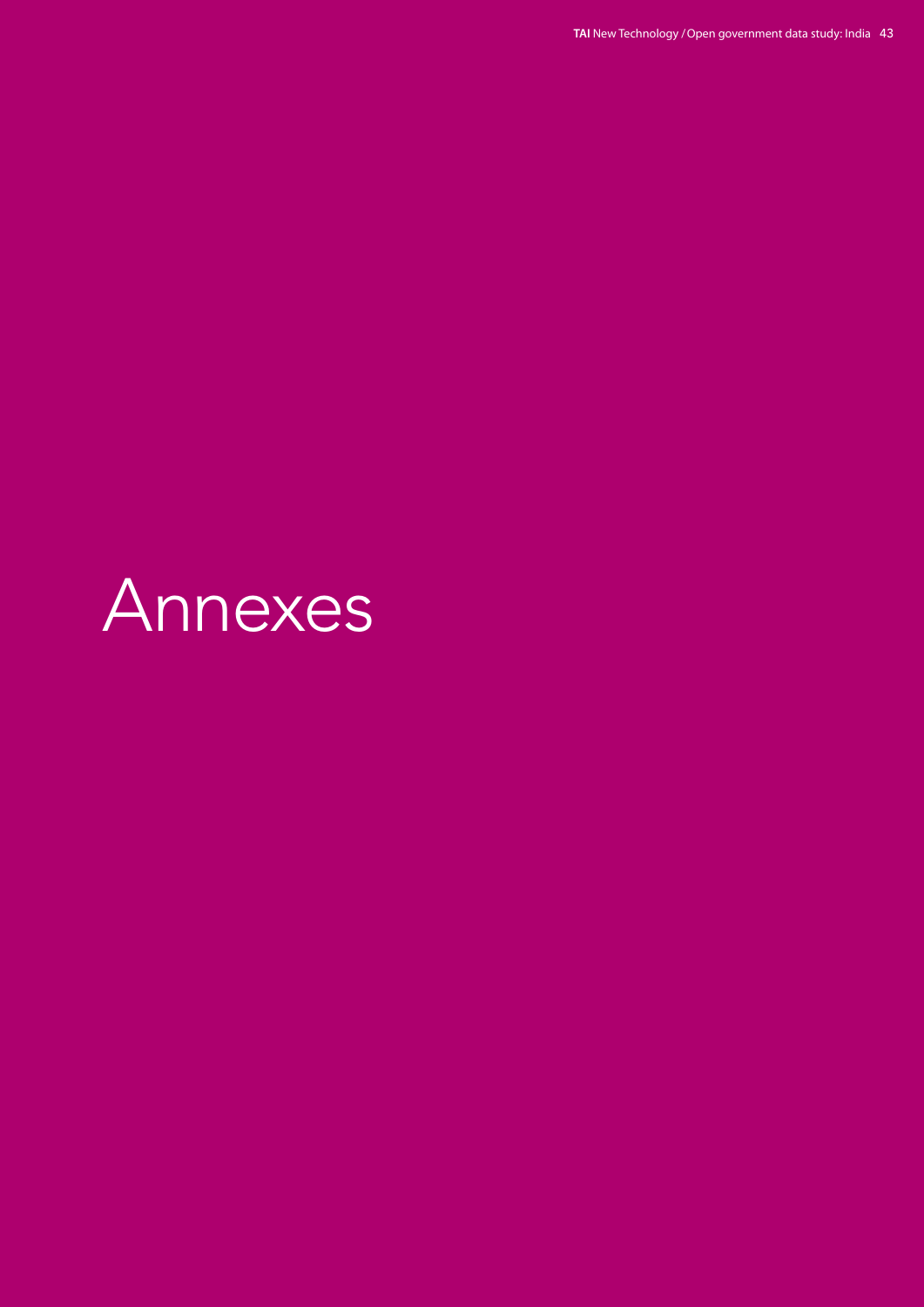# <span id="page-43-0"></span>Annex I: Survey of organisations and projects

Despite the lack of an open data policy in India, there are still some technologists working on open government data-based applications. However, the numbers are not even comparable with the number of organisations dedicated to RTI activism and governance issues. Technology is sometimes enlisted to aid transparency groups. The work of groups such as IndiaGoverns, Accountability Initiative, ADR, Janaagraha, SmartVote, etc., testify to this. It is less common to see technology-focused organisations (of which there are a much lower number) being involved in transparency issues. Mahiti and Mapunity, which consist mostly of software engineers and coders, were both envisioned as social enterprises. Mahiti was spun off from the technology wing of a larger NGO called Samvada. Thus such groups straddle a middle ground as social-focused technology groups, but having such as focus from their very inception. Examples of civic hacking such as IndianKanoon. org, OpenCivic.in and Busroutes.in are examples of the very limited third group: computer geeks getting involved in social projects involving government data. These are also usually the initiatives of individuals without larger organisational backing.

The first group – transparency groups using technology, often incidentally (e.g. the Accountability Initiative), though sometimes (e.g. Janaagraha and iJanaagraha, SmartVote, etc.) in a much more involved way – is the largest, while the second and the third groups are equally small. This might be one of the important differences between the Western OGD movement and the as such unlabelled OGD movement in India: the second and the third groups seem to be much smaller in India.

## Akshara Foundation

A Bangalore-based NGO founded in 2000, focused on education issues. In partnership with Sarva Shiksha Abhiyan, the Indian government's flagship programme promoting universal education, and a number of other NGOs, Akshara formed the Karnataka Learning Partnership (KLP) to ensure that all children in Karnataka are learning at age-appropriate levels.76

The Association for Democratic Reforms (ADR) is a nonpolitical, non-partisan NGO. It was founded in August 1999 by a group of professors from the Indian Institute of Management (IIM), Ahmedabad and the National Institute of Design and some alumni of IIM to work towards strengthening democracy and governance in India by focusing on fair and transparent electoral processes.

# The Centre for Budget and Governance Accountability (CBGA)

An attempt to promote transparent, accountable and participatory governance and a people-centred perspective in preparation and implementation of budgets. CBGA came into being as the initiative of a number of concerned individuals and organisations, many of which were already engaged with budget work: the Development Initiative for Social and Human Action (DISHA) in Ahmedabad, the Centre for Budget Studies (CBS) at Samarthan in Mumbai, the Centre for Budget and Policy Studies (CBPS) in Bangalore, Social Watch Tamil Nadu in Chennai and the National Centre for Advocacy Studies (NCAS) in Pune. Many of these felt that what was conspicuous by its absence was an organisation that would do focused work on the central government's budget and policies, since in a federal structure allocations made by the central government become crucial as well. Created in 2002, as a programme of the NCAS in Pune, CBGA has now evolved as an independent organisation, analysing Union Budget and public policies from the perspective of the poor and the marginalised.

# The Centre for Policy Research (CPR)

A non-profit, non-partisan and autonomous research institution and one of India's premier think tanks in public policy. Established in 1973 and located in New Delhi, it is one of 27 national social science research institutes recognised by the Indian Council of Social Science Research (ICSSR), the apex advisory body of the Government of India for the promotion of research in the social sciences. The objectives of CPR are to develop substantive policy options on matters relevant to Indian polity, economy and society; to provide advisory services to governments, public bodies and other institutions; and to disseminate information on policy issues through various channels. The governing board of CPR consists of various public figures from Indian government, academia and industry. Pratap Bhanu Mehta, a prominent political scientist and public commentator, is president and chief executive of the institution.

# Empowering India

Empowering India is an election-related project run by the Liberty Institute, which is an independent think tank dedicated to empowering the people by harnessing the power of the market. It seeks to build understanding and appreciation of the four institutional pillars of a free society – individual rights, rule of law, limited government and free market. The Institute undertakes a number of activities, among them research and advocacy on public policy issues. It organises conferences and seminars, and has a publications programme. It is working on a range of public policy issues, including economic development and trade policy, energy policy and environmental quality, education and health policies, democracy and governance reforms, intellectual property rights and innovation, among others.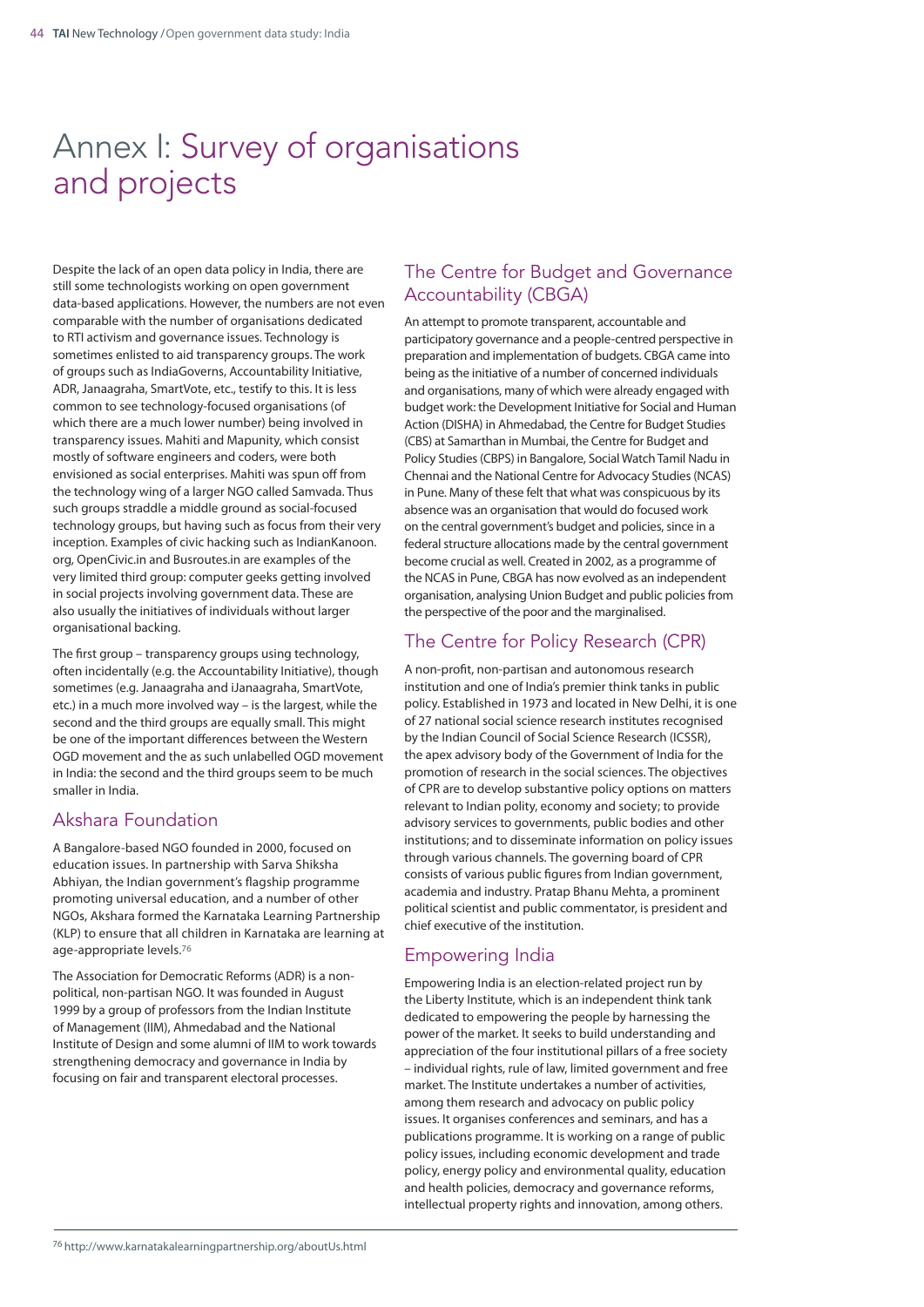#### Kiirti

Kiirti, whose name in Sanskrit means 'report' or 'reputation', is a platform to enable effective governance by promoting awareness and citizen engagement. It allows government, non-government and civic organisations to engage with citizens easily via phone, SMS, email and the web.

#### The India Water Portal (IWP)

Set up by the Arghyam Trust, is a public charitable foundation founded by Rohini Nilekani. Arghyam, a Sanskrit word meaning 'offering', has been active in the water and sanitation sectors in India since 2005.

#### The India Energy Portal (IEngP)

Run by the Energy and Resources Institute (TERI), is an organisation established in 1974 to find solutions to environmental problems caused by 'the gradual depletion of the earth's finite energy resources which are largely nonrenewable and on account of the existing methods of their use which are polluting'. The IEngP features a Knowledge Bank providing statistics offering 'insight into Indian as well as global energy scenarios in terms of resources, demand, supply, and installations, among others'. Currently, the portal hosts data such as annual production of solar cells and modules; year-wise solar water-heating system installations; production of primary energy resources of conventional energy in India; comparisons of intensity of India with mature and emerging economies; and estimated national energy demand, as well as detailed information in areas including waste, power and energy maps. Unfortunately, information is provided mostly in HTML format, and some links do not work.

#### The India Environmental Portal (IEnvP)<sup>77</sup>

Run by the Centre for Science and Environment (CSE), an NGO founded in 1980 by environmental activist Anil Agarwal that 'researches into, lobbies for, and communicates the urgency of development that is sustainable and equitable<sup>'78</sup> The IEnvP, which runs on the open source software Drupal, seeks 'to put together a onestop shop of all that you want to know about environment and development issues', offering a centralised repository of environmental information from 'research institutions, government bodies, NGOs, universities, the mass media, and experts, among others<sup>'79</sup> Although the portal contains a 'Data and Statistics' section, most information is in the form of HTML reports and articles initially published in *Down to Earth*, a fortnightly publication of the CSE.80

# Teachers of India (TOI)

Set up by the Azim Premji Foundation, is an NGO working 'in the area of elementary education to pilot and develop "proofs of concept" that have a potential for systemic change in India's 1.3 million government-run schools'.81 TOI provides 'a space for teachers to express their ideas and share their thoughts on any subject that touches their professional lives [and hosts] material created by and for teachers in English and vernacular languages<sup>'82</sup> including Hindi, Kannada, Tamil, Telugu, Oriya, Marathi, Gujarati, Malayalam and Punjabi.

#### The India Biodiversity Portal (IBP)

Set up by the Ashoka Trust for Research in Ecology and the Environment (ATREE), is an NGO promoting 'socially just environmental conservation and sustainable development by generating rigorous interdisciplinary knowledge that engages actively with academia, policy makers, practitioners, activists, students and wider public audiences'.<sup>83</sup> The IBP is intended to 'provide information on all aspects of biodiversity in India', 84 which it makes available via mapping technologies and geographic visualisation software developed in-house that it deploys in conjunction with Drupal. The IBP's generic 'map-based web application platform' uses available Internet map servers such as http://maps.google.com and maps.yahoo.com to render geographical visualisations and 'provides the ability to overlay custom geographical content on the base maps'. It also allows users to upload 'geo-referenced locationbased information' to the platform, which then aggregates and serves that data to other interested users.<sup>85</sup> The IBP's platform has been developed as open source, and the India Water Portal is considering its use on its own website.

#### Janaagraha

Janaagraha is a Bangalore-based civic and democracy NGO that works with citizens and government to improve the quality of life in India's urban areas. The term 'quality of life' has two separate aspects, distinct but inter-related: the first is 'quality of urban infrastructure and services': the roads, drains, traffic, transport, water supply etc. in urban areas. The second aspect of 'quality of life' is the 'quality of citizenship': the role that urban residents play by participating in civic issues, deepening democracy and holding public institutions accountable in delivering various goods and services. This second aspect includes very importantly the aspect of voluntarism. It runs on a technology-based project called iJanaagraha, which focuses on using maps in analysing ward-level infrastructure and service data in Bangalore.

80 [http://www.downtoearth.org.in/](http://)

82 [http://www.teachersofindia.org/index.php?module=sp](http://)

85 [http://indiabiodiversity.org/sites/default/files/Ibp\\_geomatrix\\_](http://) [paper.pdf](http://)

<sup>77</sup> [http://www.indiaenvironmentportal.org.in/](http://)

<sup>78</sup> [http://www.cseindia.org/node/214](http://)

<sup>79</sup> [http://www.indiaenvironmentportal.org.in/content/about-us](http://)

<sup>81</sup> [http://www.azimpremjifoundation.org/vision.html](http://)

<sup>83</sup> [http://www.atree.org/purpose](http://)

<sup>84</sup> [http://indiabiodiversity.org/about](http://)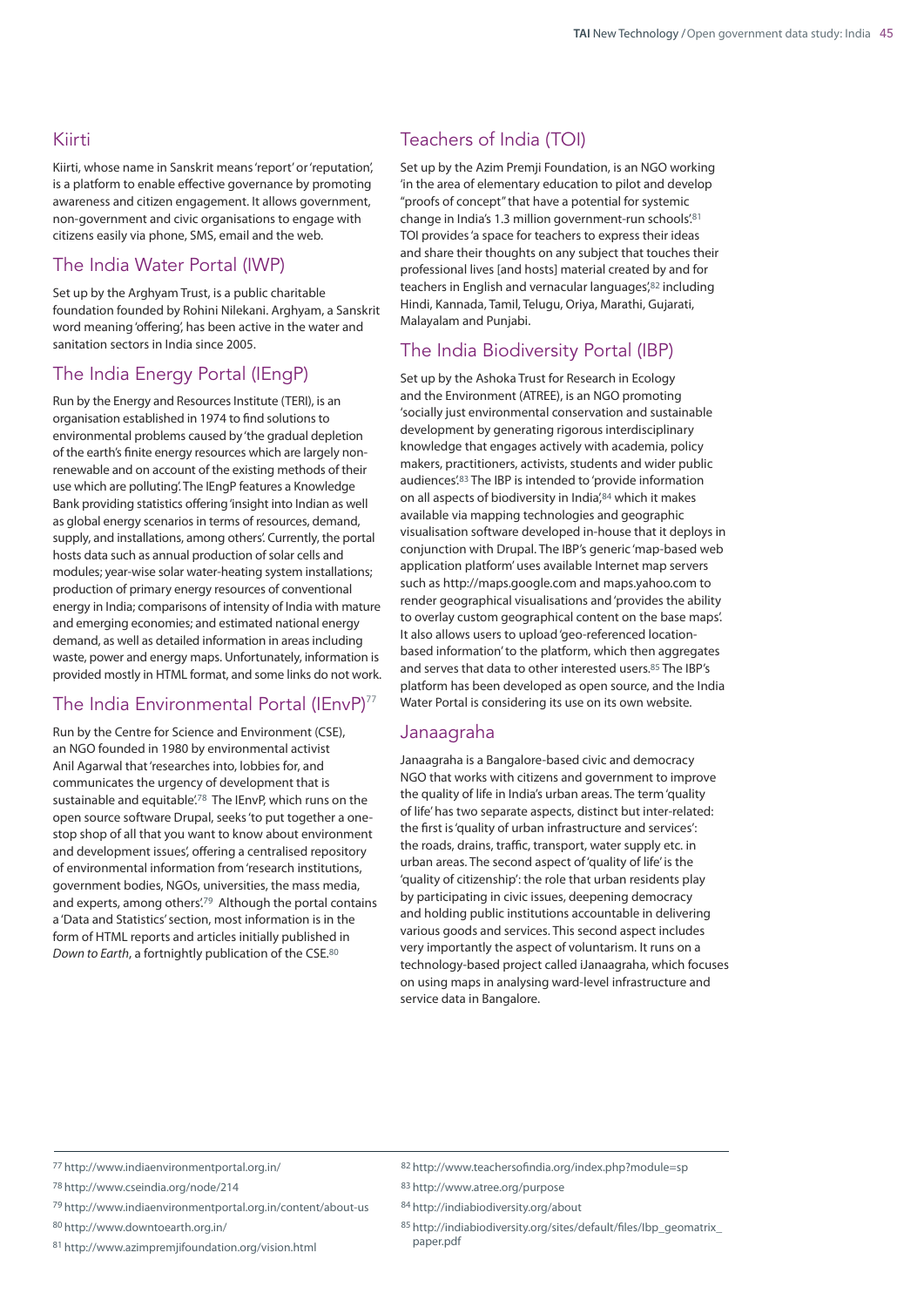#### Mapunity

Mapunity develops technology to tackle social problems and development challenges. Its GIS, MIS and mobile technologies are used mostly by government departments and CSOs, and in the R&D initiatives of commercial ventures. The company is incubated at the International Institute of Information Technology and at the Indian Institute of Management, both in Bangalore. It has developed traffic management systems in many cities, including the Bangalore Traffic Information Service (http:// www.btis.in), and a portal for the municipal body elections in Bangalore. It works mostly on using technology to tackle social problems and development challenges in India.

#### SmartVote.in

SmartVote.in works on issues of civic awareness and improvement, and is a citizens' initiative to create a better civic life in their neighbourhoods through collective action. It helped to disseminate candidate information and conducted interviews with most of the candidates from Bangalore during the 2009 general elections. It focused on a single constituency within Bangalore (Koramangala) during the municipal body elections in 2010.

#### Praja Foundation

Praja Foundation is a non-partisan organisation. It was started in Mumbai in 1997 by a group of eight individuals whose vision was to re-establish accountability and transparency in governance. These individuals were also concerned about a general lack of interest amongst citizens in local government. Its initial efforts were concentrated on improving the capacity of the Brihanmumbai Municipal Corporation (BMC) to deliver better services and to be responsive to the people. Over time, Praja has become a pressure group persistently advocating for a pro-citizen work ethic.

#### Sadhana

Sadhana was conceptualised in 1992 by a group of young educationists and activists to explore alternative and creative approaches to educate, make education more child-centred and provide equal opportunities of education to all children regardless of caste, creed and colour. It is currently implementing a wide range of programmes in Medak district of Andhra Pradesh to mobilise communities around the issues of universalisation of education and children's rights.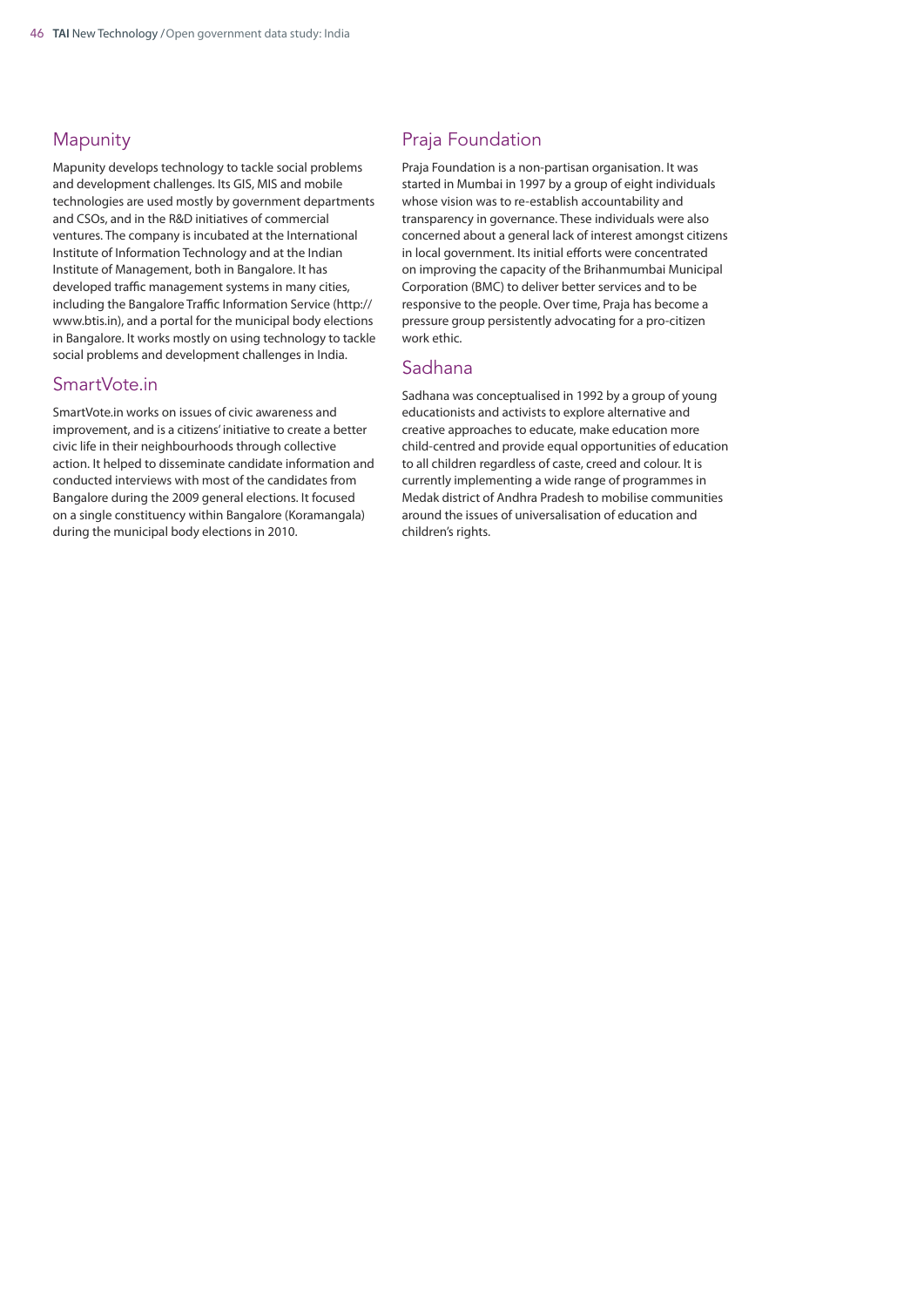# <span id="page-46-0"></span>Annex II: List of organisations/people interviewed

## Adviser to the Prime Minister, Public Information Infrastructure and Innovations

The Office of Adviser will undertake the task of reviewing, developing, utilising and scaling public information infrastructure in India to help improve the productivity, efficiency and quality of systems and processes to deliver public services for citizen empowerment. The Office of Adviser will discuss, debate, analyse, articulate and sensitise the need to innovate, at all levels and in all sectors, with a focus on inclusive growth, global competitiveness and prosperity, and will create a 'Roadmap for a Decade of Innovation' to meet the challenges of the 21st century.

**Sam Pitroda**, Adviser to the Primer Minister

#### Akshara Foundation

#### **Gautam John**

## Asia and Pacific Centre for Transfer of Technology

APCTT is a regional institution of the United Nations Economic and Social Commission for Asia and the Pacific (UNESCAP) servicing the Asia-Pacific region. It was established in 1977 with the objective of facilitating technology transfer in the Asia-Pacific region. The Centre is headquartered in New Delhi with host facilities provided by the Government of India.

**N. Srinivasan**, Director, Innovation Management

#### The Association for Democratic Reforms

The Association for Democratic Reforms (ADR) is a nonpolitical, non-partisan NGO. It was founded in August 1999 by a group of professors from the Indian Institute of Management (IIM), Ahmedabad and the National Institute of Design and some alumni of IIM to work towards strengthening democracy and governance in India by focusing on fair and transparent electoral processes.

**Anil Bairwa**l, Executive Director

#### Busroutes.in

Busroutes.in is a crowd-sourced Open Street Maps-based map of bus routes in Chennai that helps people plan their bus journeys. Founder Arun Ganesh decided to create maps in a crowd-sourced fashion after running into numerous problems in obtaining route maps from the municipal department responsible for bus transportation. This service is especially needed since bus routes are not displayed at bus stops, and travellers mostly find out this information by asking fellow passengers.

**Arun Ganesh**, Developer

#### The Centre for Budget and Governance Accountability

The Centre for Budget and Governance Accountability (CBGA) is an attempt to promote transparent, accountable and participatory governance and a people-centred perspective in the preparation and implementation of budgets. It came into being as the initiative of a number of concerned individuals and organisations, many of which were already engaged with budget work: the Development Initiative for Social and Human Action (DISHA) in Ahmedabad, the Centre for Budget Studies (CBS) at Samarthan in Mumbai, the Centre for Budget and Policy Studies (CBPS) in Bangalore, Social Watch Tamil Nadu in Chennai and the National Centre for Advocacy Studies (NCAS) in Pune. Many of these felt that what was conspicuous by its absence was an organisation that would do focused work on the central government's budget and policies, since in a federal structure allocations made by the central government become crucial as well. Created in 2002, as a programme of the NCAS in Pune, the CBGA has now evolved as an independent organisation, analysing Union Budget and public policies from the perspective of the poor and the marginalised.

**Subrat Das**, Executive Director

#### The Centre for Good Governance

The Centre for Good Governance (CGG) was established by the Government of Andhra Pradesh (GoAP) in October 2001 to help it achieve the state's goal of 'transforming governance'. CGG coordinates and supports the design and implementation of GoAP's Governance Reform Programme. It undertakes action research, provides professional advice to, and conducts change management programmes for government departments and agencies to help them implement their reform agenda successfully. CGG works closely with policy makers including ministers, senior officials, management experts, institutions and other stakeholders, and especially with citizens towards building a caring government centred on the people.

**T. Vijay Karan Reddy**, Senior Project Manager, e-Governance

**N. Damodar Abbai**, Senior Project Manager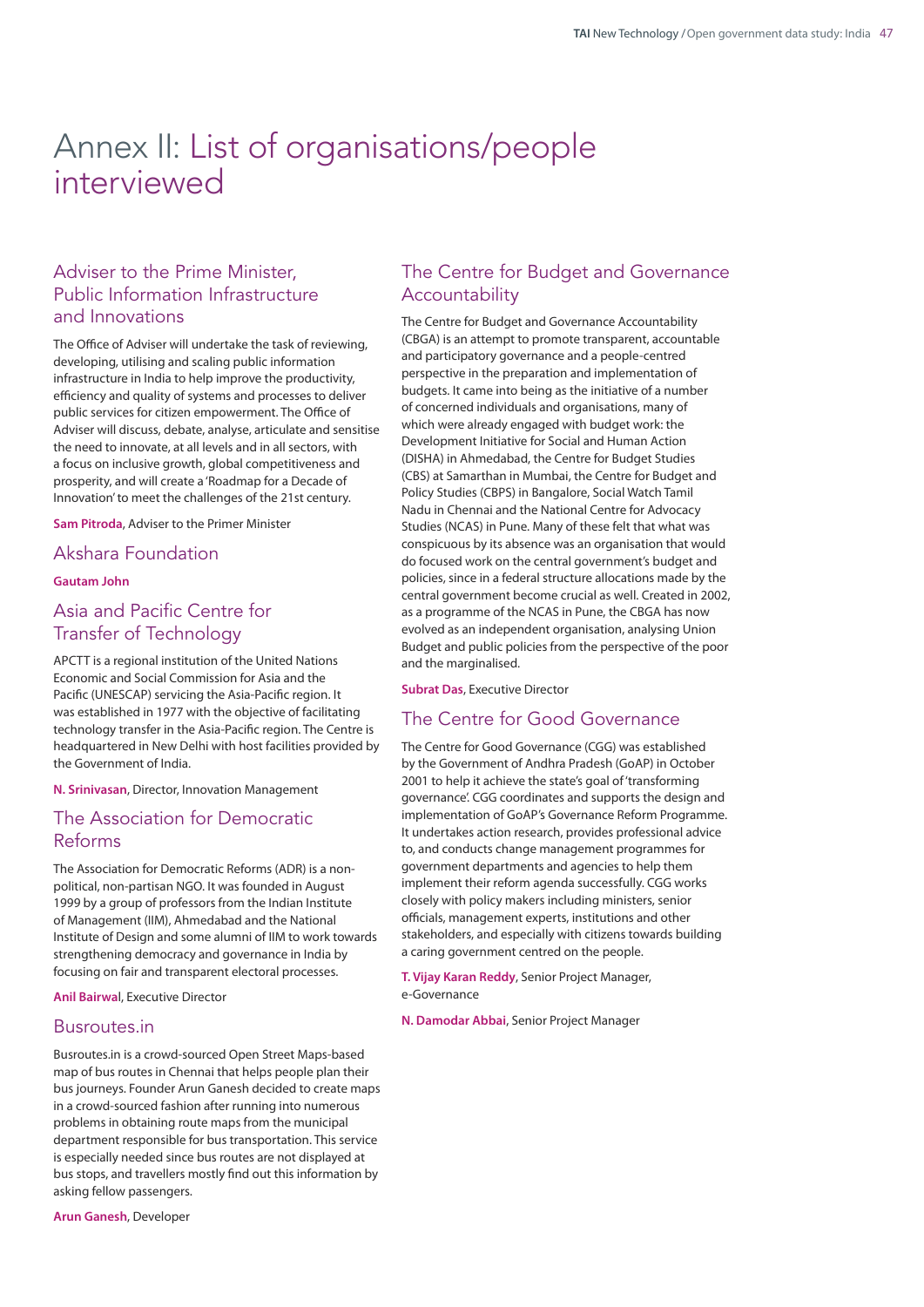# The Centre for Policy Research (CPR)

The Centre for Policy Research (CPR) is an independent and non-partisan research institute and think tank. Its main objectives are to provide thought leadership and creative solutions to address pressing intellectual and policy issues. It is one of the 27 national social science research institutes recognised by the Indian Council of Social Science Research (ICSSR) of the Government of India. It is set apart by its multi-disciplinary approach and unique blend of scholarship and practical expertise. CPR's faculty has considerable impact on policy and public debates.

The Accountability Initiative is a research initiative of CPR that works to promote accountability for service delivery by developing innovative models for tracking government programmes, disseminating this information to policy makers as well as citizens, and undertaking research on how to strengthen accountability for improved service delivery.

**Yamini Aiyer**, Executive Director

**Mandakini Devasher**, Research Associate

**Shibani Ghosh**, Research Associate

#### Copyright Office

**G.R. Raghavender,** Registrar of Copyrights

#### Data Security Council of India

The mission of the Data Security Council of India is to build trust in Indian companies as global sourcing service providers. To this end, it creates security and privacy awareness among organisations and advocates for data protection and cyber security, both in India and abroad, by engaging with governments, law enforcement agencies and the judiciary to promote a strong and credible data protection regime.

## The Department of Information **Technology**

The Department of Information Technology (DIT) is tasked with the e-development of India through a multi-pronged strategy of infrastructure creation to facilitate and promote e-governance.

- **Dr. Govind**, Head of E-Infrastructure Division
- **N. Ravishankar**, Joint Secretary

**Shankar Aggarwal**, Joint Secretary

#### The Election Commission of India

The Election Commission of India superintends, directs and controls the entire process for the conduct of elections to the parliament and legislature of every state and to the offices of President and Vice-President of India.

**Salek Chand**, Library and Information Officer

#### Geohackers

Geohackers is a group of GIS experts from India. They use open mapping technologies suchas OpenStreetMaps, OpenLayers etc. for innovative and practical applications.

**Arun Ganesh**, Developer

#### Google India

**Raman Chima**, Policy Analyst

#### Governance Now

Governance Now is a media initiative for participatory reportage and analyses related to governance of all institutions and processes that are vital to public life in India. Its editorial team comprises senior journalists, citizen journalists and guest writers from diverse disciplines and professional backgrounds.

#### **B.V. Rao**, Editor

**Samir Sachdeva**, Assistant Editor

#### India Water Portal

India Water Portal is an open, inclusive, web-based platform for sharing water management knowledge amongst practitioners and the general public. It aims to draw on the rich experience of water sector experts, package their knowledge and add value to it through technology and then disseminate it to a larger audience through the Internet.

**Deepak Menon**, Manager

#### Janaagraha

Janaagraha is a Bangalore-based not-for-profit organisation that works with citizens and government to change the quality of life in India's cities and towns. The term 'quality of life' has two separate aspects, distinct but inter-related: the first is 'quality of urban infrastructure and services': the roads, drains, traffic, transport, water supply etc. in urban areas. The second aspect of 'quality of life' is the 'quality of citizenship': the role that urban residents play by participating in civic issues, deepening democracy and holding public institutions accountable in delivering various goods and services. This second aspect includes very importantly the aspect of voluntarism.

#### **Thejesh GN**

#### Kiirti

Kiirti, whose name in Sanskrit means 'report' or 'reputation', is a platform to enable effective governance by promoting awareness and citizen engagement. It allows government, non-government and civic organisations to engage with citizens easily via phone, SMS, email and the web.

**Sudha Nair**, Coordinator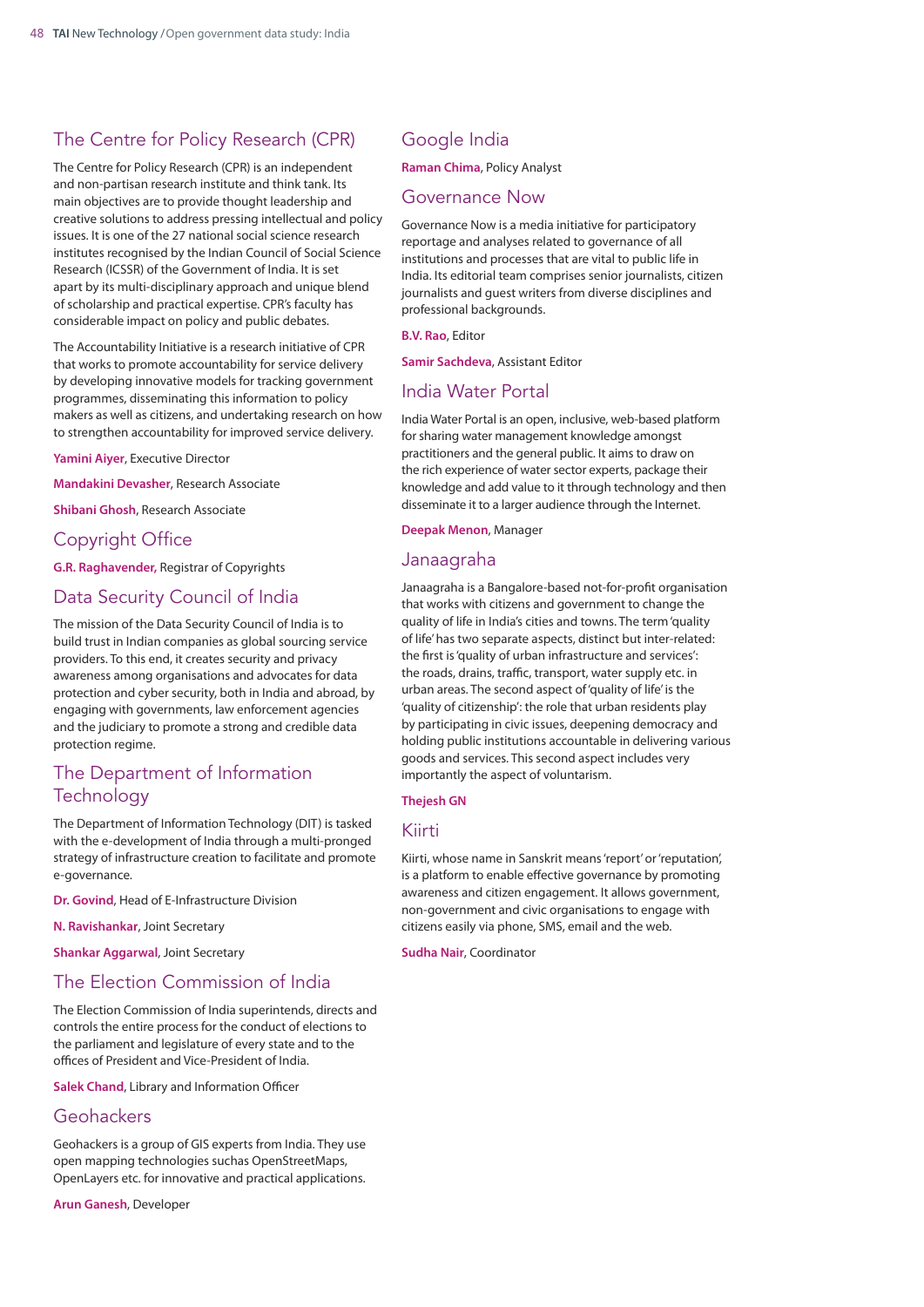#### Empowering India

Empowering India is an election-related project run by the Liberty Institute, which is an independent think tank dedicated to empowering people by harnessing the power of the market. It seeks to build understanding and appreciation of the four institutional pillars of a free society – individual rights, rule of law, limited government and free market. It undertakes a number of activities, among them research and advocacy on public policy issues. It organises conferences and seminars, and has a publications programme. The Institute is working on a range of public policy issues, including economic development and trade policy, energy policy and environmental quality, education and health policies, democracy and governance reforms, intellectual property rights and innovation, among others.

**Barun Mitra**, Trustee

#### Mahiti

Mahiti is a social enterprise based in Bangalore that provides ICT solutions through the strategic use of free/ open source software.

**Chethan Elvis Das**, Marketing Director

#### Mahita Adhikar Manch

Mahita Adhikar Manch is an organisation bringing together right to information activists in Maharashtra.

**Bhaskar Prabhu**, Director

#### Maharashtra Department of Agriculture

**Balasaheb Thorat**, Commissioner

#### Maharashtra Department of Environment

NVIS Coordinator

#### **Mapunity**

Mapunity develops technology to tackle social problems and development challenges. Its GIS, MIS and mobile technologies are used mostly by government departments and CSOs and in the R&D initiatives of commercial ventures. The company is incubated at the International Institute of Information Technology, Bangalore.

#### **A. Pandian**

#### Ministry of Agriculture

**Utpaul Ghosh**, Economics and Statistics Advisor

#### The National Centre for Advocacy **Studies**

The National Centre For Advocacy Studies (NCAS) is a membership-based social change resource centre that aims at strengthening rights-based and people-centred advocacy, so as to empower people who are struggling for the creation of a just and humane society. NCAS works with social action groups and professionals, as well as publicspirited citizens. Though the focus of its activities is India and the rest of South Asia, NCAS is emerging as a premier centre for rights-based and people-centred advocacy in the Global South.

**Shirish N. Kavadi**, Research Director

#### The National Informatics Centre

The National Informatics Centre (NIC), under the Department of Information Technology of the Government of India, is a premier science and technology organisation at the forefront of the active promotion and implementation of ICT solutions in government. The NIC has spearheaded India's e-Governance drive for the past three decades, including providing web services to the government.

**Dr. B. K. Gairola**, Director General

#### The National Institute for Smart Government

The National Institute for Smart Government (NISG) is a unique organisation operating in the meta-space of e-Government. In its five years of existence, NISG has handled a diversity of projects, providing consulting support to both central and state governments in India in developing and implementing e-Government projects.

**T. Vijay Saradhi**, Vice President

**Amit Chakrabarty**, Manager: Projects

**Satyajit Suri**, General Manager

#### National Spatial Data Infrastructure

(NSDI), a part of the Department of Science and Technology, consolidates geospatial data including GIS, GPS and high-resolution satellite sensor data, serving industry, government and academia.

**R. Siva Kumar**, Head, Natural Resources Data Management System

#### **OpenCivic**

OpenCivic is a movement and a set of open standards and APIs that aim to liberate civic participation-related data in a machine-readable and re-mixable form that will allow developers and visualisers to interact with this critical data and build engaging applications over it in India.

**Akshay Surve**, Developer

#### The Parliamentary Research Service

The Parliamentary Research Service (PRS) was founded in 2005 as an independent research initiative. PRS works with Members of Parliament across party lines to provide research support on legislative and policy issues.

**Chakshu Roy**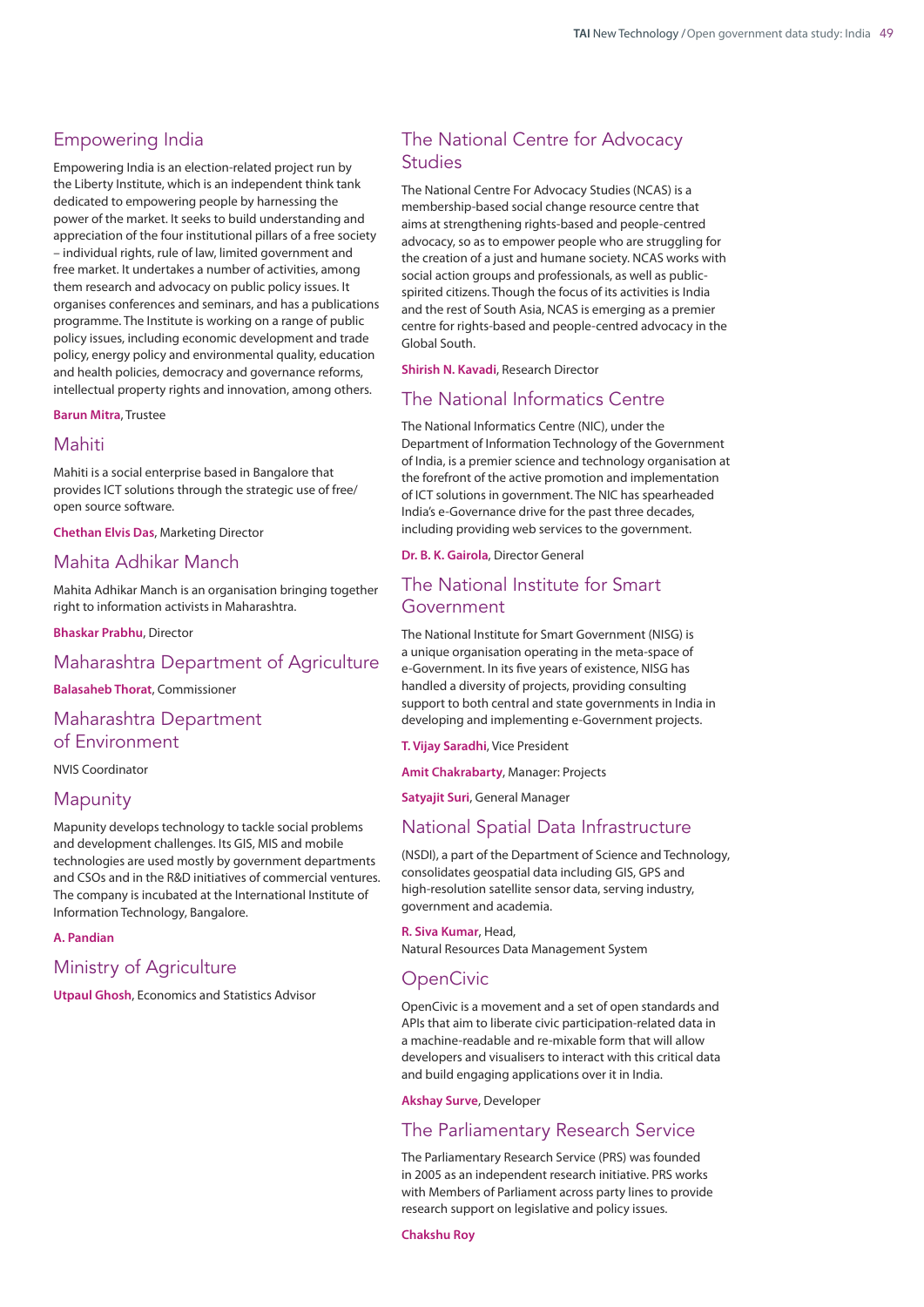#### Praja Foundation

Praja Foundation is a non-partisan organisation. It was started in Mumbai in 1997 by a group of eight individuals whose vision was to re-establish accountability and transparency in governance. These individuals were also concerned about a general lack of interest among citizens in local government. Their initial efforts were concentrated on improving the capacity of the Brihanmumbai Municipal Corporation (BMC) to deliver better services and to be responsive to the people. Over time, Praja has become a pressure group persistently advocating for a pro-citizen work ethic.

**Nitai Mehta**, Managing Trustee

#### Sadhana

Sadhana was conceptualised in 1992 by a group of young educationists and activists to explore alternative and creative approaches to educate, make education more child-centred and provide equal opportunities of education to all children regardless of caste, creed and colour. It is currently implementing a wide range of programmes in Medak district of Andhra Pradesh to mobilise communities around the issues of universalisation of education and children's rights.

**Murali Mohan**, Executive Director

#### SmartVote.in

SmartVote.in works on issues of civic awareness and improvement, and is a citizens' initiative to create a better civic life in their neighbourhoods through collective action. It helped to disseminate candidate information and conducted interviews with most of the candidates from Bangalore during the 2009 general elections. It focused on a single constituency within Bangalore (Koramangala) during the municipal body elections in 2010.

**P.G. Bhat**, Volunteer

#### Yashwantrao Chavan Academy of Development Administration

Yashwantrao Chavan Academy of Development Administration (YASHADA) is the Administrative Training Institute of the Government of Maharashtra, and meets the training needs of government departments and rural and urban non-officials and stakeholders.

**Pralhad Kachare**, Director, Centre for Public Policy